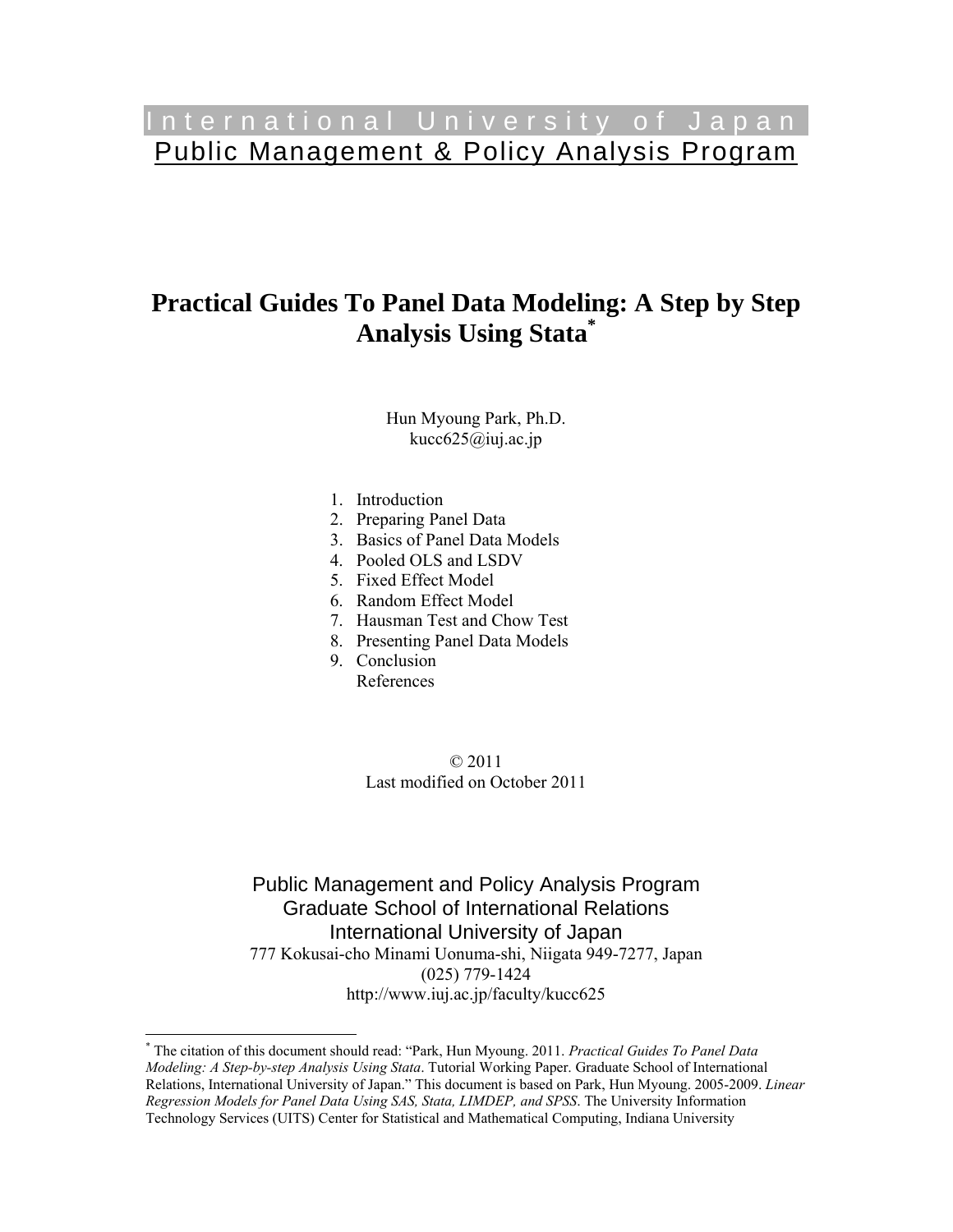# **1. Introduction**

*Panel data* are also called *longitudinal data* or *cross-sectional time-series data*. These longitudinal data have "observations on the same units in several different time periods" (Kennedy, 2008: 281); A panel data set has multiple entities, each of which has repeated measurements at different time periods. Panel data may have *individual (group) effect*, *time effect*, or both, which are analyzed by *fixed effect* and/or *random effect* models.

U.S. Census Bureau's Census 2000 data at the state or county level are cross-sectional but not time-series, while annual sales figures of Apple Computer Inc. for the past 20 years are time series but not cross-sectional. The cumulative Census data at the state level for the past 20 years are longitudinal. If annual sales data of Apple, IBM, LG, Siemens, Microsoft, Sony, and AT&T for the past 10 years are available, they are panel data. The National Longitudinal Survey of Labor Market Experience (NLS) and the Michigan Panel Study of Income Dynamics (PSID) data are cross sectional and time-series, while the cumulative General Social Survey (GSS) and American National Election Studies (ANES) data are not in the sense that individual respondents vary across survey year.

As more and more panel data are available, many scholars, practitioners, and students have been interested in panel data modeling because these longitudinal data have more variability and allow to explore more issues than do cross-sectional or time-series data alone (Kennedy, 2008: 282). Baltagi (2001) puts, "Panel data give more informative data, more variability, less collinearity among the variables, more degrees of freedom and more efficiency" (p.6). Given well-organized panel data, panel data models are definitely attractive and appealing since they provide ways of dealing with heterogeneity and examine fixed and/or random effects in the longitudinal data.

However, panel data modeling is not as easy as it sounds. A common misunderstanding is that fixed and/or random effect models should always be employed whenever your data are arranged in the panel data format. The problems of panel data modeling, by and large, come from 1) panel data themselves, 2) modeling process, and 3) interpretation and presentation of the result. Some studies analyze poorly organized panel data (in fact, they are not longitudinal in a strong econometric sense) and some others mechanically apply fixed and/or random effect models in haste without consideration of relevance of such models. Careless researchers often fail to interpret the results correctly and to present them appropriately.

The motivation of this document is several IUJ master's theses that, I think, applied panel data models inappropriately and failed to interpret the results correctly. This document is intended to provide practical guides of panel data modeling, in particular, for writing a master's thesis. Students can learn how to 1) organize panel data, 2) recognize and handle illorganized data, 3) choose a proper panel data model, 4) read and report Stata output correctly, 5) interpret the result substantively, and 6) present the result in a professional manner.

In order to avoid unnecessary complication, this document mainly focuses on linear regression models rather than nonlinear models (e.g., binary response and event count data models) and balanced data rather than unbalanced ones. Hopefully this document will be a good companion of those who want to analyze panel data for their master's theses at IUJ. Let us begin with preparing and evaluating panel data.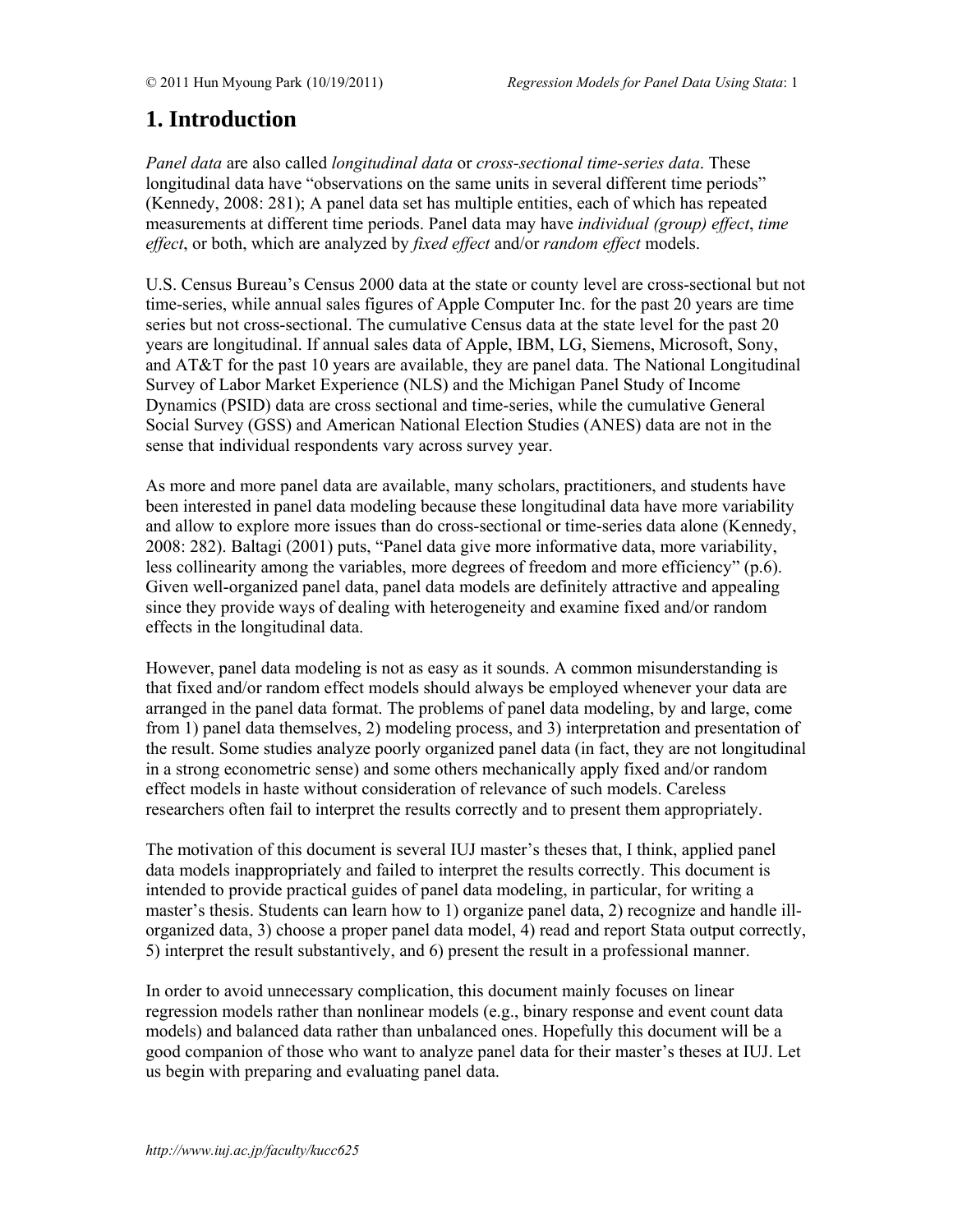# **2. Preparing Panel Data**

This section describes how to prepare panel data sets using Stata (release 11) and then discuss types and qualities of panel data.

# **2.1 Sample Panel Data Set**

A sample panel data used here are total cost data for the U.S. airlines (1970-1984), which are available on http://pages.stern.nyu.edu/~wgreene/Text/tables/tablelist5.htm. The sample data set includes total cost, output index, fuel price, and loading factor of six U.S. airlines measured at 15 different time points. Let us type in the following command at the Stata's dot prompt.

**. use http://www.indiana.edu/~statmath/stat/all/panel/airline.dta, clear** 

The .use command reads a data set airline.dta through Internet, and the clear option removes data in current memory and then loads new one in to the main memory. The .keep command below drops (deletes) all variables other than those listed in the command.

#### **. keep airline year cost output fuel load**

#### **. describe airline year cost output fuel load**

| variable name | storage display<br>type | format | value<br>label | variable label                                  |
|---------------|-------------------------|--------|----------------|-------------------------------------------------|
| airline       | int                     | 88.0q  |                | Airline name                                    |
| year          | int                     | 88.0q  |                | Year                                            |
| cost          | $float$ $$9.0q$         |        |                | Total cost in \$1,000                           |
| output        | $float$ $$9.0q$         |        |                | Output in revenue passenger miles, index number |
| fuel          | $float$ $$9.0q$         |        |                | Fuel price                                      |
| load          | $float$ $$9.0q$         |        |                | Load factor                                     |

The above .describe command displays basic information of variables listed after the command. The .summary command below provides descriptive statistics (e.g., mean, standard deviation, minimum, and maximum) of variables listed.<sup>1</sup> From the output below, we know that five airlines were coded from 1 to 6 and time periods were set from 1 through 15.

#### **. sum airline year cost output fuel load**

| Variable | Obs | Mean        | Std. Dev. | Min         | Max      |
|----------|-----|-------------|-----------|-------------|----------|
| airline  | 90  | 3.5         | 1.717393  |             | 6        |
| year     | 90  | 8           | 4.344698  |             | 15       |
| cost     | 90  | 13.36561    | 1.131971  | 11.14154    | 15.3733  |
| output   | 90  | $-1.174309$ | 1.150606  | $-3.278573$ | .6608616 |
| fuel     | 90  | 12.77036    | .8123749  | 11.55017    | 13.831   |
| load     | 90  | .5604602    | .0527934  | .432066     | .676287  |

In order to use panel data commands in Stata, we need to declare cross-sectional  $(airline)$ and time-series (year) variables to tell Stata which variable is cross-sectional and which one is time-series. The .tsset command is followed by cross-sectional and time-series variables in order.

```
. tsset airline year 
       panel variable: airline (strongly balanced)
```
<sup>&</sup>lt;sup>1</sup> You may use short versions of these commands; Stata knows that .des and .sum are equivalent to .describe and .summary, respectively.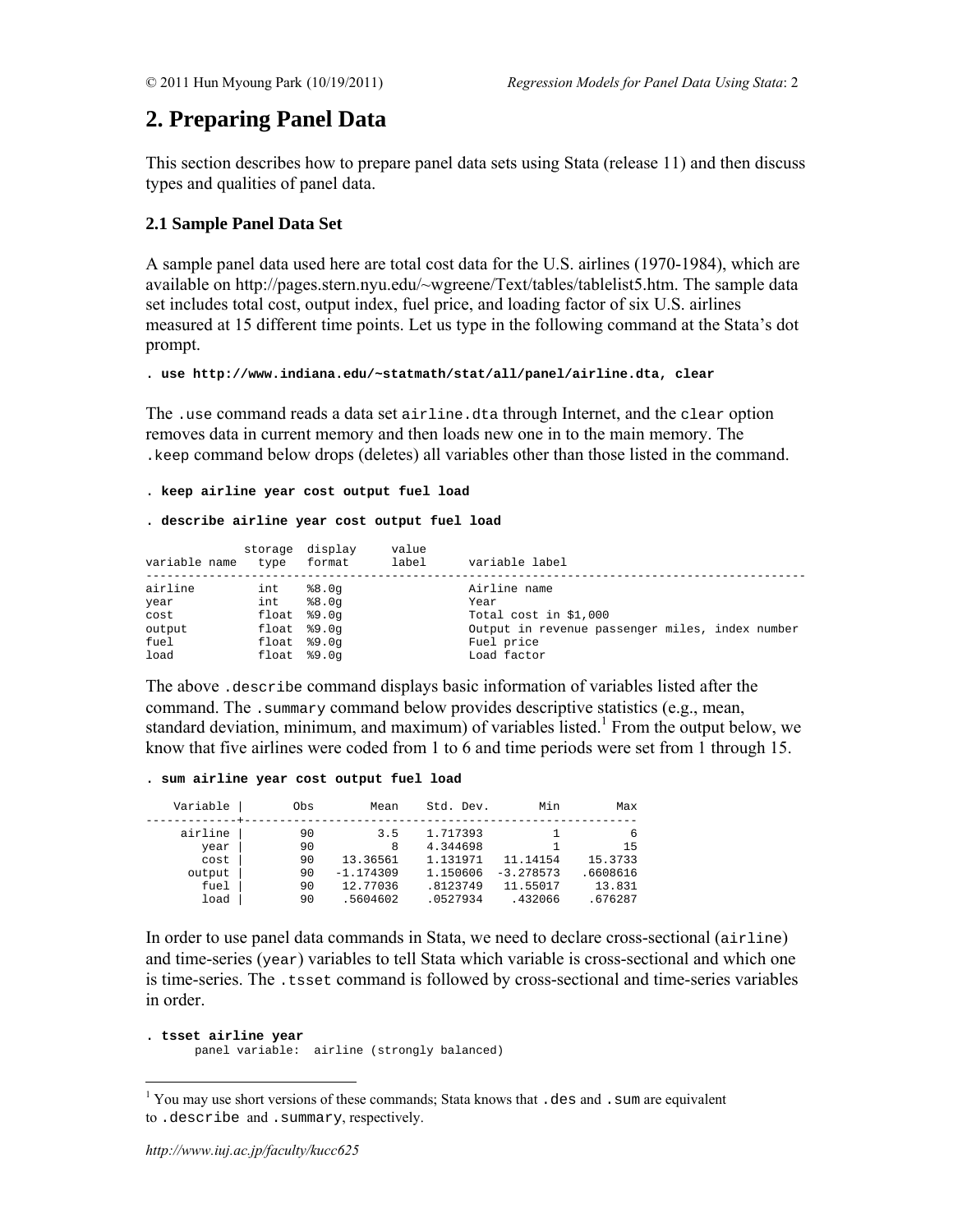time variable: year, 1 to 15 delta: 1 unit

Let us first explore descriptive statistics of panel data. Run  $.x$ tsum to obtain summary statistics. The total number of observations is 90 because there are 6 units (entities) and 15 time periods. The overall mean (13.3656) and standard deviation (1.1320) of total cost below are the same as those in the .sum output above.

## **. xtsum cost output fuel load**

| Variable |                              | Mean        | Std. Dev.                        | Min                                      | Max                              | Observations                                      |
|----------|------------------------------|-------------|----------------------------------|------------------------------------------|----------------------------------|---------------------------------------------------|
| cost     | overall<br>between<br>within | 13.36561    | 1.131971<br>.9978636<br>.6650252 | 11.14154<br>12.27441<br>12.11545         | 15.3733<br>14.67563<br>14.91617  | 90<br>$N =$<br>6<br>$n =$<br>15<br>$T =$          |
| output   | overall<br>between<br>within | $-1.174309$ | 1.150606<br>1.166556<br>.4208405 | $-3.278573$<br>$-2.49898$<br>$-1.987984$ | .6608616<br>.3192696<br>.1339861 | 90<br>$N =$<br>6<br>$n =$<br>15<br>$T =$          |
| fuel     | overall<br>between<br>within | 12.77036    | .8123749<br>.0237151<br>.8120832 | 11.55017<br>12.7318<br>11.56883          | 13.831<br>12.7921<br>13.8513     | 90<br>$N =$<br>6<br>$n =$<br>1.5<br>$T =$         |
| load     | overall<br>between<br>within | .5604602    | .0527934<br>.0281511<br>.0460361 | .432066<br>.5197756<br>.4368492          | .676287<br>.5971917<br>.6581019  | 90<br>$N =$<br>6<br>$n =$<br>15<br>T.<br>$\equiv$ |

Note that Stata lists three different types of statistics: overall, between, and within. Overall statistics are ordinary statistics that are based on 90 observations. "Between" statistics are calculated on the basis of summary statistics of six airlines (entities) regardless of time period, while "within" statistics by summary statistics of 15 time periods regardless of airline.

# **2.2 Type of Panel Data**

A panel data set contains *n* entities or subjects, each of which includes *T* observations measured at 1 through *t* time period. Thus, the total number of observations in the panel data is *nT*. Ideally, panel data are measured at regular time intervals (e.g., year, quarter, and month). Otherwise, panel data should be analyzed with caution. A panel may be long or short, balanced or unbalanced, and fixed or rotating.

# *2.2.1 Long versus Short Panel Data*

A *short panel* has many entities (large *n*) but few time periods (small *T*), while a *long panel* has many time periods (large T) but few entities (Cameron and Trivedi, 2009: 230). Accordingly, a short panel data set is *wide* in width (cross-sectional) and short in length (time-series), whereas a long panel is *narrow* in width. Both too small N (Type I error) and too large N (Type II error) problems matter. Researchers should be very careful especially when examining either short or long panel.

# *2.2.2 Balanced versus Unbalanced Panel Data*

In a *balanced panel*, all entities have measurements in all time periods. In a contingency table (or cross-table) of cross-sectional and time-series variables, each cell should have only one frequency. Therefore, the total number of observations is *nT*. This tutorial document assumes that we have a well-organized balanced panel data set.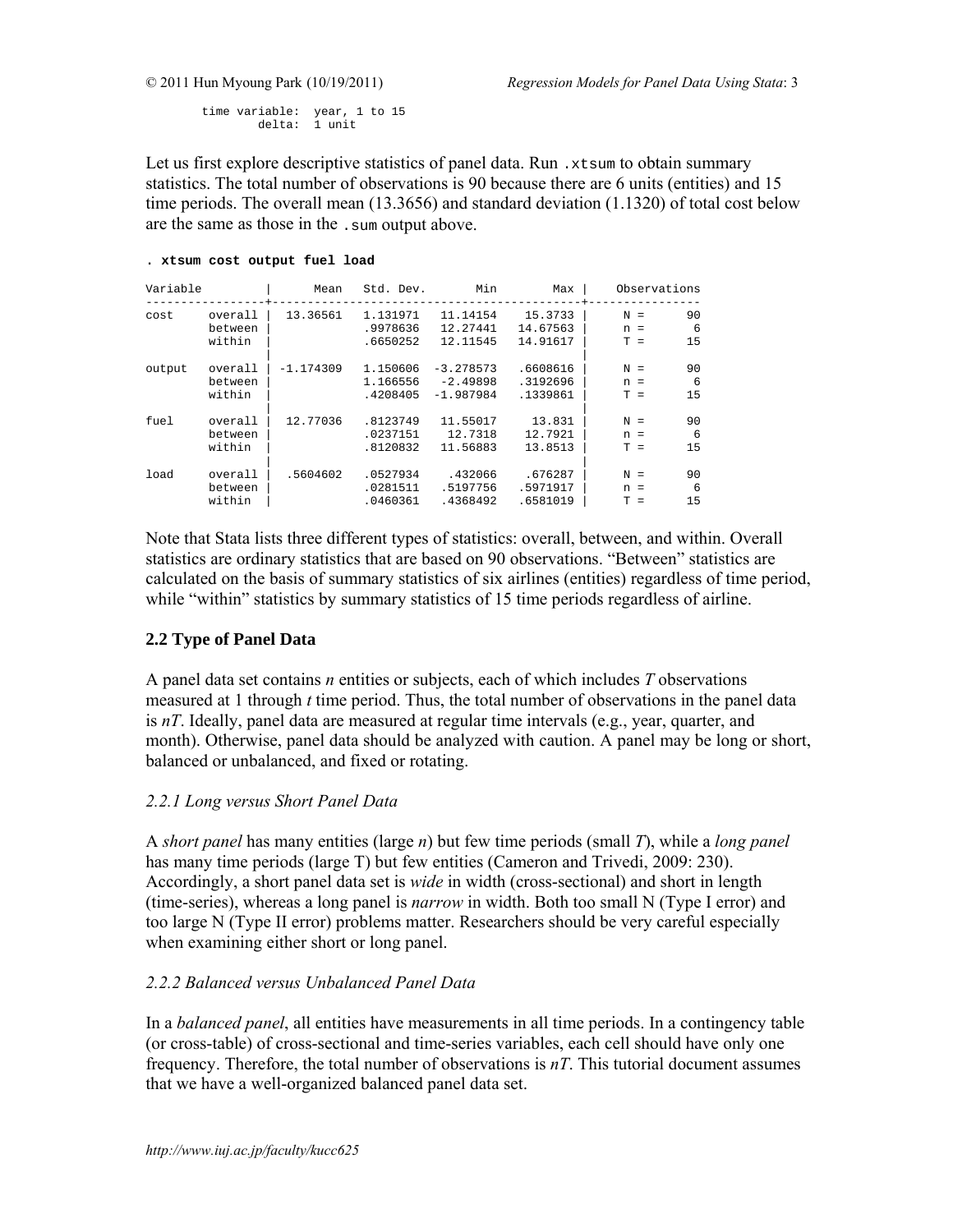When each entity in a data set has different numbers of observations, the panel data are not balanced. Some cells in the contingency table have zero frequency. Accordingly, the total number of observations is not *nT* in an *unbalanced panel*. Unbalanced panel data entail some computation and estimation issues although most software packages are able to handle both balanced and unbalanced data.

# *2.2.3 Fixed versus Rotating Panel Data*

If the same individuals (or entities) are observed for each period, the panel data set is called a *fixed panel* (Greene 2008: 184). If a set of individuals changes from one period to the next, the data set is a *rotating panel*. This document assumes a fixed panel.

# **2.3 Data Arrangement: Long versus Wide Form in Stata**

A typical panel data set has a cross-section (entity or subject) variable and a time-series variable. In Stata, this arrangement is called the long form (as opposed to the wide form). While the long form has both individual (e.g., entity and group) and time variables, the wide form includes either individual or time variable. Most statistical software packages assume that panel data are arranged in the long form.

The following data set shows a typical panel data arrangement. Yes, this is a long form. There are 6 entities (airline) and 15 time periods (year).<sup>2</sup>

|  |  |  |  |  |  |  |  |  |  | . list airline year load cost output fuel in 1/20, sep(20) |  |
|--|--|--|--|--|--|--|--|--|--|------------------------------------------------------------|--|
|--|--|--|--|--|--|--|--|--|--|------------------------------------------------------------|--|

|       | airline        | year           | load    | cost     | output      | fuel     |
|-------|----------------|----------------|---------|----------|-------------|----------|
| 1.    | $\mathbf{1}$   | $\mathbf{1}$   | .534487 | 13.9471  | $-.0483954$ | 11.57731 |
| $2$ . | $\mathbf{1}$   | $\mathfrak{D}$ | .532328 | 14.01082 | $-.0133315$ | 11.61102 |
| 3.    | $\mathbf{1}$   | 3              | .547736 | 14.08521 | .0879925    | 11.61344 |
| 4.    | $\mathbf{1}$   | $\overline{4}$ | .540846 | 14.22863 | .1619318    | 11.71156 |
| 5.    | $\mathbf{1}$   | 5              | .591167 | 14.33236 | .1485665    | 12.18896 |
| б.    | $\mathbf{1}$   | 6              | .575417 | 14.4164  | .1602123    | 12.48978 |
| 7.    | $\mathbf{1}$   | 7              | .594495 | 14.52004 | .2550375    | 12.48162 |
| 8.    | $\mathbf{1}$   | 8              | .597409 | 14.65482 | .3297856    | 12.6648  |
| 9.    | $\mathbf{1}$   | 9              | .638522 | 14.78597 | .4779284    | 12.85868 |
| 10.   | 1              | 10             | .676287 | 14.99343 | .6018211    | 13.25208 |
| 11.   | $\mathbf{1}$   | 11             | .605735 | 15.14728 | .4356969    | 13.67813 |
| 12.   | $\mathbf{1}$   | 12             | .61436  | 15.16818 | .4238942    | 13.81275 |
| 13.   | $\mathbf{1}$   | 13             | .633366 | 15.20081 | .5069381    | 13.75151 |
| 14.   | $\mathbf{1}$   | 14             | .650117 | 15.27014 | .6001049    | 13.66419 |
| 15.   | $\mathbf{1}$   | 15             | .625603 | 15.3733  | .6608616    | 13.62121 |
| 16.   | $\overline{a}$ | $\mathbf{1}$   | .490851 | 13.25215 | $-1652706$  | 11.55017 |
| 17.   | $\overline{a}$ | $\mathfrak{D}$ | .473449 | 13.37018 | $-.626186$  | 11.62157 |
| 18.   | $\overline{a}$ | 3              | .503013 | 13.56404 | $-.4228269$ | 11.68405 |
| 19.   | 2              | 4              | .512501 | 13.8148  | $-.2337306$ | 11.65092 |
| 20.   | $\overline{a}$ | 5              | .566782 | 14.00113 | $-1708536$  | 12.27989 |

If data are structured in a wide form, you need to rearrange data first. Stata has the .reshape command to rearrange a data set back and forth between long and short forms. The following .reshape with wide changes from the long form to wide one so that the resulting data set in a wide form has only six observations but in turn include an identification (entity)

<sup>&</sup>lt;sup>2</sup> The . list command lists data items of individual observations. The in  $1/20$  of this command displays data of the first 20 observations, and the sep(20) option inserts a horizontal separator line in every 20 observations rather than in the default every 5 lines.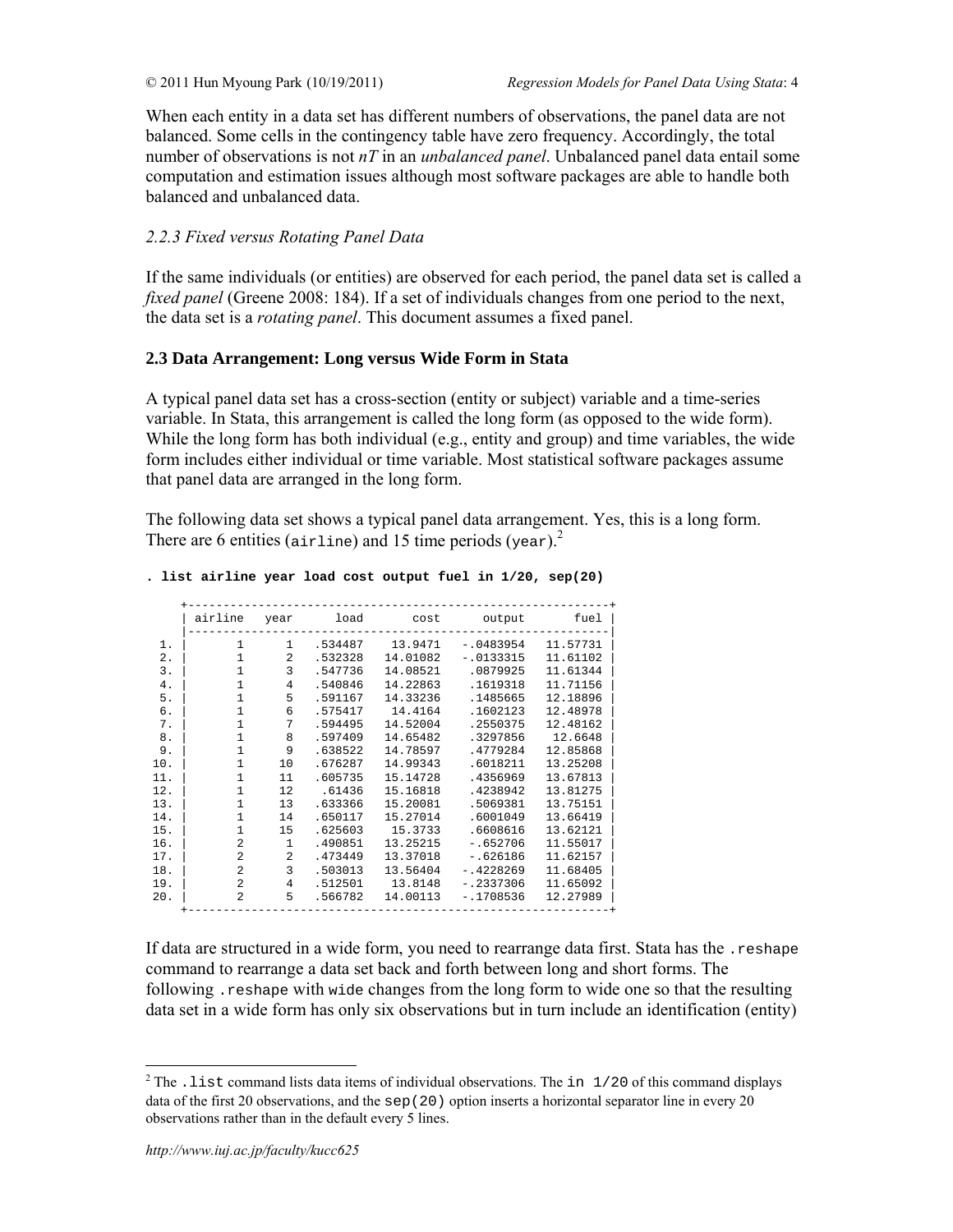variable airline and as many variables as the time periods  $(4\times15)$ , dropping a time variable year.

**. reshape wide cost output fuel load, i(airline) j(year)**  (note: j = 1 2 3 4 5 6 7 8 9 10 11 12 13 14 15) Data long -> wide ----------------------------------------------------------------------------- Number of obs. 90 -> 6 Number of variables 6 -> 61 Number of variables<br>
j variable (15 values) year -> (dropped) xij variables: cost -> cost1 cost2 ... cost15 output -> output1 output2 ... output15 fuel -> fuel1 fuel2 ... fuel15 load -> load1 load2 ... load15 -----------------------------------------------------------------------------

The i() above specifies identification variables to be used as identification of observations.

If you wish to rearrange the data set back to the long counterpart, run the following .reshape command with long.

**. reshape long cost output fuel load, i(airline) j(year)** 

### **2.4 Evaluating the Qualities of Your Panel Data**

The first task that a research has to do after cleaning data is to check the quality of panel data in hand. When saying panel data, you are implicitly arguing that the data are well arranged by both cross-sectional and time-series variables and that you get a strong impression of presence of fixed and/or random effects. Otherwise, the data are simply (or physically) arranged in the panel data format but are no longer panel data in an econometric sense.

The most important issue is consistency in the unit of analysis (or measurement), which says that each observation in a data set deserves being treated and weighted equally. This requirement seems self-evident but is often overlooked by careless researchers. If each observation is not equivalent in many senses, any analysis based on such data may not be reliable. Here are some checkpoints that researchers should examine carefully.

- Make sure that your data are really longitudinal and that there are some fixed and/or random effects.
- Check if individuals (e.g., entities and subjects) are not consistent but changing. For instance, a company might be split or merged during the research period to become a completely new one.
- Similarly, check if time periods are not consistent but changing. A time period under some circumstances may not be fixed but almost random (e.g., second period is two days later the first period, third period is 100 days later the second period, forth period is one and a half years later the third period, etc.) In some data sets, time period is fixed but multiple time periods are used; both yearly and weekly data coexist in a data set.
- Check if an entity has more than one observation in a particular time period. For example, Apple has four observations for quarterly sales data in 2011, while each of other firms has one yearly sales observation in that year. In this simple case, you may aggregate quarterly data to obtain yearly figures.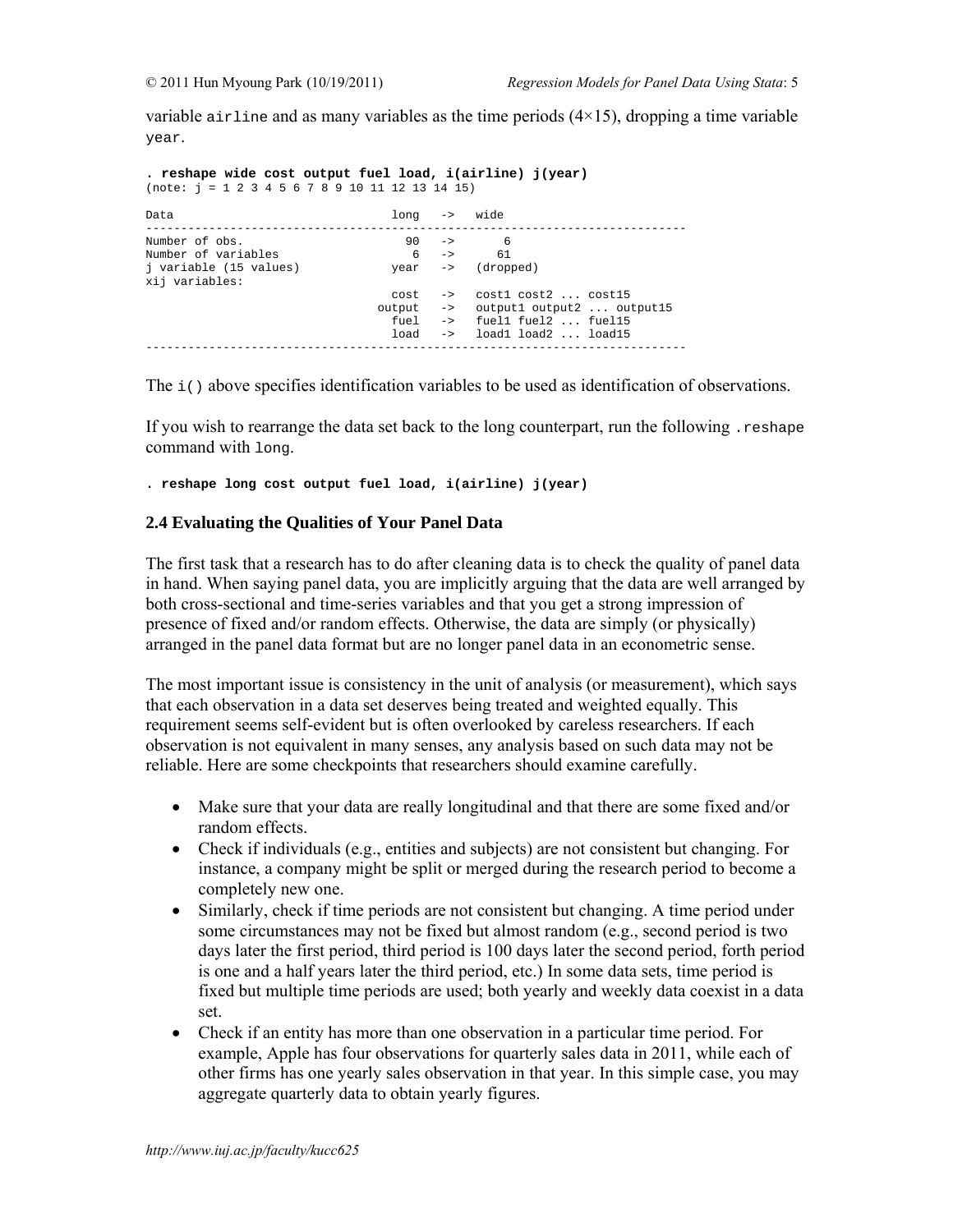- Check if measurement methods employed are not consistent. Measurements are not commensurable if 1) some entities were measured in method A and other entities in method B, 2) some time periods were measured in method C and other periods in method D, and/or 3) both 1) and 2) are mixed.<sup>3</sup>
- Be careful when you "darn" your data set by combining data sets measured and built by different institutions who employed different methods. This circumstance is quite understandable because a perfect data set is rarely ready for you; in many cases, you need to combine some sources of information to build a new data set for your research.

Another issue is if the number of entities and/or time-period is too small or too large. It is less valuable to contrast one group (or time period) with another in the panel data framework:  $n=2$ or *T*=3). By contrast, comparing millions of individuals or time periods is almost useless because of high likelihood of Type II error. This task is almost similar to arguing that at least one company out of 1 million firms in the world has a different productivity. Is this argument interesting to you?; We already know that! In case of too large N (specifically *n* or *T*), you might try to reclassify individuals or time periods into several meaningful categories; for example, classify millions of individuals by their citizenships or ethnic groups (e.g., white, black, Asian, and Spanish).

Finally, many missing values are likely lower the quality of panel data. So called *listwise deletion* (an entire record is excluded from analysis if any single value of a variable is missing) tends to reduce the number of observations used in a model and thus weaken statistical power of a test. This issue is also related to discussion on balanced versus unbalanced panel data.

Once a well organized panel data is prepared, we are moving forward to discuss panel data models that are used to analyze fixed and/or random effects embedded in the longitudinal data.

<sup>&</sup>lt;sup>3</sup> Assume that methods A and B, and methods C and D are not comparable each other in terms of scale and unit of measurements.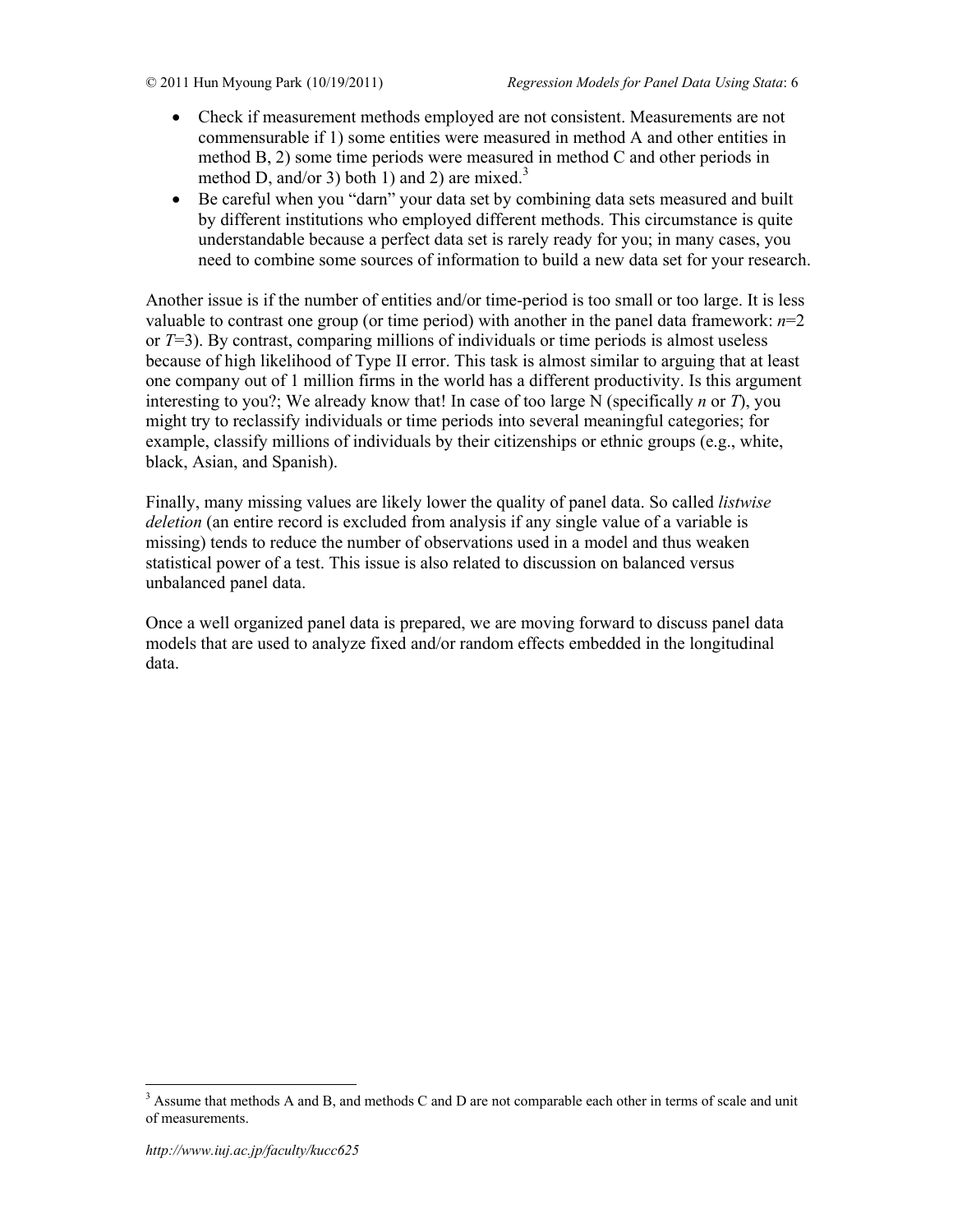# **3. Basics of Panel Data Models**

Panel data models examine group (individual-specific) effects, time effects, or both in order to deal with *heterogeneity* or *individual effect* that may or may not be observed.<sup>4</sup> These effects are either fixed or random effect. A *fixed effect model* examines if intercepts vary across group or time period, whereas a *random effect model* explores differences in error variance components across individual or time period. A *one-way model* includes only one set of dummy variables (e.g., firm1, firm2, ...), while a *two-way model* considers two sets of dummy variables (e.g., city1, city2, ... and year1, year2, ...).

This section follows Greene's (2008) notations with some modifications, such as lower-case  $k$  (the number of regressors excluding the intercept term; He uses *K* instead),  $w_{it}$  (the composite error term), and  $v_{it}$  (traditional error term; He uses  $\varepsilon_{it}$ ).

# **3.1 Pooled OLS**

If individual effect  $u_i$  (cross-sectional or time specific effect) does not exist  $(u_i = 0)$ , ordinary least squares (OLS) produces efficient and consistent parameter estimates.

 $y_{ii} = \alpha + X_{ii}'\beta + \varepsilon_{ii}$  (*u<sub>i</sub>* =0)

OLS consists of five core assumptions (Greene, 2008: 11-19; Kennedy, 2008: 41-42).

- **1. Linearity** says that the dependent variable is formulated as a linear function of a set of independent variable and the error (disturbance) term.
- **2. Exogeneity** says that the expected value of disturbances is zero or disturbances are not correlated with any regressors.
- **3.** Disturbances have the same variance (**3.a homoskedasticity**) and are not related with one another (**3.b nonautocorrelation**)
- **4.** The observations on the independent variable are **not stochastic** but fixed in repeated samples without measurement errors.
- **5. Full rank** assumption says that there is no exact linear relationship among independent variables (no multicollinearity).

If individual effect *ui* is not zero in longitudinal data, heterogeneity (individual specific characteristics like intelligence and personality that are not captured in regressors) may influence assumption 2 and 3. In particular, disturbances may not have same variance but vary across individual (*heteroskedasticity*, violation of assumption 3.a) and/or are related with each other (*autocorrelation*, violation of assumption 3.b). This is an issue of *nonspherical* variance-covariance matrix of disturbances. The violation of assumption 2 renders random effect estimators biased. Hence, the OLS estimator is no longer best unbiased linear estimator. Then panel data models provide a way to deal with these problems.

# **3.2 Fixed versus Random Effects**

Panel data models examine fixed and/or random effects of individual or time. The core difference between fixed and random effect models lies in the role of dummy variables

<sup>&</sup>lt;sup>4</sup> Country, state, agency, firm, respondent, employee, and student are examples of a unit (individual or entity), whereas year, quarter, month, week, day, and hour can be examples of a time period.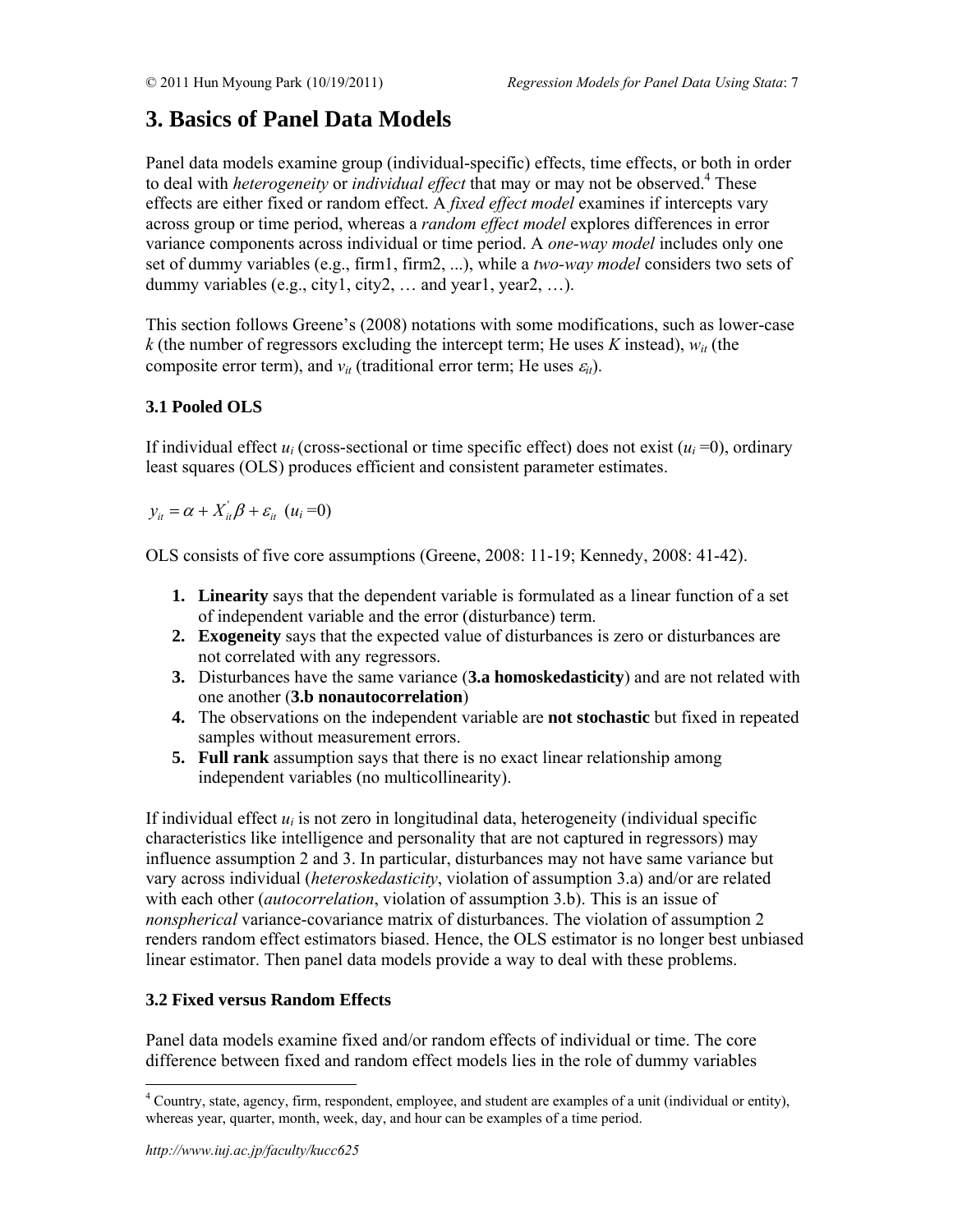(Table 3.1). A parameter estimate of a dummy variable is a part of the intercept in a fixed effect model and an error component in a random effect model. Slopes remain the same across group or time period in either fixed or random effect model. The functional forms of one-way fixed and random effect models are,<sup>5</sup>

Fixed effect model:  $y_{it} = (\alpha + u_i) + X_{it}^{\dagger} \beta + v_{it}$ Random effect model:  $y_{it} = \alpha + X_{it} \beta + (u_i + v_{it})$ , where  $u_i$  is a fixed or random effect specific to individual (group) or time period that is not included in the regression, and errors are *independent identically distributed*,  $v_u \sim IID(0, \sigma_v^2)$ .

A fixed group effect model examines individual differences in intercepts, assuming the same slopes and constant variance across individual (group and entity). Since an individual specific effect is time invariant and considered a part of the intercept,  $u_i$  is allowed to be correlated with other regressors; That is, OLS assumption 2 is not violated. This fixed effect model is estimated by least squares dummy variable (LSDV) regression (OLS with a set of dummies) and within effect estimation methods.

| <b>Fixed Effect Model</b><br>Random Effect Model<br>Functional form<br>$y_{ii} = \alpha + X_{ii}'\beta + (u_i + v_{ii})$<br>$y_{it} = (\alpha + u_i) + X_{it}^{\dagger} \beta + v_{it}$<br>Individual effects are not correlated with regressors<br>Assumption<br>Varying across group and/or time<br>Intercepts<br>Constant<br>Error variances<br>Randomly distributed across group and/or time<br>Constant<br>Slopes<br>Constant<br>Constant<br>Estimation<br>LSDV, within effect estimation<br>GLS, FGLS (EGLS)<br>Breusch-Pagan LM test<br>Hypothesis test<br>F test | Tuble 9.1 T IACQ ETICC and INHIGHT ETICC INOUGH |  |
|--------------------------------------------------------------------------------------------------------------------------------------------------------------------------------------------------------------------------------------------------------------------------------------------------------------------------------------------------------------------------------------------------------------------------------------------------------------------------------------------------------------------------------------------------------------------------|-------------------------------------------------|--|
|                                                                                                                                                                                                                                                                                                                                                                                                                                                                                                                                                                          |                                                 |  |
|                                                                                                                                                                                                                                                                                                                                                                                                                                                                                                                                                                          |                                                 |  |
|                                                                                                                                                                                                                                                                                                                                                                                                                                                                                                                                                                          |                                                 |  |
|                                                                                                                                                                                                                                                                                                                                                                                                                                                                                                                                                                          |                                                 |  |
|                                                                                                                                                                                                                                                                                                                                                                                                                                                                                                                                                                          |                                                 |  |
|                                                                                                                                                                                                                                                                                                                                                                                                                                                                                                                                                                          |                                                 |  |
|                                                                                                                                                                                                                                                                                                                                                                                                                                                                                                                                                                          |                                                 |  |
|                                                                                                                                                                                                                                                                                                                                                                                                                                                                                                                                                                          |                                                 |  |

Table 3.1 Fixed Effect and Random Effect Models

A random effect model assumes that individual effect (heterogeneity) is not correlated with any regressor and then estimates error variance specific to groups (or times). Hence,  $u_i$  is an individual specific random heterogeneity or a component of the composite error term. This is why a random effect model is also called an error component model. The intercept and slopes of regressors are the same across individual. The difference among individuals (or time periods) lies in their individual specific errors, not in their intercepts.

A random effect model is estimated by generalized least squares (GLS) when a covariance structure of an individual  $i$ ,  $\Sigma$  (sigma), is known. The feasible generalized least squares (FGLS) or estimated generalized least squares (EGLS) method is used to estimate the entire variance-covariance matrix  $V(\Sigma)$  in all diagonal elements and 0 in all off-diagonal elements) when  $\Sigma$  is not known. There are various estimation methods for FGLS including the maximum likelihood method and simulation (Baltagi and Cheng, 1994).

A random effect model reduces the number of parameters to be estimated but will produce inconsistent estimates when individual specific random effect is correlated with regressors (Greene, 2008: 200-201).

Fixed effects are tested by the F test, while random effects are examined by the Lagrange multiplier (LM) test (Breusch and Pagan, 1980). If the null hypothesis is not rejected in either

 5 Let us focus here on cross-sectional (group) effects. For time effects, switch *i* with *t* in the formula.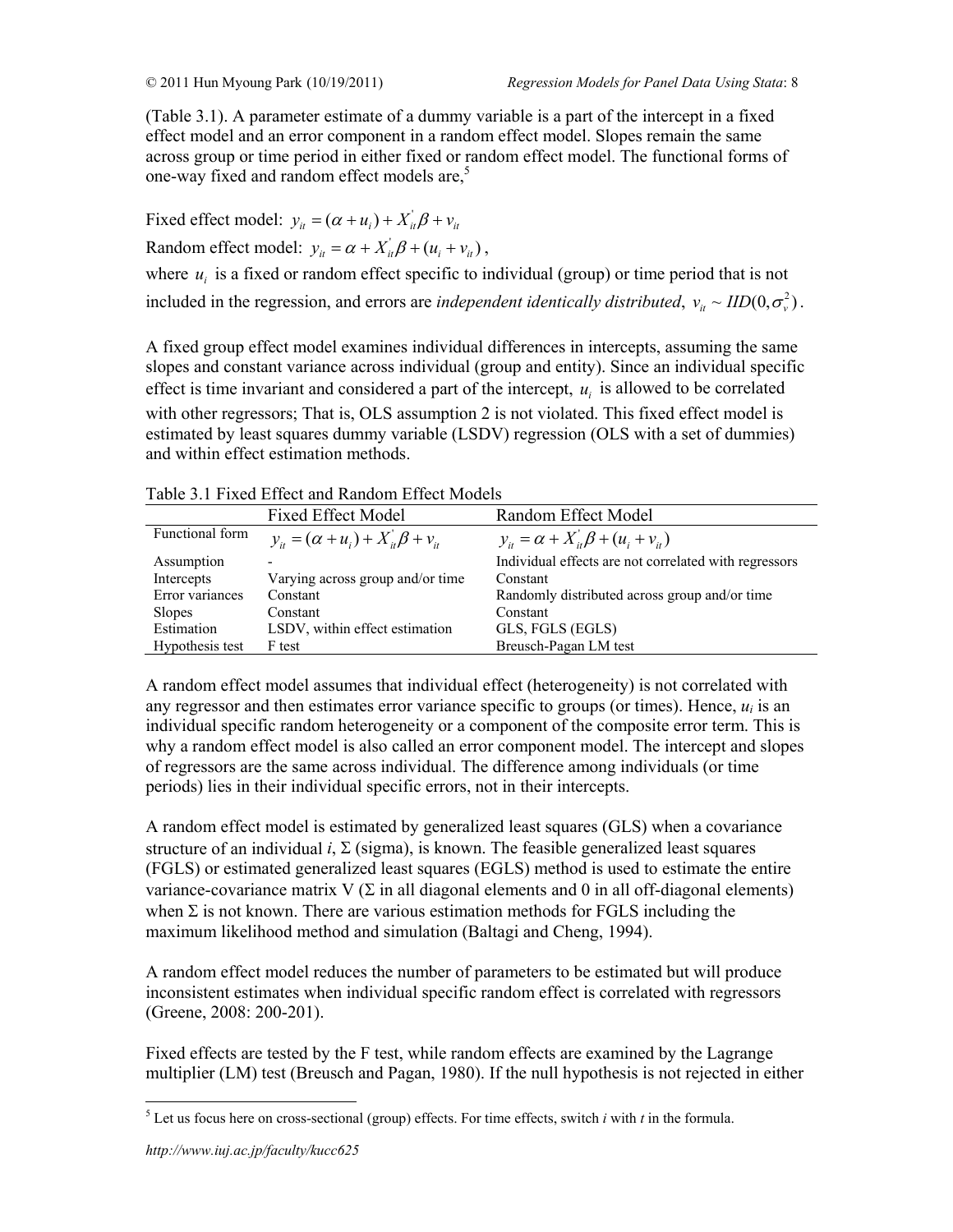test, the pooled OLS regression is favored. The Hausman specification test (Hausman, 1978) compares a random effect model to its fixed counterpart. If the null hypothesis that the individual effects are uncorrelated with the other regressors is not rejected, a random effect model is favored over its fixed counterpart.

If one cross-sectional or time-series variable is considered (e.g., country, firm, and race), this is called a one-way fixed or random effect model. Two-way effect models have two sets of dummy variables for individual and/or time variables (e.g., state and year) and thus entail some issues in estimation and interpretation.

# **3.3 Estimating Fixed Effect Models**

There are several strategies for estimating a fixed effect model. The *least squares dummy variable* model (LSDV) uses dummy variables, whereas the "*within" estimation* does not. These strategies, of course, produce the identical parameter estimates of regressors (nondummy independent variables). The "*between" estimation* fits a model using individual or time means of dependent and independent variables without dummies.

LSDV with a dummy dropped out of a set of dummies is widely used because it is relatively easy to estimate and interpret substantively. This LSDV, however, becomes problematic when there are many individuals (or groups) in panel data. If *T* is fixed and  $n \rightarrow \infty$  (*n* is the number of groups or firms and *T* is the number of time periods), parameter estimates of regressors are consistent but the coefficients of individual effects,  $\alpha + u_i$ , are not (Baltagi, 2001: 14). In this short panel, LSDV includes a large number of dummy variables; the number of these parameters to be estimated increases as *n* increases (*incidental parameter problem*); therefore, LSDV loses *n* degrees of freedom but returns less efficient estimators (p.14). Under this circumstance, LSDV is useless and thus calls for another strategy, the within effect estimation.

Unlike LSDV, the "within" estimation does not need dummy variables, but it uses deviations from group (or time period) means. That is, "within" estimation uses variation within each individual or entity instead of a large number of dummies. The "within" estimation is, $<sup>6</sup>$ </sup>

$$
(y_{it}-\overline{y}_{i\bullet})=(x_{it}-\overline{x}_{i\bullet})'\beta+(\varepsilon_{it}-\overline{\varepsilon}_{i\bullet}),
$$

where  $\bar{y}_i$  is the mean of dependent variable (DV) of individual (group) *i*,  $\bar{x}_i$  represent the means of independent variables (IVs) of group *i*, and  $\varepsilon_i$ , is the mean of errors of group *i*.

In this "within" estimation, the incidental parameter problem is no longer an issue. The parameter estimates of regressors in the "within" estimation are identical to those of LSDV. The "within" estimation reports correct the *sum of squared errors* (SSE). The "within" estimation, however, has several disadvantages.

First, data transformation for "within" estimation wipes out all time-invariant variables (e.g., gender, citizenship, and ethnic group) that do not vary within an entity (Kennedy, 2008: 284). Since deviations of time-invariant variables from their average are all zero, it is not possible

 $\overline{a}$  $6$  This "within" estimation needs three steps: 1) compute group means of the dependent and independent variables; 2) transform dependent and independent variables to get deviations from their group means; 3) run OLS on the transformed variables without the intercept term.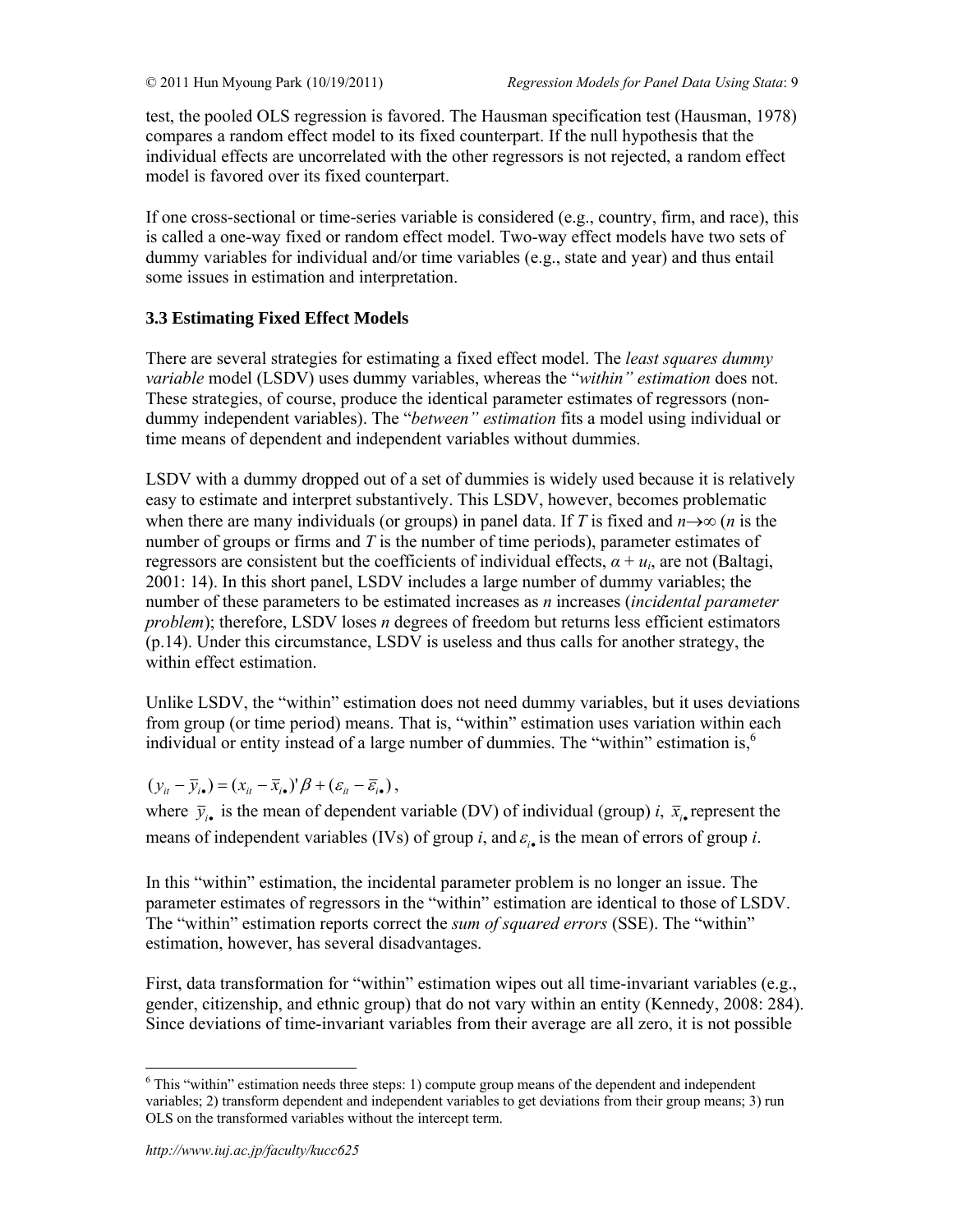to estimate coefficients of such variables in "within" estimation. As a consequence, we have to fit LSDV when a model has time-invariant independent variables.

Second, "within" estimation produces incorrect statistics. Since no dummy is used, the within effect model has larger degrees of freedom for errors, accordingly reporting small *mean squared errors* (MSE), *standard errors of the estimates* (SEE) or *square root of mean squared errors* (SRMSE), and incorrect (smaller) standard errors of parameter estimates. Hence, we have to adjust incorrect standard errors using the following formula.<sup>7</sup>

$$
se_k^* = se_k \sqrt{\frac{df_{error}^{within}}{df_{error}^{LSDV}}} = se_k \sqrt{\frac{nT - k}{nT - n - k}}
$$

Third,  $R^2$  of the "within" estimation is not correct because the intercept term is suppressed. Finally, the "within" estimation does not report dummy coefficients. We have to compute them, if really needed, using the formula  $d_i^* = \overline{y}_{i \bullet} - \overline{x}_{i \bullet}' \beta$ .

|                       | $10010$ $\mu$ $\approx$ Companion of Three Equimation means<br><b>LSDV</b> | Within Estimation                                                                                                                                                         | <b>Between Estimation</b>                                                    |
|-----------------------|----------------------------------------------------------------------------|---------------------------------------------------------------------------------------------------------------------------------------------------------------------------|------------------------------------------------------------------------------|
| Functional form       |                                                                            | $y_i = i\alpha_i + X_i\beta + \varepsilon_i$ $y_{it} - \overline{y}_{i\bullet} = x_{it} - \overline{x}_{i\bullet} + \varepsilon_{it} - \overline{\varepsilon}_{i\bullet}$ | $\overline{y}_{i\bullet} = \alpha + \overline{x}_{i\bullet} + \varepsilon_i$ |
|                       |                                                                            |                                                                                                                                                                           |                                                                              |
| Time invariant        | <b>Yes</b>                                                                 | N <sub>0</sub>                                                                                                                                                            | N <sub>0</sub>                                                               |
| variables             |                                                                            |                                                                                                                                                                           |                                                                              |
| Dummy variables       | Yes                                                                        | N <sub>0</sub>                                                                                                                                                            | N <sub>0</sub>                                                               |
| Dummy coefficients    | Presented                                                                  | Need to be computed                                                                                                                                                       | N/A                                                                          |
| <b>Transformation</b> | No.                                                                        | Deviation from the group means                                                                                                                                            | Group means                                                                  |
| Intercept estimated   | Yes.                                                                       | No.                                                                                                                                                                       | Yes                                                                          |
| $R^2$                 | Correct                                                                    | Incorrect                                                                                                                                                                 |                                                                              |
| <b>SSE</b>            | Correct                                                                    | Correct                                                                                                                                                                   |                                                                              |
| MSE/SEE (SRMSE)       | Correct                                                                    | Incorrect (smaller)                                                                                                                                                       |                                                                              |
| Standard errors       | Correct                                                                    | Incorrect (smaller)                                                                                                                                                       |                                                                              |
| $DF_{error}$          | $nT-n-k^*$                                                                 | $nT-k$ ( <i>n</i> larger)                                                                                                                                                 | $n-k-1$                                                                      |
| <b>Observations</b>   | nT                                                                         | nT                                                                                                                                                                        | $\boldsymbol{n}$                                                             |

Table 3.2 Comparison of Three Estimation Methods

\* It means that the LSDV estimation loses *n* degrees of freedom because of dummy variables included.

The "between group" estimation, so called the group mean regression, uses variation between individual entities (groups). Specifically, this estimation calculates group means of the dependent and independent variables and thus reduces the number of observations down to *n*. Then, run OLS on these transformed, aggregated data:  $\bar{y}_i = \alpha + \bar{x}_i + \varepsilon_i$ . Table 3.2 contrasts LSDV, "within group" estimation, and "between group" estimation.

# **3.4 Estimating Random Effect Models**

The one-way random effect model incorporates a composite error term,  $w_i = u_i + v_i$ . The  $u_i$ are assumed independent of traditional error term  $v_{it}$  and regressors  $X_{it}$ , which are also independent of each other for all *i* and *t*. Remember that this assumption is not necessary in a fixed effect model. This model is,

 $7$  Fortunately, Stata and other software packages report adjusted standard errors for us.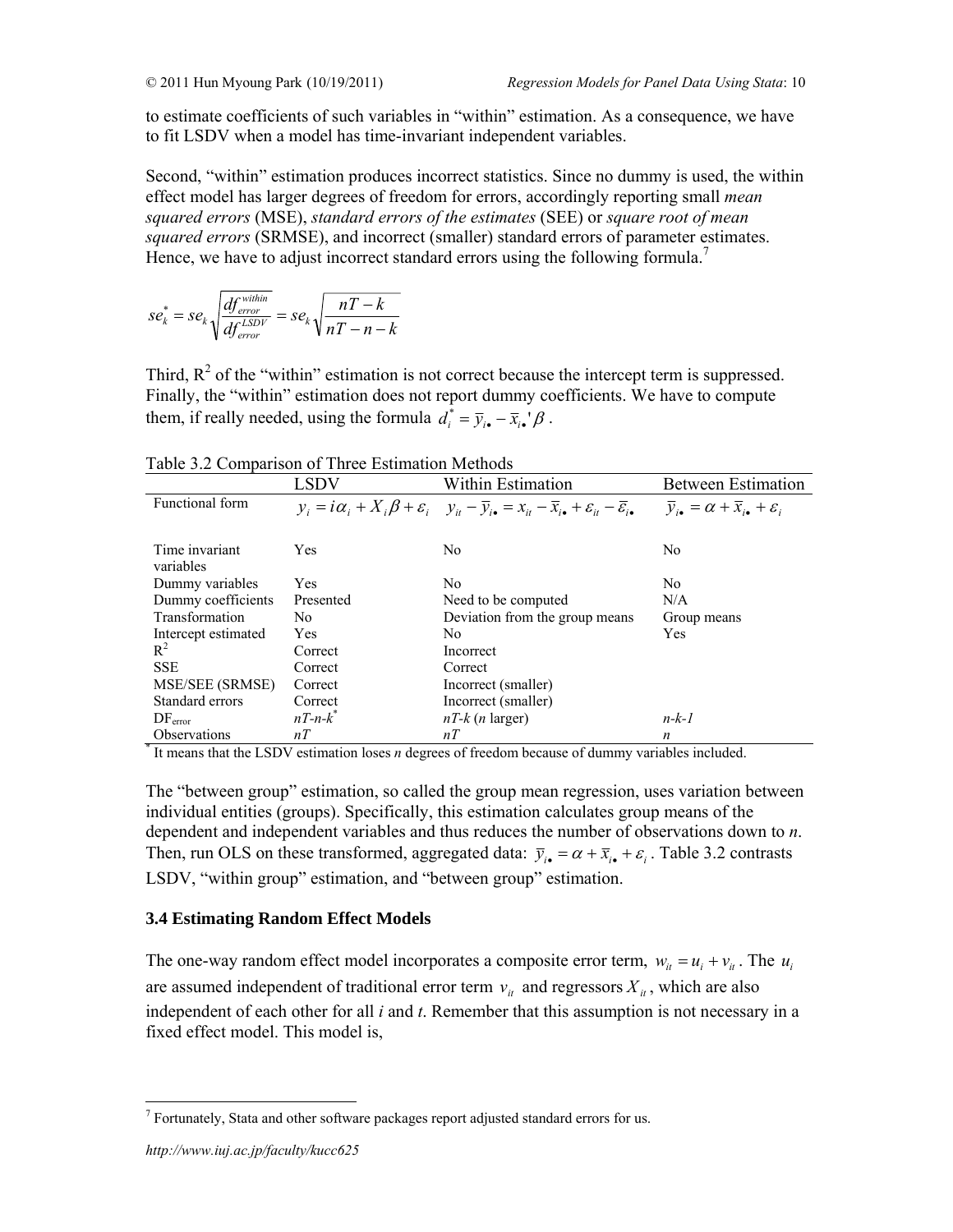$$
y_{ii} = \alpha + X_{ii}'\beta + u_i + v_{ii}
$$
, where  $u_i \sim IID(0, \sigma_u^2)$ , and  $v_{ii} \sim IID(0, \sigma_v^2)$ .

The covariance elements of  $Cov(w_{ii}, w_{js}) = E(w_{ii}w'_{js})$  are  $\sigma_u^2 + \sigma_v^2$  if *i*=*j* and  $t = s$  and  $\sigma_u^2$  if *i*=*j* and *t* ≠ *s*. Therefore, the covariance structure of composite errors  $\Sigma = E(w_i w_i')$  for individual *i* and the variance-covariance matrix of entire disturbances (errors) V are,

$$
\sum_{T \times T} = \begin{bmatrix} \sigma_u^2 + \sigma_v^2 & \sigma_u^2 & \dots & \sigma_u^2 \\ \sigma_u^2 & \sigma_u^2 + \sigma_v^2 & \dots & \sigma_u^2 \\ \dots & \dots & \dots & \dots \\ \sigma_u^2 & \sigma_u^2 & \dots & \sigma_u^2 + \sigma_v^2 \end{bmatrix} \text{ and } \sum_{nT \times nT} = I_n \otimes \Sigma = \begin{bmatrix} \Sigma & 0 & \dots & 0 \\ 0 & \Sigma & \dots & 0 \\ \dots & \dots & \dots & \dots \\ \dots & \dots & \dots & \dots \\ 0 & 0 & \dots & \Sigma \end{bmatrix}
$$

A random effect model is estimated by generalized least squares (GLS) when the covariance structure is known, and by feasible generalized least squares (FGLS) or estimated generalized least squares (EGLS) when the covariance structure of composite errors is unknown. Since  $\Sigma$ is often unknown, FGLS/EGLS is more frequently used than GLS. Compared to a fixed effect counterpart, a random effect model is relatively difficult to estimate.

In FGLS, you first have to estimate  $\theta$  using  $\hat{\sigma}_u^2$  and  $\hat{\sigma}_v^2$ . The  $\hat{\sigma}_u^2$  comes from the between effect estimation (group mean regression) and  $\hat{\sigma}_{v}^{2}$  is derived from the SSE (sum of squared errors) of the within effect estimation or the deviations of residuals from group means of residuals.

$$
\hat{\theta} = 1 - \sqrt{\frac{\hat{\sigma}_{v}^{2}}{T\hat{\sigma}_{u}^{2} + \hat{\sigma}_{v}^{2}}} = 1 - \sqrt{\frac{\hat{\sigma}_{v}^{2}}{T\hat{\sigma}_{between}^{2}}},
$$
\nwhere  $\hat{\sigma}_{u}^{2} = \hat{\sigma}_{between}^{2} - \frac{\hat{\sigma}_{v}^{2}}{T}$ , where  $\hat{\sigma}_{between}^{2} = \frac{SSE_{between}}{n - k - 1}$ ,  
\n
$$
\hat{\sigma}_{v}^{2} = \frac{SSE_{within}}{nT - n - k} = \frac{e^{i}e_{within}}{nT - n - k} = \frac{\sum_{i=1}^{n} \sum_{t=1}^{T} (v_{it} - \bar{v}_{i\bullet})^{2}}{nT - n - k}
$$
, where  $v_{it}$  are the residuals of the LSDV.

Then, the dependent variable, independent variables, and the intercept term need to be transformed as follows,

$$
y_{it}^{*} = y_{it} - \hat{\theta} \, \overline{y}_{i\bullet}
$$
  

$$
x_{it}^{*} = x_{it} - \hat{\theta} \, \overline{x}_{i\bullet} \text{ for all } x_{k}
$$
  

$$
\alpha^{*} = 1 - \hat{\theta}
$$

Finally, run OLS on those transformed variables with the traditional intercept suppressed.

$$
y_{it}^* = \alpha^* + x_{it}^* / \beta^* + \varepsilon_{it}^*.
$$

# **3.5 Testing Fixed and Random Effects**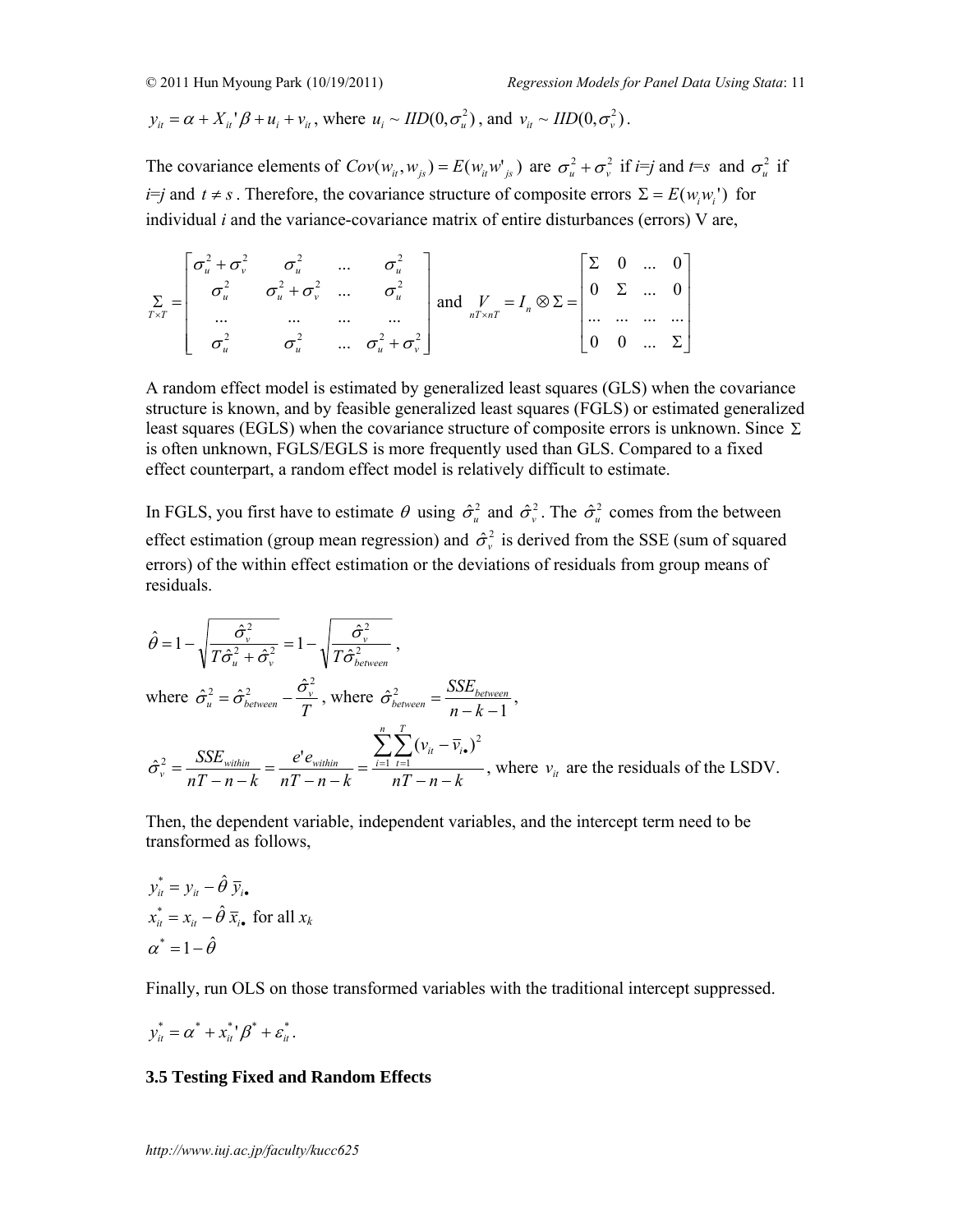How do we know if fixed and/or random effects exist in panel data in hand? A fixed effect is tested by F-test, while a random effect is examined by Breusch and Pagan's (1980) Lagrange multiplier (LM) test. The former compares a fixed effect model and OLS to see how much the fixed effect model can improve the goodness-of-fit, whereas the latter contrast a random effect model with OLS. The similarity between random and fixed effect estimators is tested by a Hausman test.

# *3.5.1 F-test for Fixed Effects*

In a regression of  $y_{it} = \alpha + \mu_i + X_{it}^{\dagger} \beta + \varepsilon_{it}$ , the null hypothesis is that all dummy parameters except for one for the dropped are all zero,  $H_0$ :  $\mu_1 = ... = \mu_{n-1} = 0$ . The alternative hypothesis is that at least one dummy parameter is not zero. This hypothesis is tested by an F test, which is based on loss of goodness-of-fit. This test contrasts LSDV (robust model) with the pooled OLS (efficient model) and examines the extent that the goodness-of-fit measures (SSE or  $\mathbb{R}^2$ ) changed.

$$
F(n-1, nT - n - k) = \frac{(e'e_{pooled} - e'e_{LSDV})/(n-1)}{(e'e_{LSDV})/(nT - n - k)} = \frac{(R_{LSDV}^2 - R_{pooled}^2)/(n-1)}{(1 - R_{LSDV}^2)/(nT - n - k)}
$$

If the null hypothesis is rejected (at least one group/time specific intercept  $u_i$  is not zero), you may conclude that there is a significant fixed effect or significant increase in goodness-of-fit in the fixed effect model; therefore, the fixed effect model is better than the pooled OLS.

# *3.5.2 Breusch-Pagan LM Test for Random Effects*

Breusch and Pagan's (1980) Lagrange multiplier (LM) test examines if individual (or time) specific variance components are zero,  $H_0: \sigma_u^2 = 0$ . The LM statistic follows the chi-squared distribution with one degree of freedom.

$$
LM_u = \frac{nT}{2(T-1)} \left[ \frac{T^2 \overline{e}^{\mathsf{T}} \overline{e}}{e^{\mathsf{T}} e} - 1 \right]^2 \sim \chi^2(1),
$$

where  $\bar{e}$  is the  $n \times l$  vector of the group means of pooled regression residuals, and *e'e* is the SSE of the pooled OLS regression.

Baltagi (2001) presents the same LM test in a different way.

$$
LM_{u} = \frac{nT}{2(T-1)} \left[ \frac{\sum (\sum e_{ii})^{2}}{\sum \sum e_{ii}^{2}} - 1 \right]^{2} = \frac{nT}{2(T-1)} \left[ \frac{\sum (T\overline{e}_{i\bullet})^{2}}{\sum \sum e_{ii}^{2}} - 1 \right]^{2} \sim \chi^{2}(1).
$$

If the null hypothesis is rejected, you can conclude that there is a significant random effect in the panel data, and that the random effect model is able to deal with heterogeneity better than does the pooled OLS.

# *3.5.3 Hausman Test for Comparing Fixed and Random Effects*

How do we know which effect (fixed effect or random effect) is more relevant and significant in the panel data? The Hausman specification test compares fixed and random effect models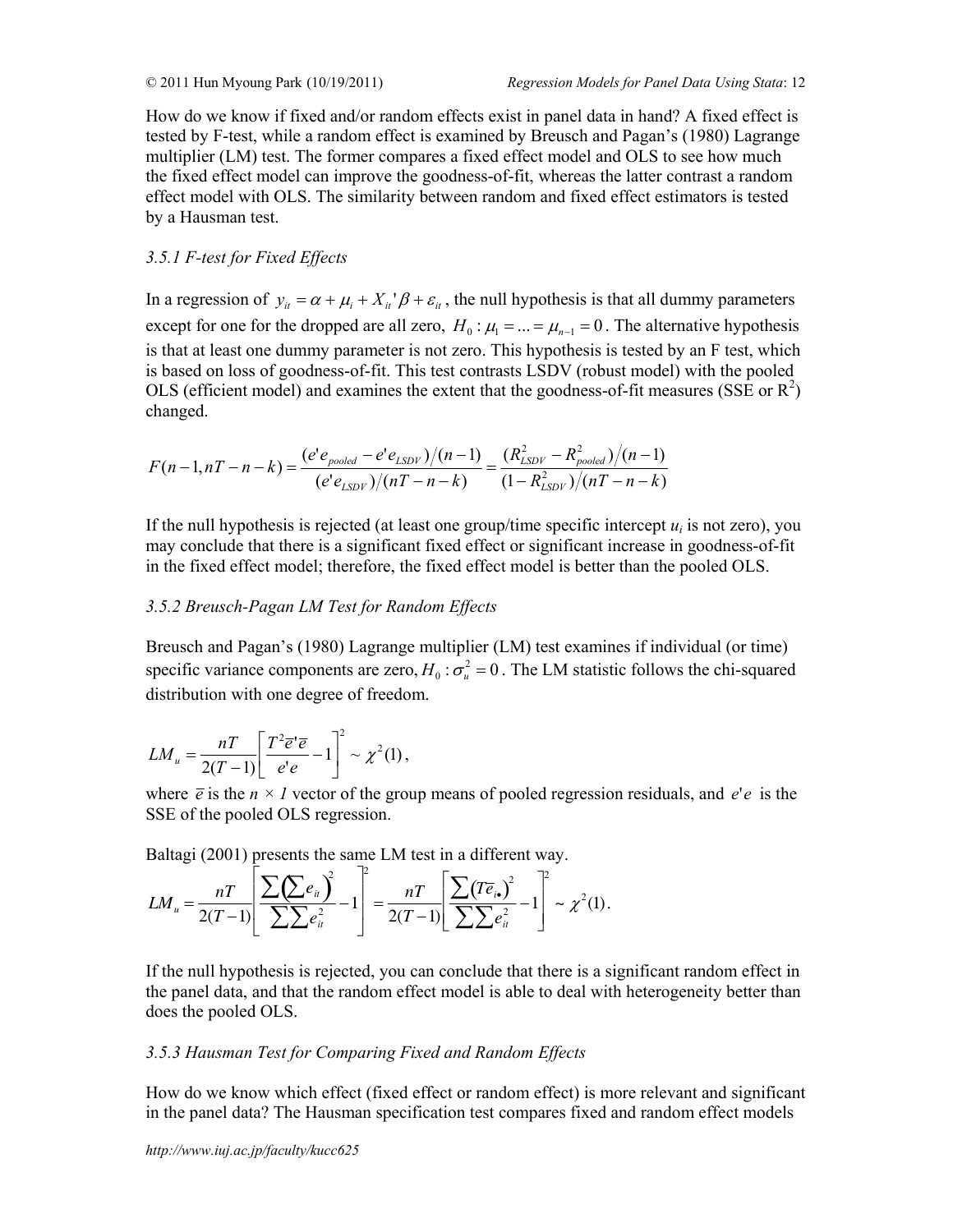under the null hypothesis that individual effects are uncorrelated with any regressor in the model (Hausman, 1978). If the null hypothesis of no correlation is not violated, LSDV and GLS are consistent, but LSDV is inefficient; otherwise, LSDV is consistent but GLS is inconsistent and biased (Greene, 2008: 208). The estimates of LSDV and GLS should not differ systematically under the null hypothesis. The Hausman test uses that "the covariance of an efficient estimator with its difference from an inefficient estimator is zero" (Greene, 2008: 208).

$$
LM = (b_{LSDV} - b_{random})\hat{W}^{-1}(b_{LSDV} - b_{random}) \sim \chi^2(k),
$$

where  $\hat{W} = Var[b_{LSDV} - b_{random}] = Var(b_{LSDV}) - Var(b_{random})$  is the difference in the estimated covariance matrices of LSDV (robust model) and GLS (efficient model). Keep in mind that an intercept and dummy variables SHOULD be excluded in computation. This test statistic follows the chi-squared distribution with *k* degrees of freedom.

The formula says that a Hausman test examines if "the random effects estimate is insignificantly different from the unbiased fixed effect estimate" (Kennedy, 2008: 286). If the null hypothesis of no correlation is rejected, you may conclude that individual effects *ui* are significantly correlated with at least one regressors in the model and thus the random effect model is problematic. Therefore, you need to go for a fixed effect model rather than the random effect counterpart. A drawback of this Hausman test is, however, that the difference of covariance matrices  $W$  may not be positive definite; Then, we may conclude that the null is not rejected assuming similarity of the covariance matrices renders such a problem (Greene, 2008: 209).

## *3.5.4 Chow Test for Poolability*

What is poolability? Poolability asks if slopes are the same across group or over time (Baltagi 2001: 51-57). One simple version of poolability test is an extension of the Chow test (Chow, 1960). The null hypothesis of this Chow test is the slope of a regressor is the same regardless of individual for all *k* regrssors,  $H_0$ :  $\beta_{ik} = \beta_k$ . Remember that slopes remain constant in fixed and random effect models; only intercepts and error variances matter.

$$
F[(n-1)(k+1), n(T-k-1)] = \frac{(e^{\prime}e - \sum e_i^{\prime}e_i)/(n-1)(k+1)}{\sum e_i^{\prime}e_i/n(T-k-1)},
$$

where  $e'e$  is the SSE of the pooled OLS and  $e_i'e_i$  is the SSE of the pooled OLS for group *i*. If the null hypothesis is rejected, the panel data are not poolable; each individual has its own slopes for all regressors. Under this circumstance, you may try the random coefficient model or hierarchical regression model.

The Chow test assumes that individual error variance components follow the normal distribution,  $\mu \sim N(0, s^2 I_{nT})$ . If this assumption does not hold, the Chow test may not properly examine the null hypothesis (Baltagi, 2001: 53). Kennedy (2008) notes, "if there is reason to believe that errors in different equations have different variances, or that there is contemporaneous correlation between the equations' errors, such testing should be undertaken by using the SURE estimator, not OLS; … inference with OLS is unreliable if the variance-covariance matrix of the error is nonspherical" (p.292).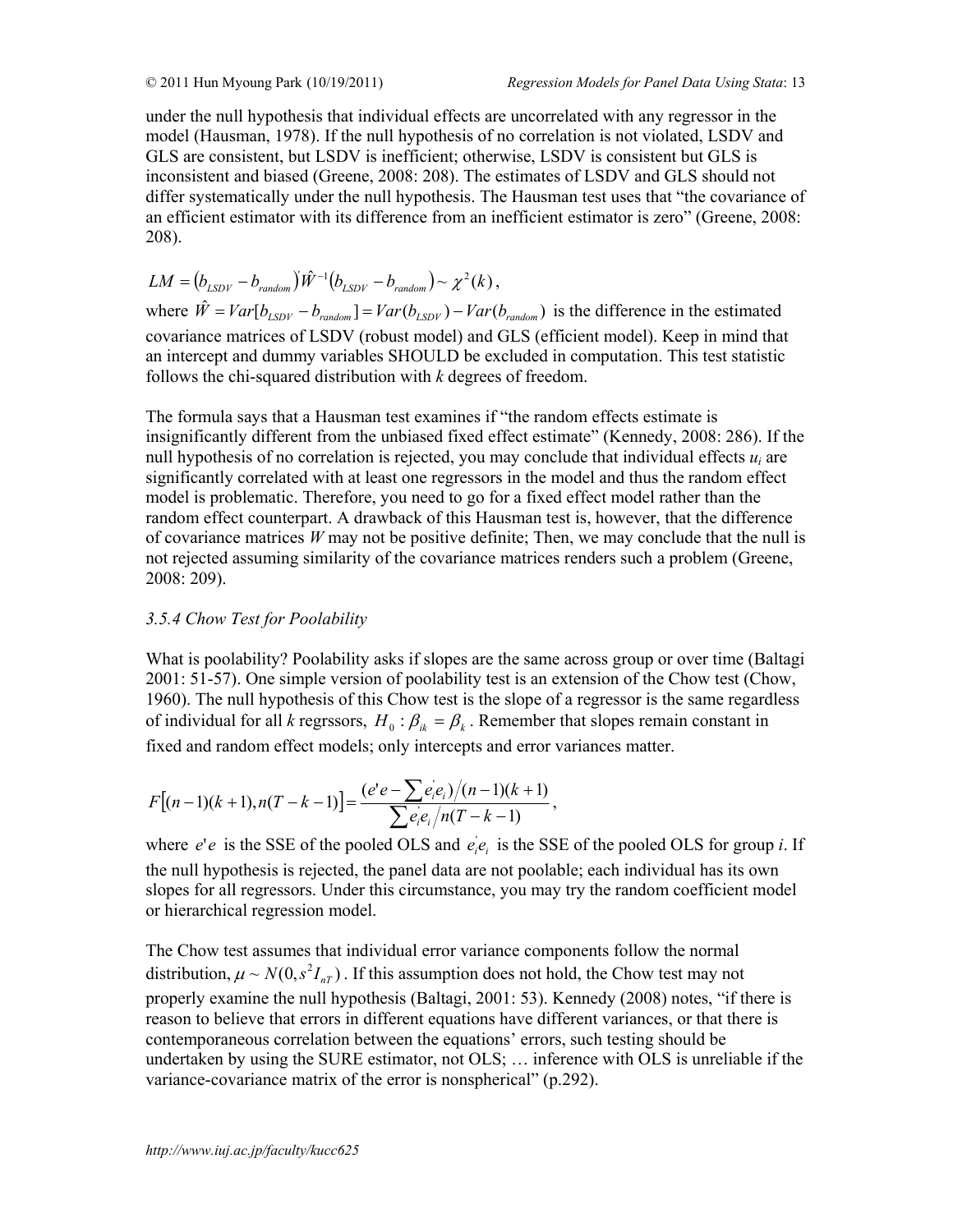# **3.6 Model Selection: Fixed or Random Effect?**

When combining fixed vs. random effects, group vs. time effects, and one-way vs. two-way effects, we get 12 possible panel data models as shown in Table 3.3. In general, one-way models are often used mainly due to their parsimony, and a fixed effect model is easier than a random counterpart to estimate the model and interpret its result. It is not, however, easy to sort out the best one out of the following 12 models.

|         | Type       | <b>Fixed Effect</b>                        | Random Effect                        |
|---------|------------|--------------------------------------------|--------------------------------------|
| One-way | Group      | One-way fixed group effect                 | One-way random group effect          |
|         | Time       | One-way fixed time effect                  | One-way random time effect           |
| Two-way | Two groups | Two-way fixed group effect                 | Two-way random group effect          |
|         | Two times* | Two-way fixed time effect                  | Two-way random time effect           |
|         | Mixed      | Two-way fixed group $&$ time effect        | Two-way random group $&$ time effect |
|         |            | Two-way fixed time and random group effect |                                      |
|         |            | Two-way fixed group and random time effect |                                      |

#### Table 3.3 Classification of Panel Data Analysis

These models need two group (or time) variables (e.g., country and airline).

# *3.6.1 Substantive Meanings of Fixed and Random Effects*

The formal tests discussed in 3.5 examine presence of fixed and/or random effects. Specifically, the F-test compares a fixed effect model and (pooled) OLS, whereas the LM test contrasts a random effect model with OLS. The Hausman specification test compares fixed and random effect models. However, these tests do not provide substantive meanings of fixed and random effects. What does a fixed effect mean? How do we interpret a random effect substantively?

Here is a simple and rough answer. Suppose we are regressing the production of firms such as Apple, IBM, LG, and Sony on their R&D investment. A fixed effect might be interpreted as initial production capacities of these companies when no R&D investment is made; each firm has its own initial production capacity. A random effect might be viewed as a kind of consistency or stability of production. If the production of a company fluctuates up and down significantly, for example, its production is not stable (or its variance component is larger than those of other firms) even when its productivity (slope of R&D) remains the same across company.<sup>8</sup>

Kennedy (2008: 282-286) provides theoretical and insightful explanation of fixed and random effects. Either fixed or random effect is an issue of unmeasured variables or omitted relevance variables, which renders the pooled OLS biased. This heterogeneity is handled by either putting in dummy variables to estimate individual intercepts of groups (entities) or viewing "the different intercepts as having been drawn from a bowl of possible intercepts, so they may be interpreted as random … and treated as though they were a part of the error term" (p. 284); they are fixed effect model and random effect model, respectively. A random effect model has a "composite error term" that consists of the traditional random error and a "random intercept" measuring the extent to which individual's intercept differs from the

 $8$  Like dummy coefficients in a fixed effect model, parameter estimates of error components of individual companies can be calculated in a random effect model. The SAS MIXED procedure reports such error component estimators.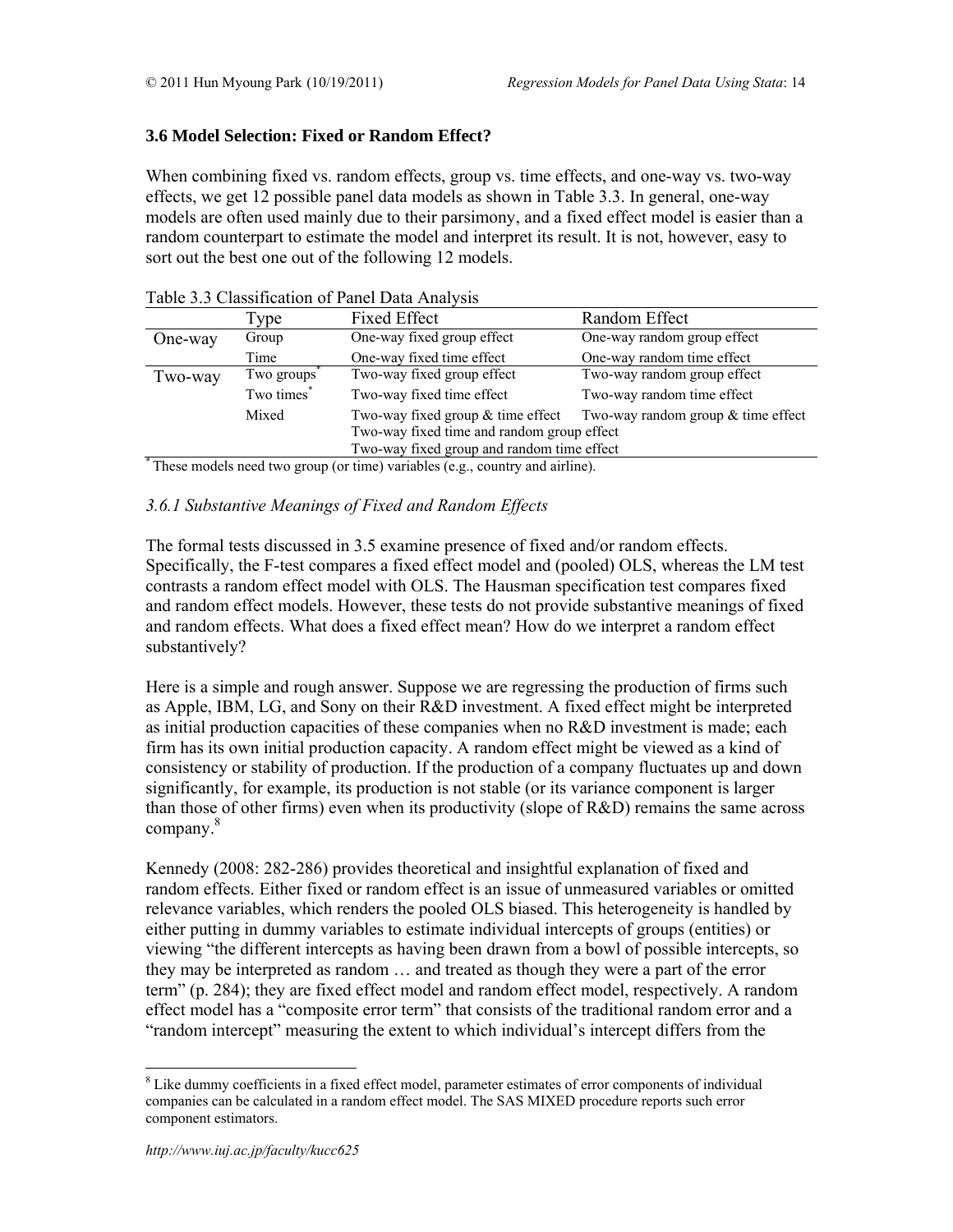overall intercept (p. 284). He argues that the key difference between fixed and random effects is not whether unobserved heterogeneity is attributed to the intercept or variance components, but whether the individual specific error component is related to regressors.



Figure 3.1 Scatter Plots of Total Cost versus Output Index and Loading Factor

It will be a good practice to draw plots of the dependent and independent variables before modeling panel data. For instance, Figure 3.1 illustrates two scatter plots with linear regression lines of four airlines only. The left plot is of total cost versus output index, and the right one is of total cost versus loading factor (compare them with Kennedy's Figure 18.1 and 18.2). Assume that the thick black lines represent linear regression lines of entire observations. The key difference is that slopes of individual airlines are very similar to the overall regression line on the left plot, but different in the right plot.

As Kennedy (2008: 286) explains, OLS, fixed effect, and random effect estimators on the left plot are all unbiased, but random effect estimators are most efficient; a random effect is better. In the right plot, however, OLS and random effects estimators are biased because the composite error term seems to be correlated with a regressor, loading factor, but the fixed effects estimator is not biased; accordingly, a fixed effect model might be better.

# *3.6.2 Two Recommendations for Panel Data Modeling*

The first recommendation, as in other data analysis processes, is to describe the data of interest carefully before analysis. Although often ignored in many data analyses, this data description is very important and useful for researchers to get ideas about data and analysis strategies. In panel data analysis, properties and quality of panel data influence model section significantly.

- Clean the data by examining if they were measured in reliable and consistent manners. If different time periods were used in a long panel, for example, try to rearrange (aggregate) data to improve consistency. If there are many missing values, decide whether you go for a balanced panel by throwing away some pieces of usable information or keep all usable observations in an unbalanced panel at the expense of methodological and computational complication.
- Examine the properties of the panel data including the number of entities (individuals), the number of time periods, balanced versus unbalanced panel, and fixed versus rotating panel. Then, try to find models appropriate for those properties.
- Be careful if you have "long" or "short" panel data. Imagine a long panel that has 10 thousand time periods but 3 individuals or a short panel of 2 (years)  $\times$  9,000 (firms).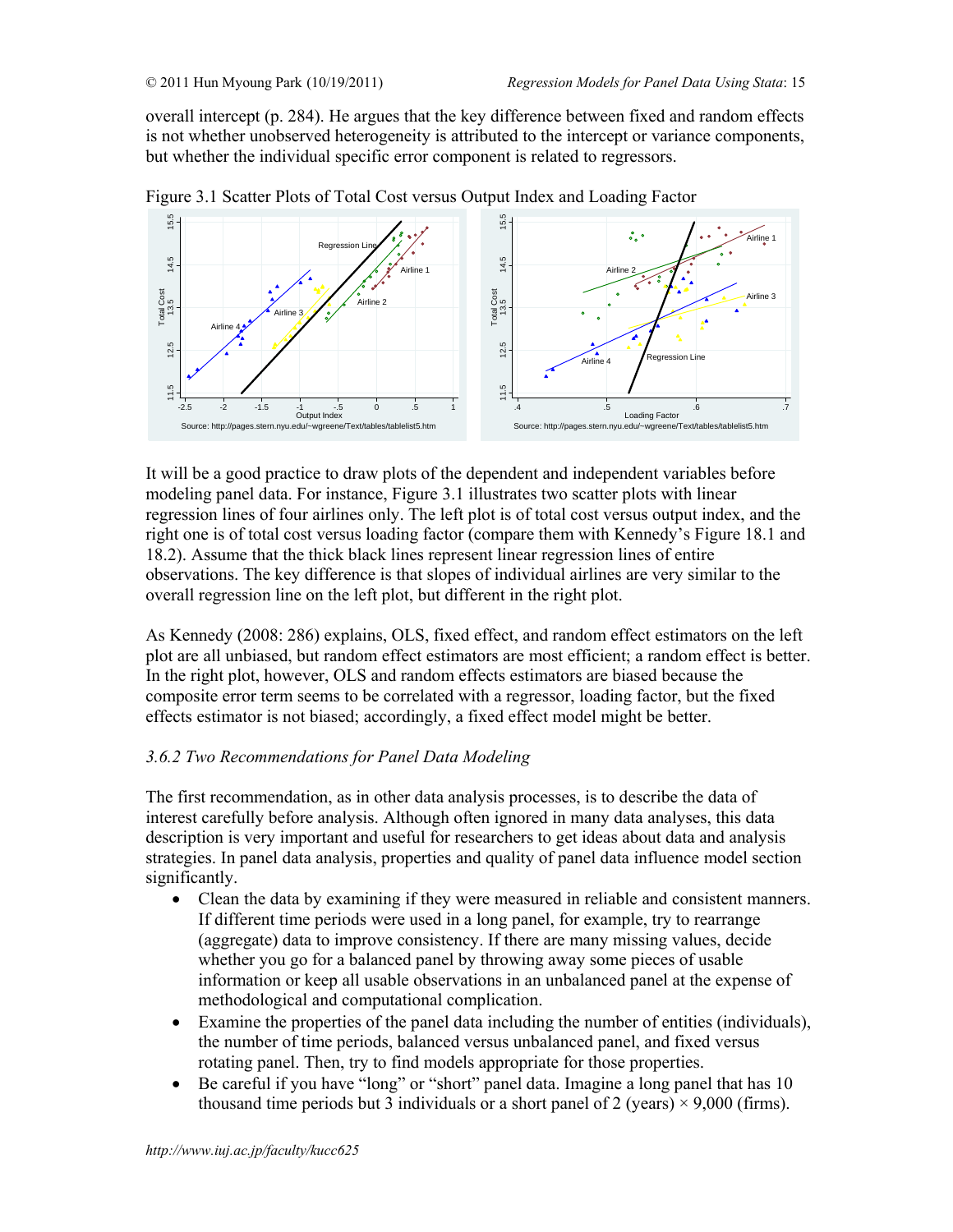• If *n* and/or *T* are too large, try to reclassify individuals and/or time periods and get some manageable *n'* and *T'*. The null hypothesis of  $u_1 = u_2 = ... = u_{999,999} = 0$  in a fixed effect model, for instance, is almost useless. This is just as you are seriously arguing that at least one citizen looks different from other 999,999 people! Didn't you know that before? Try to use yearly data rather than weekly data or monthly data rather than daily data.

Second recommendation is to begin with a simpler model. Try a pooled OLS rather than a fixed or random effect model; a one-way effect model rather than a two-way model; a fixed or random effect model rather than a hierarchical linear model; and so on. Do not try a fancy, of course, complicated, model that your panel data do not support enough (e.g., poorly organized panel and long/short panel).

# *3.6.3 Guidelines of Model Selection*

On the modeling stage, let us begin with pooled OLS and then think critically about its potential problems if observed and unobserved heterogeneity (a set of missing relevant variables) is not taken into account. Also think about the source of heterogeneity (i.e., crosssectional or time series variables) to determine individual (entity or group) effect or time effect.<sup>9</sup> Figure 3.2 provides a big picture of the panel data modeling process.





If you think that the individual heterogeneity is captured in the disturbance term and the individual (group or time) effect is not correlated with any regressors, try a random effect model. If the heterogeneity can be dealt with individual specific intercepts and the individual effect may possibly be correlated with any regressors, try a fixed effect model. If each individual (group) has its own initial capacity and shares the same disturbance variance with

 $9$  Kennedy (2008: 286) suggests that first examine if individual specific intercepts are equal; if yes, the panel data are poolable and OLS will do; if not, conduct the Hausman test; use random effect estimators if the group effect is not correlated with the error term; otherwise, use the fixed effect estimator.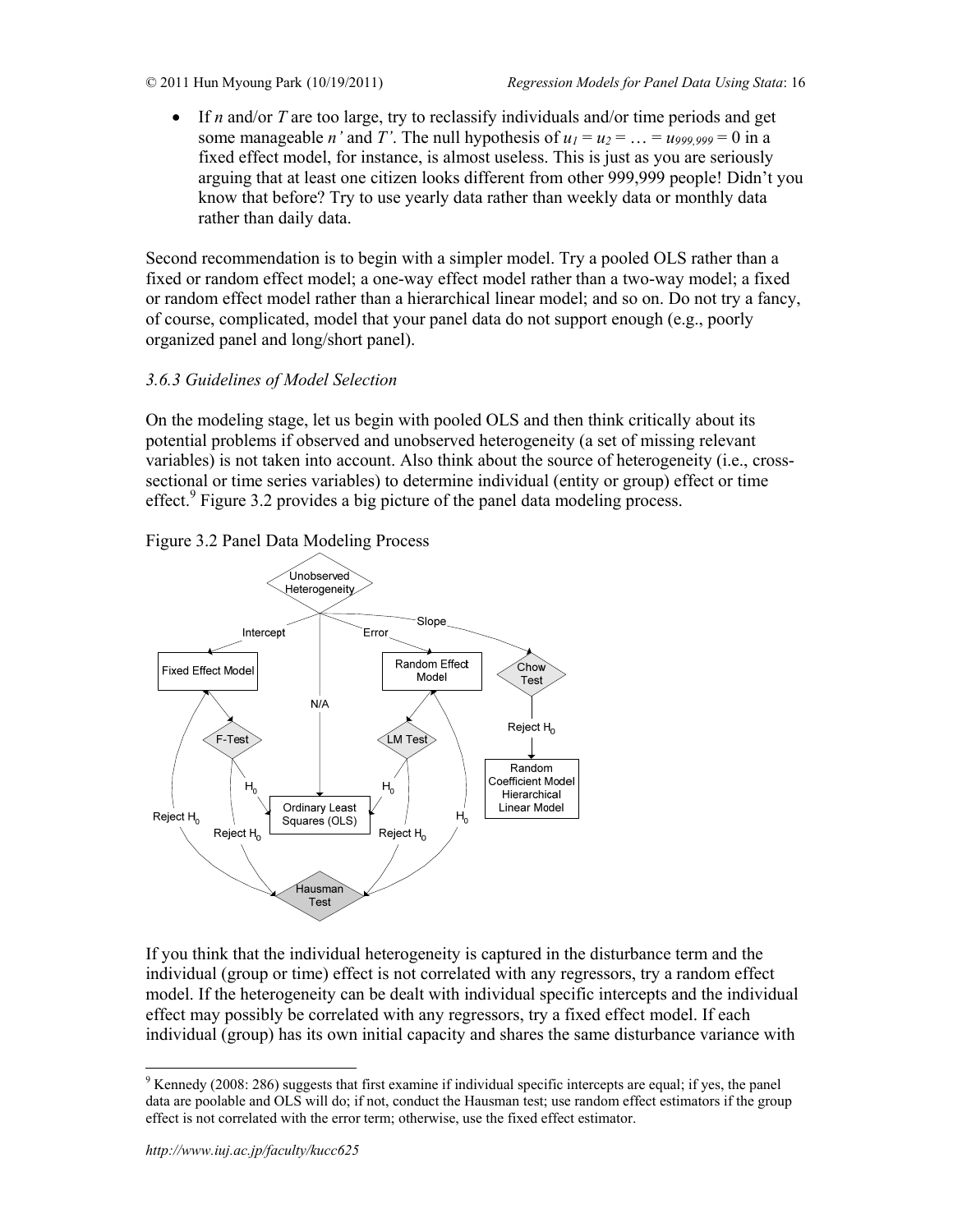other individuals, a fixed effect model is favored. If each individual has its own disturbance, a random effect will be better at figuring out heteroskedestic disturbances.

Next, conduct appropriate formal tests to examine individual group and/or time effects. If the null hypothesis of the LM test is rejected, a random effect model is better than the pooled OLS. If the null hypothesis of the F-test is rejected, a fixed effect model is favored over OLS. If both hypotheses are not rejected, fit the pooled OLS.

Conduct the Hausman test when both hypotheses of the F-test and LM test are all rejected. If the null hypothesis of uncorrelation between an individual effect and regressors is rejected, go for the robust fixed effect model; otherwise, stick to the efficient random effect model.

If you have a strong belief that the heterogeneity involves two cross-sectional, two time series, or one cross-section and one time series variables, try two-way effect models. Double-check if your panel data are well-organized, and *n* and *T* are large enough; do not try a two-way model for a poorly organized, badly unbalanced, and/or too long/short panel. Conduct appropriate F-test and LM test to examine the presence of two-way effects. Stata does not provide direct ways to fit two-way panel data models but it is not impossible. In Stata, twoway fixed effect models seem easier than two-way random effect models (see 3.7 below).

Finally, if you think that the heterogeneity entails slops (parameter estimates of regressors) varying across individual and/or time. Conduct a Chow test or equivalent to examine the poolability of the panel data. If the null hypothesis of poolable data is rejected, try a random coefficient model or hierarchical linear model.

## **3.7 Estimation Strategies in Stata**

The least squares dummy variable (LSDV) regression, "within" estimation, "between" estimation (group or time mean model), GLS, and FGLS/EGLS are fundamentally based on ordinary least squares (OLS). Therefore, Stata .regress can fit all of these linear models.

| Tuble 5. Tomm communities obey for I and Dam Time (515 |                             |            |
|--------------------------------------------------------|-----------------------------|------------|
|                                                        | Commands                    | Options    |
| Regression (OLS)                                       | .regress                    |            |
| LSDV1 without a dummy                                  | .regress                    |            |
|                                                        | .xi: reqress                | i.         |
| LSDV2 without the intercept                            | .regress                    | noconstant |
| LSDV3 with a restriction                               | .cnsregand.constraint       |            |
| One-way fixed effect ("within" estimation)             | .xtreq                      | fe         |
|                                                        | .areq                       | abs        |
| Two-way fixed ("within" estimation)                    | xtreg with a set of dummies | fe         |
| "Between" estimation                                   | .xtreq                      | be         |
| One-way random effect                                  | xtreg.                      | re         |
|                                                        | .xtqls                      |            |
|                                                        | .xtmixed                    |            |
| Two-way random effect                                  | .xtmixed                    |            |
| Hieratical linear model                                | .xtmixed                    |            |
| Random coefficient model                               | .xtrc                       | betas      |
| Testing fixed effect (F-test)                          | .test (Included in .xtreg)  |            |
| Testing random effect (LM test)                        | .xtest0                     |            |
| Comparing fixed and random effect                      | .hausman                    |            |

Table 3.4 Stata Commands Used for Panel Data Analysis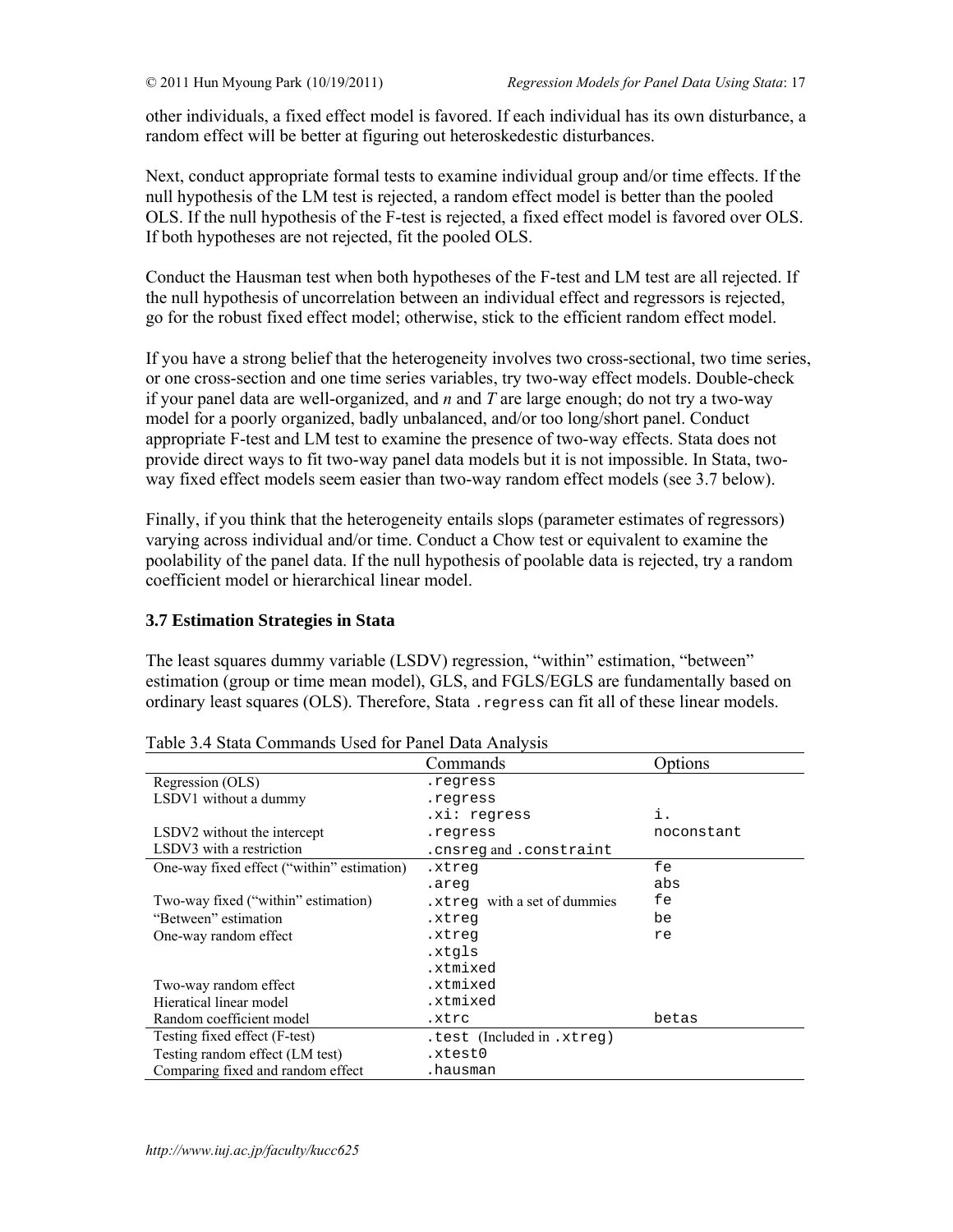You can also use .regress with the .xi prefix command to fit LSDV1 without creating dummy variables (see 4.4.1). The .cnsreg command is used for LSDV3 with restrictions defined in . constraint (see 4.4.3). The . areg command with the absorb option, equivalent to the .xtreg with the fe option below, supports the one-way "within" estimation that involves a large number of individuals or time periods.

Stata has more convenient commands and options for panel data analysis. First, .xtreg estimates a fixed effect model with the fe option ("within" estimation), "between" estimators with be, and a random effect model with re. This command, however, does not directly fit two-way fixed and random effect models.<sup>10</sup> Table 3.4 summarizes related Stata commands.

A random effect model can be also estimated using .xtmixed and .xtgls. The .xtgls command fits panel data models with heteroscedasticity across group (time) and/or autocorrelation within a group (time). .xtmixed and .xtrc are used to fit hierarchical linear models and random coefficient models. In fact, a random effect model is a simple hierarchical linear model with a random intercept. .logit and .probit fit nonlinear regression models and examine fixed effects in logit and probit models.

.xtmixed with fe by default conducts the F-test for fixed effects. Of course, you can also use .test to conduct a classical Wald test to examine the fixed effects. Since .xtmixed does not report the Breusch-Pagan LM statistic for a random effect model, you need to conduct .xtest0 after fitting a random effect model. Use .hausman to conduct Hausman test to compare fixed and random effect models.

<sup>&</sup>lt;sup>10</sup> You may fit a two-way fixed effect model by including a set of dummies and using the fe option. For the two-way random effect model, you need to use the .xtmixed command instead of .xtreg.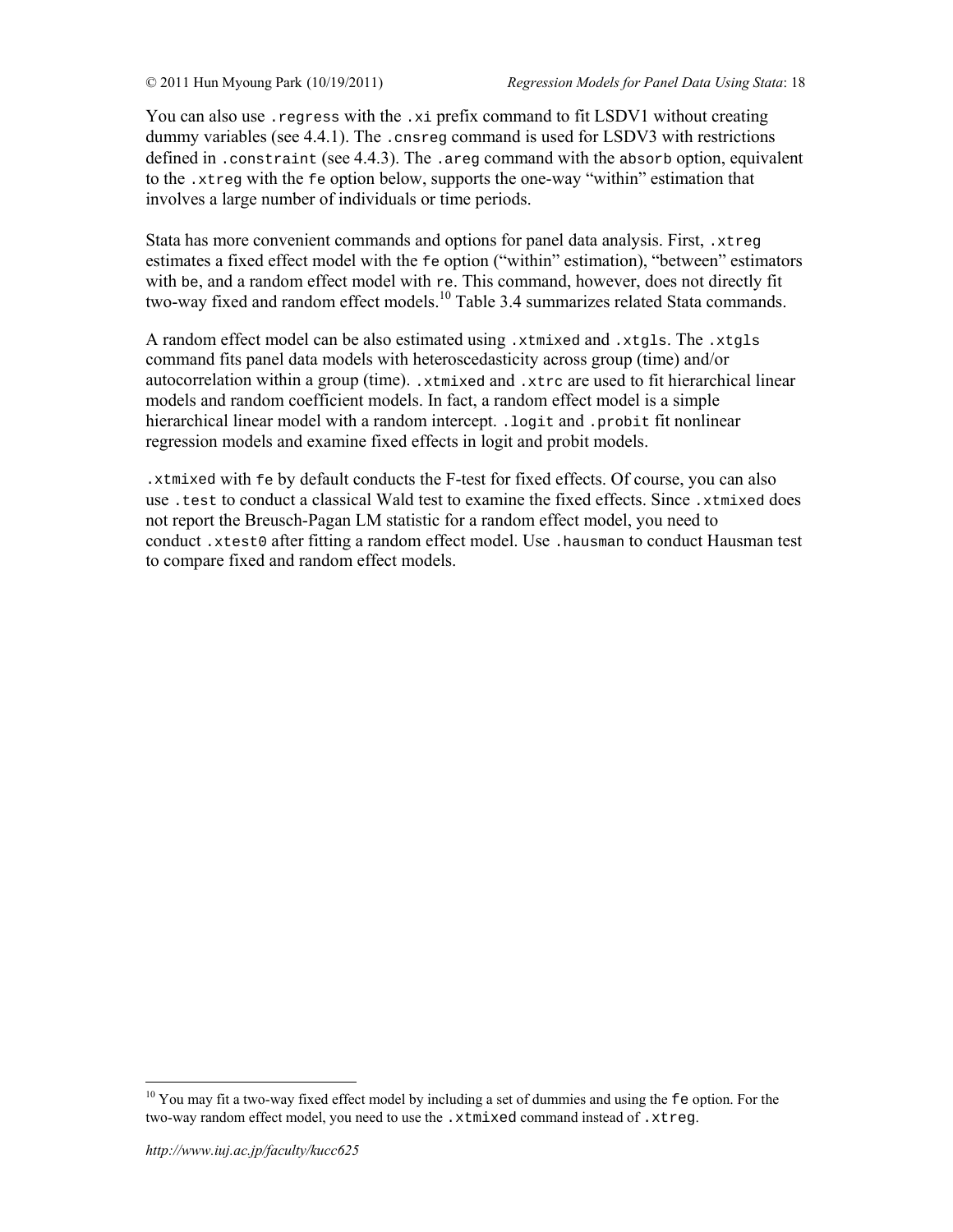# **4. Pooled OLS and LSDV**

This section begins with classical least squares method called ordinary least squares (OLS) and explains how OLS can deal with unobserved heterogeneity using dummy variables. A dummy variable is a binary variable that is coded to either one or zero. OLS using dummy variables is called a least square dummy variable (LSDV) model. The sample model used here regresses total cost of airline companies on output in revenue passenger miles (output index), fuel price, and loading factor (the average capacity utilization of the fleet).<sup>1</sup>

# **4.1 Pooled OLS**

The (pooled) OLS is a pooled linear regression without fixed and/or random effects. It assumes a constant intercept and slopes regardless of group and time period. In the sample panel data with five airlines and 15 time periods, the basic scheme is that total cost is determined by output, fuel price, and loading factor. The pooled OLS posits no difference in intercept and slopes across airline and time period.

**OLS**:  $\cos t_i = \beta_0 + \beta_1$ *output*<sub>i</sub> +  $\beta_2$ *fuel*<sub>i</sub> +  $\beta_3$ *loading*<sub>i</sub> +  $\varepsilon_i$ 

Note that  $\beta_0$  is the intercept;  $\beta_1$  is the slope (coefficient or parameter estimate) of output;  $\beta_2$ is the slope of fuel price;  $\beta_3$  is the slope of loading factor; and  $\varepsilon_i$  is the error term.

Now, let us load the data and fit the pooled regression model.

| Source                 | . regress cost output fuel load<br>SS | df                              | MS                        |                         | Number of obs =<br>F(3, 3)                  | 90<br>$86) = 2419.34$                    |
|------------------------|---------------------------------------|---------------------------------|---------------------------|-------------------------|---------------------------------------------|------------------------------------------|
| Model<br>Residual      | 112.705452<br>1.33544153              | 3<br>86                         | 37.5684839<br>01552839    |                         | Prob > F<br>R-squared<br>Adj $R$ -squared = | 0.0000<br>$=$<br>0.9883<br>$=$<br>0.9879 |
| Total                  | 114.040893                            | 89 1.28135835                   |                           |                         | Root MSE                                    | .12461<br>$=$                            |
| cost                   | Coef.                                 | Std. Err.                       | t to be                   | P >  t                  | [95% Conf. Interval]                        |                                          |
| output<br>fuel<br>load | .8827385<br>.453977<br>$-1.62751$     | .0132545<br>.0203042<br>.345302 | 66.60<br>22.36<br>$-4.71$ | 0.000<br>0.000<br>0.000 | .8563895<br>.4136136<br>$-2.313948$         | .9090876<br>.4943404<br>$-.9410727$      |
| cons                   | 9.516923                              | .2292445                        | 41.51                     | 0.000                   | 9.0612                                      | 9.972645                                 |

**. use http://www.indiana.edu/~statmath/stat/all/panel/airline.dta, clear**  (Cost of U.S. Airlines (Greene 2003))

This pooled OLS model fits the data well at the .05 significance level (F=2419.34 and  $p$ <.0000). R<sup>2</sup> of .9883 says that this model accounts for 99 percent of the total variance in the total cost of airline companies. The regression equation is,

 $cost = 9.5169 + .8827*output + .4540*fuel -1.6275*load$ 

You may interpret these slopes in several ways. The *ceteris paribus* assumption, "holding all other variables constant," is important but often skipped in presentation. The p-values in parenthesis below are the results of t-tests for individual parameters.

<sup>&</sup>lt;sup>11</sup> For details on the data, see http://pages.stern.nyu.edu/~wgreene/Text/tables/tablelist5.htm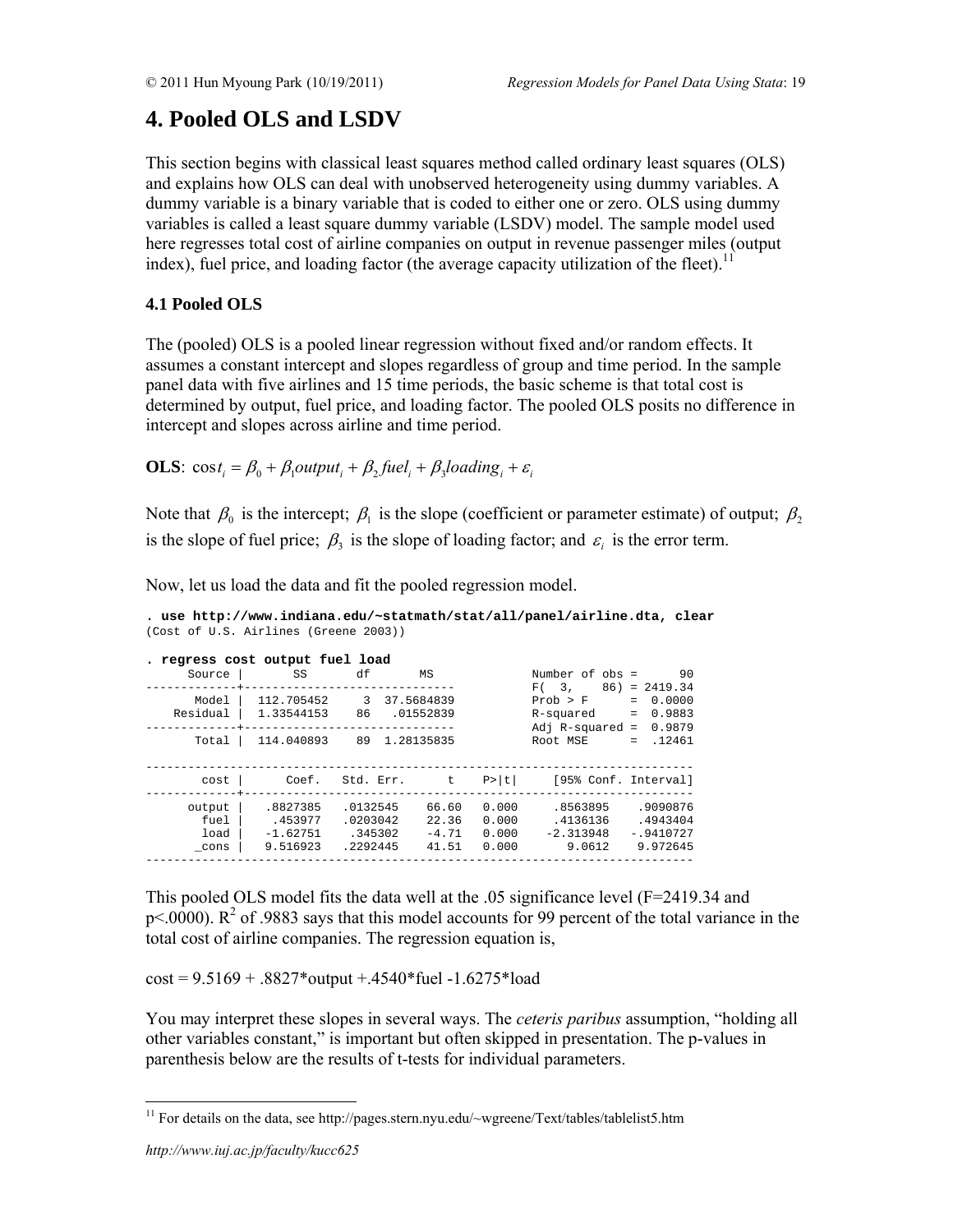*Even in case of zero output index, zero fuel price, and zero loading factor, each airline company is expected to have 9.5169 units of total cost (p<.0000).* 

*For one unit increase in output index, the total cost of airlines is expected to increase by .8827 units, holding all other variables constant (p<.0000).* 

*Whenever fuel price increases by ten units, the total cost will increase by 4.5398 units, holding all other variables constant (p<.0000).* 

*If the loading factor increases by one unit, an airline company can save total cost on average by 1.6275 units (p<.0000).* 

Although this model fits the data well, you may suspect if each airline or year has different initial total cost. That is, each airline may have its own initial total cost, its Y-intercept, that is significantly different from those of other airline companies.What if you believe that error terms vary across airline and/or year? The former question suspect fixed effects, whereas the latter asks if there is any random effect.

# **4.2 LSDV with a Set of Dummy Variables**

Let us here examine fixed group effects by introducing group (airline) dummy variables. The dummy variable  $q1$  is set to 1 for airline 1 and zero for other airline companies; similarly, the variable  $q2$  is coded as 1 for airline 2 and zero for other airline companies; and so on. See the following for the coding scheme of dummy variables.<sup>12</sup>

```
. generate g1=(airline==1) 
. gen g2=(airline==2) 
…
```
**. list airline year g1-g6** 

|             | airline                      | year                           | g1                           | g2                          | g3                         | 94           | 95                           | g6                |
|-------------|------------------------------|--------------------------------|------------------------------|-----------------------------|----------------------------|--------------|------------------------------|-------------------|
| 1.          | $\mathbf{1}$                 | $\mathbf{1}$                   | $\mathbf 1$                  | 0                           | $\mathbf 0$                | $\mathbf 0$  | $\mathbf 0$                  | 0                 |
| $2$ .<br>3. | $\mathbf{1}$<br>$\mathbf{1}$ | $\overline{a}$<br>3            | $\mathbf{1}$<br>$\mathbf{1}$ | 0<br>0                      | $\mathbf 0$<br>$\mathbf 0$ | 0<br>0       | $\Omega$<br>0                | 0<br>0            |
| 14.         | $\mathbf{1}$                 | 14                             | $\mathbf 1$                  | 0                           | $\mathbf 0$                | 0            | 0                            | 0                 |
| 15.         | $\mathbf{1}$                 | 15                             | $\mathbf{1}$                 | 0                           | $\mathbf 0$                | 0            | $\Omega$                     | 0                 |
| 16.<br>17.  | 2<br>$\overline{a}$          | $\mathbf{1}$<br>$\overline{2}$ | 0<br>0                       | $\mathbf{1}$<br>$\mathbf 1$ | 0<br>0                     | 0<br>0       | 0<br>0                       | 0<br>0            |
| 32.         | 3                            | $\overline{a}$                 | 0                            | 0                           | $\mathbf{1}$               | 0            | $\Omega$                     | 0                 |
| 33.         | 3                            | 3                              | 0                            | 0                           | $\mathbf{1}$               | 0            | 0                            | 0                 |
| 46.         | $\overline{4}$               | $\mathbf{1}$                   | 0                            | 0                           | $\mathbf 0$                | $\mathbf{1}$ | 0                            | 0                 |
| 47.         | 4                            | $\overline{a}$                 | 0                            | 0                           | $\mathbf 0$                | $1\,$        | 0                            | 0                 |
| 61.<br>62.  | 5<br>5                       | $\mathbf{1}$<br>$\overline{a}$ | 0<br>0                       | 0<br>0                      | $\mathbf 0$<br>$\mathbf 0$ | 0<br>0       | $\mathbf{1}$<br>$\mathbf{1}$ | 0<br>0            |
|             |                              |                                |                              |                             |                            |              |                              |                   |
| 88.<br>89.  | 6<br>6                       | 13<br>14                       | $\Omega$<br>$\Omega$         | 0<br>0                      | $\Omega$<br>0              | 0<br>0       | $\Omega$<br>0                | 1<br>$\mathbf{1}$ |
| 90.         | 6                            | 15                             | $\Omega$                     | 0                           | 0                          | 0            | $\Omega$                     | $\mathbf{1}$      |

 $12$  The first .generate command creates a dummy variable and then assigns 1 if the condition (airline==1) provided is satisfied and 0 otherwise.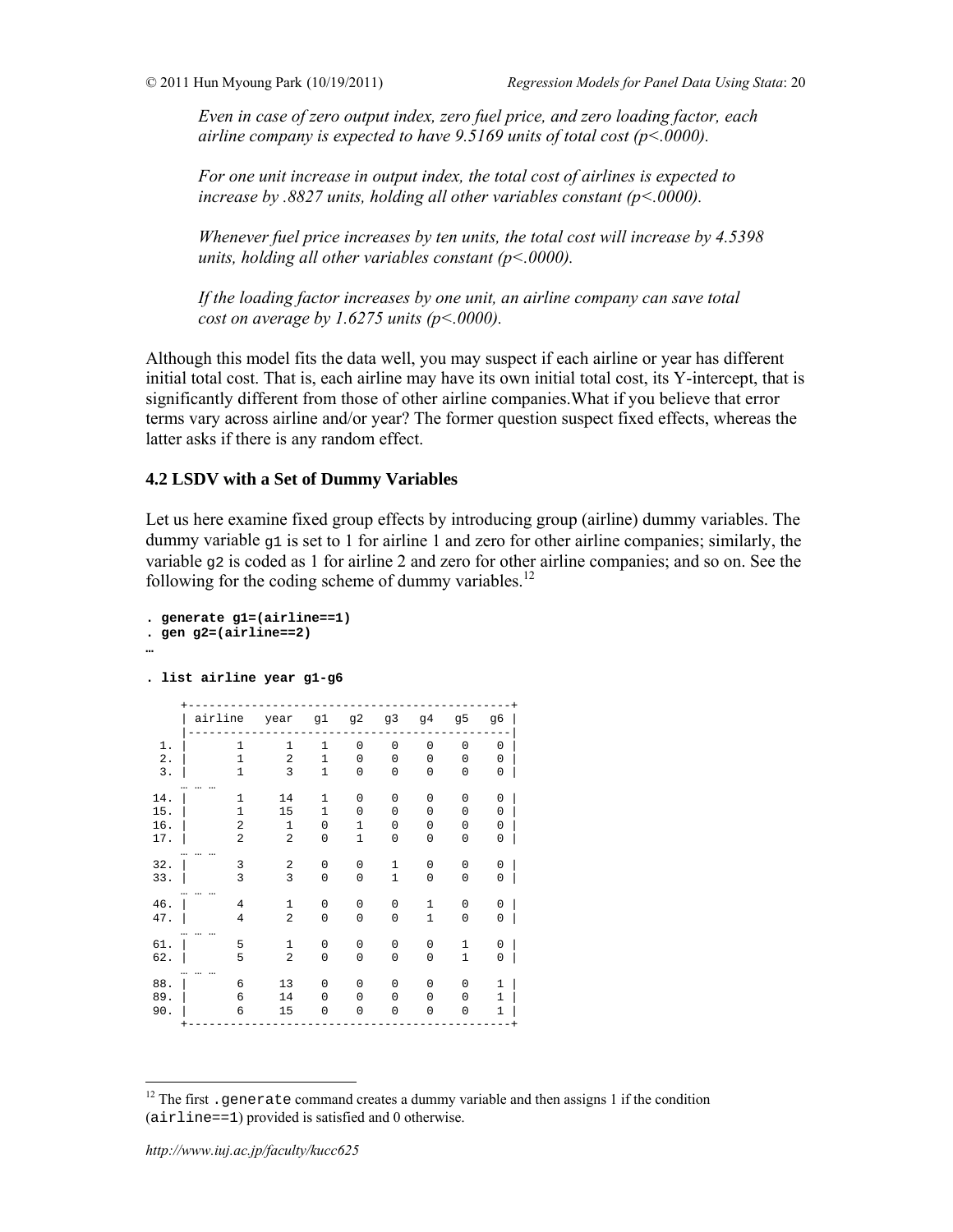This LSDV model is,

**LSDV**: 
$$
\cos t_i = \beta_0 + \beta_1 output_i + \beta_2 fuel_i + \beta_3 loading_i + u_i g_1 + u_2 g_2 + u_3 g_3 + u_4 g_4 + u_5 g_5 + \varepsilon_i
$$

You should find that five group dummies,  $g_1$ - $g_5$ , are added to the pooled OLS equation. Notice that one of six dummies,  $g_6$  in this case, was excluded from the regression equation in order to avoid perfect multicollinearity.13 The dummy variables and regressors are allowed to be correlated in a fixed effect model.  $u_1 - u_5$  are respectively parameter estimates of group dummy variables *g1*-*g5*.

Let us fit this linear regression with dummies. In the following command, I intentionally added  $g_1$ - $g_5$  right after the dependent variable cost in order to emphasize their coefficients are part of intercepts (as opposed to error terms).

| Source<br>Model<br>Residual                                  | SS<br>113.74827<br>.292622872                                                                                         | df<br>8<br>81                                                                                          | MS<br>14.2185338<br>.003612628                                                         |                                                                               | Number of obs =<br>F(8,<br>81)<br>Prob > F<br>R-squared<br>Adj $R$ -squared =                                          | 90<br>$= 3935.79$<br>0.0000<br>$=$<br>0.9974<br>$=$<br>0.9972                                                   |
|--------------------------------------------------------------|-----------------------------------------------------------------------------------------------------------------------|--------------------------------------------------------------------------------------------------------|----------------------------------------------------------------------------------------|-------------------------------------------------------------------------------|------------------------------------------------------------------------------------------------------------------------|-----------------------------------------------------------------------------------------------------------------|
| Total                                                        | 114.040893                                                                                                            | 89                                                                                                     | 1.28135835                                                                             |                                                                               | Root MSE                                                                                                               | .06011<br>$=$                                                                                                   |
| cost                                                         | Coef.                                                                                                                 | Std. Err.                                                                                              | t                                                                                      | P >  t                                                                        | [95% Conf. Interval]                                                                                                   |                                                                                                                 |
| q1<br>q2<br>q3<br>q4<br>q5<br>output<br>fuel<br>load<br>cons | $-.0870617$<br>$-.1282976$<br>$-12959828$<br>.097494<br>$-.063007$<br>.9192846<br>.4174918<br>$-1.070396$<br>9.793004 | .0841995<br>.0757281<br>.0500231<br>.0330093<br>.0238919<br>.0298901<br>.0151991<br>.20169<br>.2636622 | $-1.03$<br>$-1.69$<br>$-5.92$<br>2.95<br>$-2.64$<br>30.76<br>27.47<br>$-5.31$<br>37.14 | 0.304<br>0.094<br>0.000<br>0.004<br>0.010<br>0.000<br>0.000<br>0.000<br>0.000 | $-12545924$<br>$-.2789728$<br>$-1395513$<br>.0318159<br>$-.1105443$<br>.8598126<br>.3872503<br>$-1.471696$<br>9.268399 | .080469<br>.0223776<br>$-1964526$<br>.1631721<br>$-.0154697$<br>.9787565<br>.4477333<br>$-16690963$<br>10.31761 |

**. regress cost g1-g5 output fuel load** 

This LSDV fits the data better than does the pooled OLS in 4.1. The F statistic increased from 2419.34 to 3935.79 (p<.0000); SSE (sum of squares due to error or residual) decreased from 1.3354 to .2926; and  $\mathbb{R}^2$  increased from .9883 to .9974. Due to the dummies included, this model loses five degrees of freedom (from 86 to 81). Parameter estimates of individual regressors are slightly different from those in the pooled OLS. For instance, the coefficient of fuel price decreased from .4540 to .4175 but its statistical significance remained almost unchanged ( $p<0000$ ).

This fixed effect model posits that each airline has its own intercept but shares the same slopes of regressors (i.e., output index, fuel price, and loading factor). Then, how do we get airline specific intercepts? How do we interpret the dummy coefficients  $u_1 - u_5$ ? How do we report regression equations in LSDV?

The parameter estimate of  $g_6$  (dropped dummy) is presented in the LSDV intercept (9.7930), which is the baseline intercept (reference point). Each of  $u_1$ - $u_5$  represents the deviation of its group specific intercept from the baseline intercept 9.7930 (intercept of airline 6). For instance,  $u_1 = -0.0871$  means that the intercept of airline 1 is .0871 smaller than the reference

 $\overline{a}$ <sup>13</sup> The last dummy  $g_6$  (airline 6) was dropped and used as the reference group. Of course, you may drop any other dummy to get the equivalent result.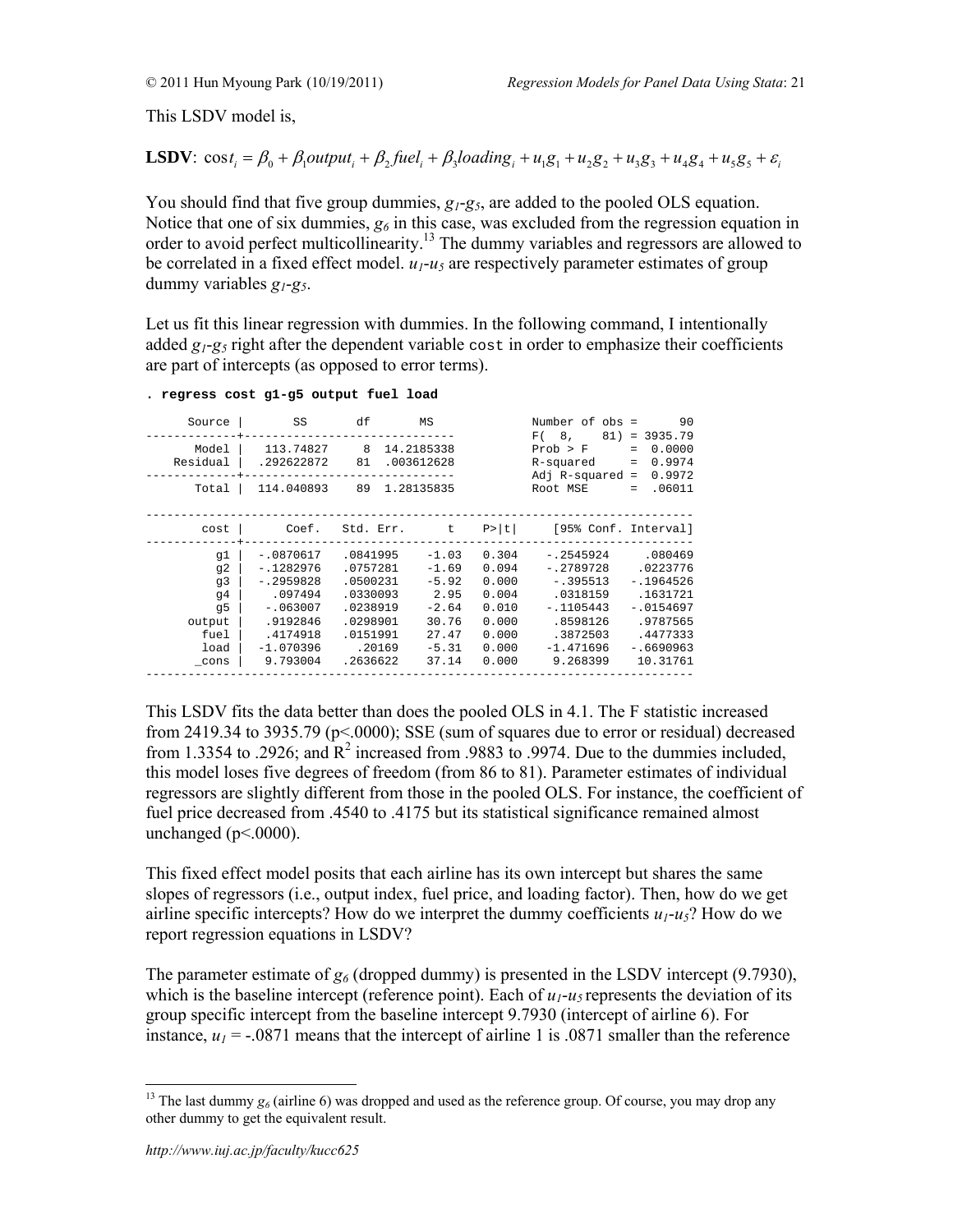point 9.7930. Accordingly, the intercept of airline 1 is  $9.7059=9.7930+(-0.0871).$ <sup>14</sup> More formal computation is  $9.7059 = 9.7930 + (-0.0871)^*1 + (-0.1283)^*0 + (-0.2960)^*0 + (0.0975)^*0 +$ (-.0630)\*0. Note that all group dummies other than *g1* are zero in case of airline 1. Similarly, we can compute other intercepts for airline 2-5 and eventually get the following six regression equations.

Airline 1: cost = 9.7059 + .9193\*output +.4175\*fuel -1.0704\*load Airline 2:  $cost = 9.6647 + .9193 * output + .4175 * fuel -1.0704 * load$ Airline 3: cost = 9.4970 + .9193\*output +.4175\*fuel -1.0704\*load Airline 4: cost = 9.8905 + .9193\*output +.4175\*fuel -1.0704\*load Airline 5: cost = 9.7300 + .9193\*output +.4175\*fuel -1.0704\*load Airline 6: cost = 9.7930 + .9193\*output +.4175\*fuel -1.0704\*load

Notice that all parameter estimates of regressors are the same regardless of airline. The coefficients of *g1*-*g5* are interpreted as,

*The intercept of airline 2 is .1284 smaller than that of baseline intercept (airline 6) 9.7930, but this deviation is not statistically significant at the .05 significance level (p<.094).* 

*The intercept of airline 3 is .2960 smaller than that of baseline intercept 9.7930 and this deviation is statistically discernable from zero at the .05 level (p<.000).* 

*The intercept of airline 4 is 9.8905, .0975 larger than that of baseline intercept*   $(p<.004)$ .

The question here is which model is better than the other? The pooled OLS or LSDV? And why? What are the costs and benefits of adding group dummies and get different group intercepts? Is addition of group dummies valuable?

# **4.3 Comparing Pooled OLS and LSDV (Fixed Effect Model)**

There are some significant difference between the pooled OLS and LSDV (Table 4.1). LSDV improved all goodness-of-fit measures like F-test, SSE, root MSE, and (adjusted)  $R^2$ significantly but lost 5 degrees of freedom by adding five group dummies. LSDV seems better than the pooled OLS.

|                                         | Pooled OLS          | LSDV                |
|-----------------------------------------|---------------------|---------------------|
| Ouput index                             | $.8827$ (p < . 000) | $.9193$ (p<.000)    |
| Fuel price                              | $.4540$ (p<.000)    | $.4175$ (p<.000)    |
| Loading factor                          | $-1.6275$ (p<.000)  | $-1.0704$ (p<.000)  |
| Overall intercept (baseline intercept)  | $9.5169$ (p<.000)   | $9.7930$ (p<.000)   |
| Airline 1 (deviation from the baseline) |                     | $-.0871$ (p<.304)   |
| Airline 2 (deviation from the baseline) |                     | $-.1283$ (p<.094)   |
| Airline 3 (deviation from the baseline) |                     | $-.2960$ (p<.000)   |
| Airline 4 (deviation from the baseline) |                     | $.0975$ (p<.004)    |
| Airline 5 (deviation from the baseline) |                     | $-.0630$ (p<.010)   |
| F-test                                  | $2419.34$ (p<.0000) | $3935.79$ (p<.0000) |
| Degrees of freedom (error)              | 86                  | 81                  |

Table 4.1 Comparing Pooled OLS and LSDV

<sup>&</sup>lt;sup>14</sup> However, the coefficient of  $g_1$  is not statistically discernable from zero at the .05 level (t=-1.03, p<.304).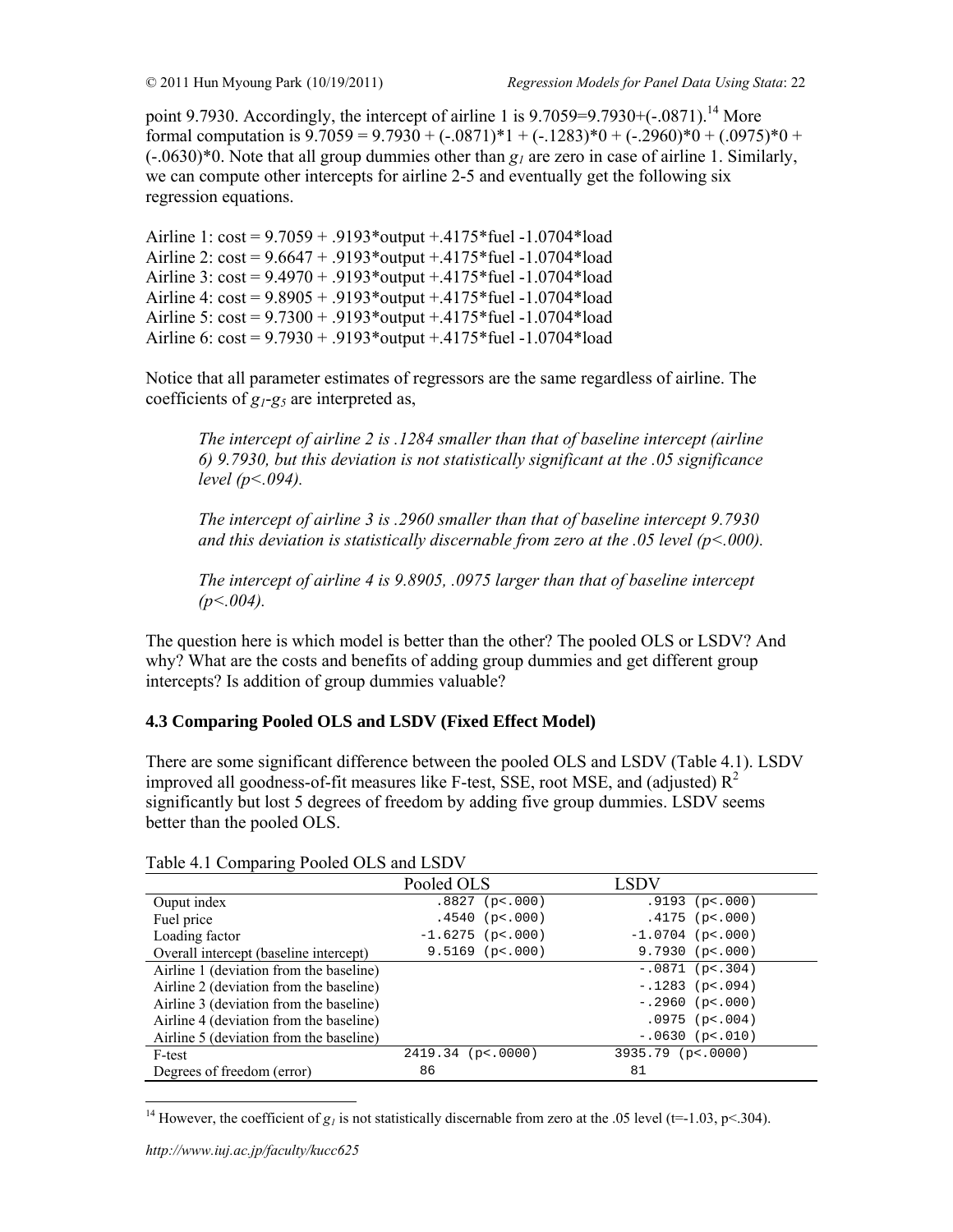| SSE (Sum of squares error) | 1.3354 | .2926 |  |
|----------------------------|--------|-------|--|
| Root MSE                   | .1246  | .0601 |  |
| $R^2$                      | .9883  | .9974 |  |
| Adjusted $R^2$             | .9879  | .9972 |  |
|                            | 90     | 90    |  |

© 2011 Hun Myoung Park (10/19/2011) *Regression Models for Panel Data Using Stata*: 23

Source: http://pages.stern.nyu.edu/~wgreene/Text/tables/tablelist5.htm

Parameter estimates of regressors show some differences between the pooled OLS and LSDV, but all of them are statistically significant at the .01 level. The pooled OLS reports the overall intercept, while LSDV presents the intercept of the dropped (baseline) and deviations of other five intercepts from the baseline. Large p-values of airline 1 and 2 suggest that the intercepts of airline 1 and 2 are not significantly deviated from the baseline intercept (intercept of airline 6).

Figure 4.1 highlights differences in intercepts between the pooled OLS (left) and LSDV (right). The red line on the left plot is the OLS regression line with the overall intercept of 9.5169. The red line on the right plot is the regression line of airline 6 whose dummy variable was excluded from the model. Other thin lines respectively represent regression lines of airline 1 through 5. For example, the top yellow line has the largest intercept of airline 4, while the bottom green line has the smallest intercept of airline 3.





Note that the slopes of regression lines are similar in both plots because the coefficient of output index is similar in OLS and LSDV. If loading factor was used, the slopes of these lines would be different.

This eyeballing gives us subjective evidence of fixed group effect, but this evidence is not sufficient in a strong econometric sense. Section 5 will discus a formal test to examine the presence of the fixed effect.

# **4.4 Estimation Strategies: LSDV1, LSDV2, and LSDV3**

The least squares dummy variable (LSDV) regression is ordinary least squares (OLS) with dummy variables. The key issue in LSDV is how to avoid the perfect multicollinearity or so called "dummy variable trap." Each approach has a constraint (restriction) that reduces the number of parameters to be estimated by one and thus makes the model identified. LSDV1 drops a dummy variable; LSDV2 suppresses the intercept; and LSDV3 imposes a restriction. These approaches are different from each other with respect to model estimation and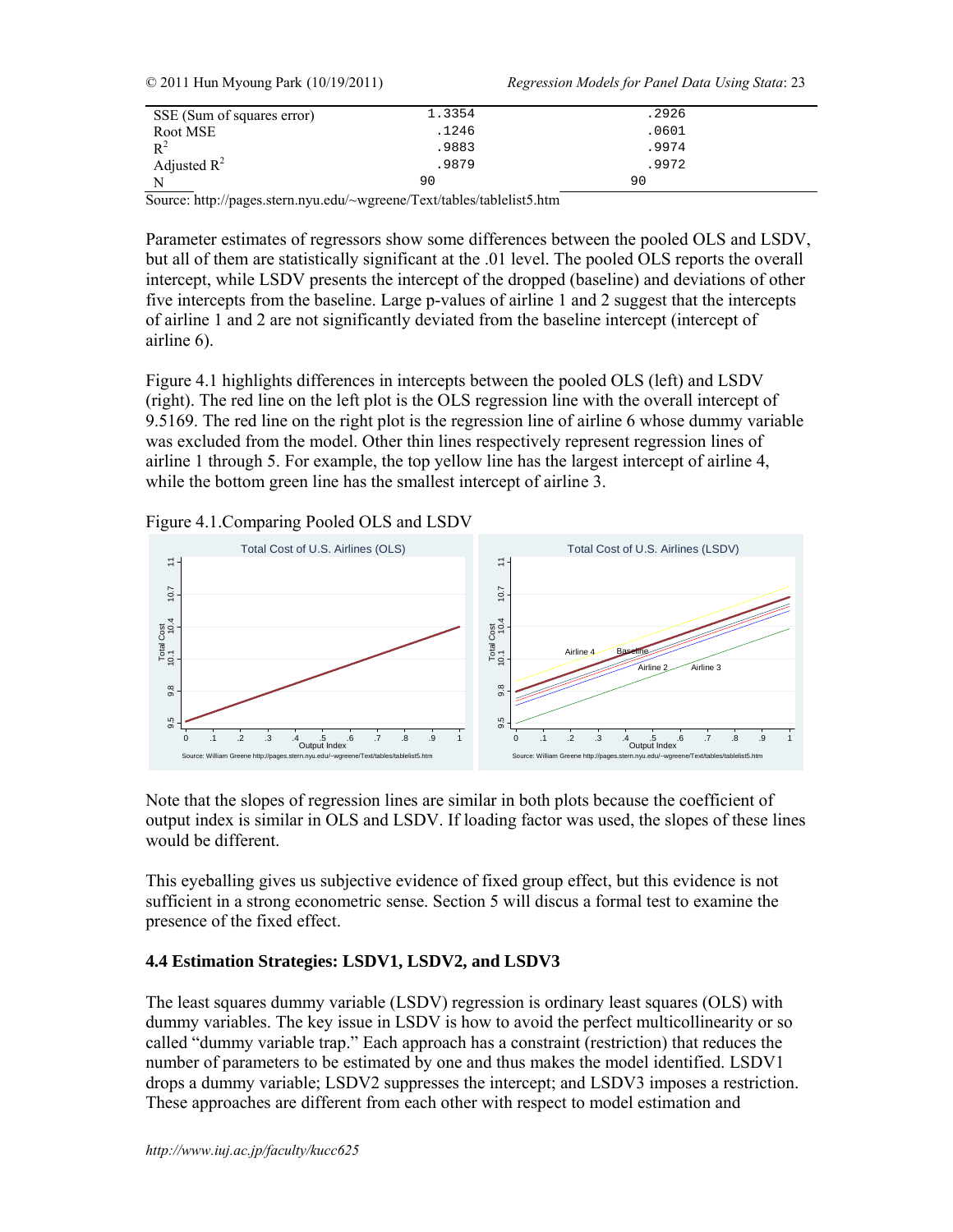interpretation of dummy variable parameters (Suits 1984: 177). They produce different dummy parameter estimates, but their results are equivalent. You have to know the pros and cons of these three approaches.

# **4.4.1 Estimating LSDV1**

The first approach, LSDV1, drops a dummy variable as shown in 4.2. That is, the parameter of the eliminated dummy variable is set to zero and is used as a baseline. You should be careful when selecting a variable to be dropped,  $d_{\text{dropped}}^{LSDV1}$  ( $g_6$  in 4.2), so that it can play a role of the reference group effectively. The functional form of LSDV1 is,

 $\cos t_i = \beta_0 + \beta_1$ output<sub>i</sub> +  $\beta_2$ fuel<sub>i</sub> +  $\beta_3$ loading<sub>i</sub> +  $u_1g_1 + u_2g_2 + u_3g_3 + u_4g_4 + u_5g_5 + \varepsilon_i$ 

Use the .regress command followed by a dependent variable and independent variables including a set of dummies (excluding one of dummies). The coefficient of a dummy included means how far its parameter estimate is away from the reference point or baseline (i.e., the overall intercept).

**. regress cost g1-g5 output fuel load** 

What if we drop a different dummy variable, say *g1*, instead of *g6*? Since the different reference point is applied, we will get different dummy coefficients. But other statistics such as parameter estimates of regressors and goodness-of-fit measures remain unchanged. That is, choice of a dummy variable to be dropped does not change the model at all.

| Source                                                           | SS                                                                                                                | df                                                                                                    | MS                                                                               |                                                                               | Number of obs =<br>F(8,                                                                                             | 90<br>$81$ = 3935.79                                                                                          |
|------------------------------------------------------------------|-------------------------------------------------------------------------------------------------------------------|-------------------------------------------------------------------------------------------------------|----------------------------------------------------------------------------------|-------------------------------------------------------------------------------|---------------------------------------------------------------------------------------------------------------------|---------------------------------------------------------------------------------------------------------------|
| Model<br>Residual                                                | 113.74827<br>.292622872                                                                                           | 8<br>81                                                                                               | 14.2185338<br>.003612628                                                         |                                                                               | Prob > F<br>R-squared<br>Adj R-squared =                                                                            | 0.0000<br>$=$<br>0.9974<br>$\equiv$<br>0.9972                                                                 |
| Total                                                            | 114.040893                                                                                                        | 89 1.28135835                                                                                         |                                                                                  |                                                                               | Root MSE                                                                                                            | .06011<br>$=$                                                                                                 |
| cost                                                             | Coef.                                                                                                             | Std. Err. t                                                                                           |                                                                                  |                                                                               | $P> t $ [95% Conf. Interval]                                                                                        |                                                                                                               |
| q2<br>q3<br>q4<br>q5<br>q6<br>output<br>fuel<br>load<br>$\_cons$ | $-.0412359$<br>$-.2089211$<br>.1845557<br>.0240547<br>.0870617<br>.9192846<br>.4174918<br>$-1.070396$<br>9.705942 | .0251839<br>.0427986<br>.0607527<br>.0799041<br>.0841995<br>.0298901<br>.0151991<br>.20169<br>.193124 | $-1.64$<br>$-4.88$<br>3.04<br>0.30<br>1.03<br>30.76<br>27.47<br>$-5.31$<br>50.26 | 0.105<br>0.000<br>0.003<br>0.764<br>0.304<br>0.000<br>0.000<br>0.000<br>0.000 | -.0913441<br>$-.2940769$<br>.0636769<br>$-1349293$<br>$-.080469$<br>.8598126<br>.3872503<br>$-1.471696$<br>9.321686 | .0088722<br>$-.1237652$<br>.3054345<br>.1830387<br>.2545924<br>.9787565<br>.4477333<br>$-16690963$<br>10.0902 |

```
. regress cost g2-g6 output fuel load
```
The intercept 9.7059 in this model is the parameter estimate (Y-intercept) of airline 1, whose dummy variable  $q_1$  was excluded from the model. The coefficient -.0412 indicates the deviation of the intercept of airline 2 from the baseline 9.7059. That is, the intercept of airline 2 is .0412 smaller than the reference point of 9.7059. Therefore, the intercept of airline 2 is computed as 9.6647=9.7059-.0412. Similarly, the intercept of airline 3 is computed as 9.4970=9.7059-.2089.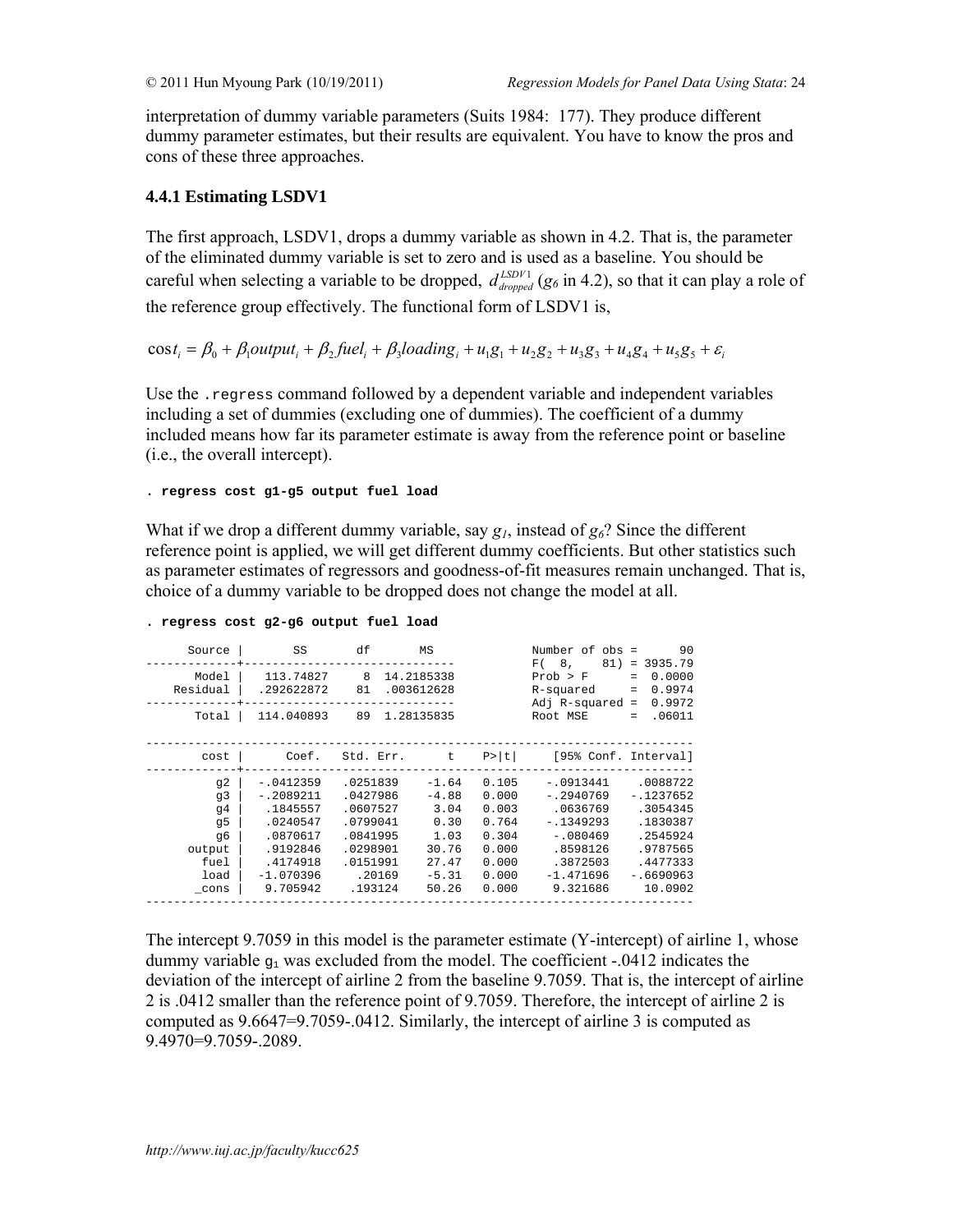When you have not created dummy variables, you may use the .xi prefix command (interaction expansion) to obtain the identical result.<sup>15</sup>

| i.airline                                                                                                | _Iairline_1-6                                                                                                     |                                                                                                       |                                                                                  |                                                                               | (naturally coded; _Iairline_1 omitted)                                                                             |                                                                                                              |
|----------------------------------------------------------------------------------------------------------|-------------------------------------------------------------------------------------------------------------------|-------------------------------------------------------------------------------------------------------|----------------------------------------------------------------------------------|-------------------------------------------------------------------------------|--------------------------------------------------------------------------------------------------------------------|--------------------------------------------------------------------------------------------------------------|
| Source                                                                                                   | SS                                                                                                                | df                                                                                                    | MS                                                                               |                                                                               | Number of obs =<br>F(8,<br>81)                                                                                     | 90<br>$= 3935.79$                                                                                            |
| Model<br>Residual                                                                                        | 113.74827 8<br>.292622872                                                                                         | 81                                                                                                    | 14.2185338<br>.003612628                                                         |                                                                               | Prob > F<br>R-squared<br>Adj $R$ -squared =                                                                        | $\equiv$<br>0.0000<br>0.9974<br>$\equiv$<br>0.9972                                                           |
| Total                                                                                                    | 114.040893                                                                                                        | 89                                                                                                    | 1.28135835                                                                       |                                                                               | Root MSE                                                                                                           | .06011<br>$=$                                                                                                |
| cost                                                                                                     | Coef.                                                                                                             | Std. Err.                                                                                             | $-t$                                                                             | P >  t                                                                        | [95% Conf. Interval]                                                                                               |                                                                                                              |
| _Iairline_2<br>Iairline 3  <br>_Iairline_4<br>Iairline 5<br>Iairline 6<br>output<br>fuel<br>load<br>cons | $-.0412359$<br>$-12089211$<br>.1845557<br>.0240547<br>.0870617<br>.9192846<br>.4174918<br>$-1.070396$<br>9.705942 | .0251839<br>.0427986<br>.0607527<br>.0799041<br>.0841995<br>.0298901<br>.0151991<br>.20169<br>.193124 | $-1.64$<br>$-4.88$<br>3.04<br>0.30<br>1.03<br>30.76<br>27.47<br>$-5.31$<br>50.26 | 0.105<br>0.000<br>0.003<br>0.764<br>0.304<br>0.000<br>0.000<br>0.000<br>0.000 | -.0913441<br>$-.2940769$<br>.0636769<br>$-1349293$<br>$-080469$<br>.8598126<br>.3872503<br>$-1.471696$<br>9.321686 | .0088722<br>$-1237652$<br>.3054345<br>.1830387<br>.2545924<br>.9787565<br>.4477333<br>$-.6690963$<br>10.0902 |

#### **. xi: regress cost i.airline output fuel load**

### **4.4.2 Estimating LSDV2**

LSDV2 includes all dummies and, in turn, suppresses the intercept (i.e., set the intercept to zero). Its functional form is,

 $\cos t_i = \beta_1$ output<sub>i</sub> +  $\beta_2$ fuel<sub>i</sub> +  $\beta_3$ loading<sub>i</sub> +  $u_1g_1 + u_2g_2 + u_3g_3 + u_4g_4 + u_5g_5 + u_6g_6 + \varepsilon_i$ 

You can fit LSDV2 using . regress with the noconstant option, which suppresses the intercept in the model. Notice that all group dummies  $g_1-g_6$  are included in the model.

|  |  |  |  |  |  |  | . regress cost g1-g6 output fuel load, noconstant |
|--|--|--|--|--|--|--|---------------------------------------------------|
|--|--|--|--|--|--|--|---------------------------------------------------|

| Source                                                     | SS                                                                                                          | df                                                                                                   | MS                                                                              |                                                                               | Number of obs =<br>F(9,<br>$81) =$                                                                          | 90                                                                                                         |
|------------------------------------------------------------|-------------------------------------------------------------------------------------------------------------|------------------------------------------------------------------------------------------------------|---------------------------------------------------------------------------------|-------------------------------------------------------------------------------|-------------------------------------------------------------------------------------------------------------|------------------------------------------------------------------------------------------------------------|
| Model<br>Residual                                          | 16191.3043<br>.292622872                                                                                    | 9<br>81                                                                                              | 1799.03381<br>.003612628                                                        |                                                                               | Prob > F<br>R-squared<br>Adj $R$ -squared =                                                                 | 0.0000<br>$=$<br>1,0000<br>$\equiv$<br>1,0000                                                              |
| Total                                                      | 16191.5969                                                                                                  | 90 179.906633                                                                                        |                                                                                 |                                                                               | Root MSE                                                                                                    | .06011<br>$\equiv$                                                                                         |
| cost                                                       |                                                                                                             | Coef. Std. Err. t                                                                                    |                                                                                 | P >  t                                                                        | [95% Conf. Interval]                                                                                        |                                                                                                            |
| g1<br>q2<br>q3<br>q4<br>q5<br>q6<br>output<br>fuel<br>load | 9.705942<br>9.664706<br>9.497021<br>9.890498<br>9.729997<br>9.793004<br>.9192846<br>.4174918<br>$-1.070396$ | .193124<br>.198982<br>.2249584<br>.2417635<br>.2609421<br>.2636622<br>.0298901<br>.0151991<br>.20169 | 50.26<br>48.57<br>42.22<br>40.91<br>37.29<br>37.14<br>30.76<br>27.47<br>$-5.31$ | 0.000<br>0.000<br>0.000<br>0.000<br>0.000<br>0.000<br>0.000<br>0.000<br>0.000 | 9.321686<br>9.268794<br>9.049424<br>9.409464<br>9.210804<br>9.268399<br>.8598126<br>.3872503<br>$-1.471696$ | 10.0902<br>10.06062<br>9.944618<br>10.37153<br>10.24919<br>10.31761<br>.9787565<br>.4477333<br>$-.6690963$ |
|                                                            |                                                                                                             |                                                                                                      |                                                                                 |                                                                               |                                                                                                             |                                                                                                            |

<sup>&</sup>lt;sup>15</sup> The Stata .xi is used either as an ordinary command or a prefix command. .xi creates dummies from a categorical variable specified in the term i. and then run the command following the colon. Stata by default drops the first dummy variable.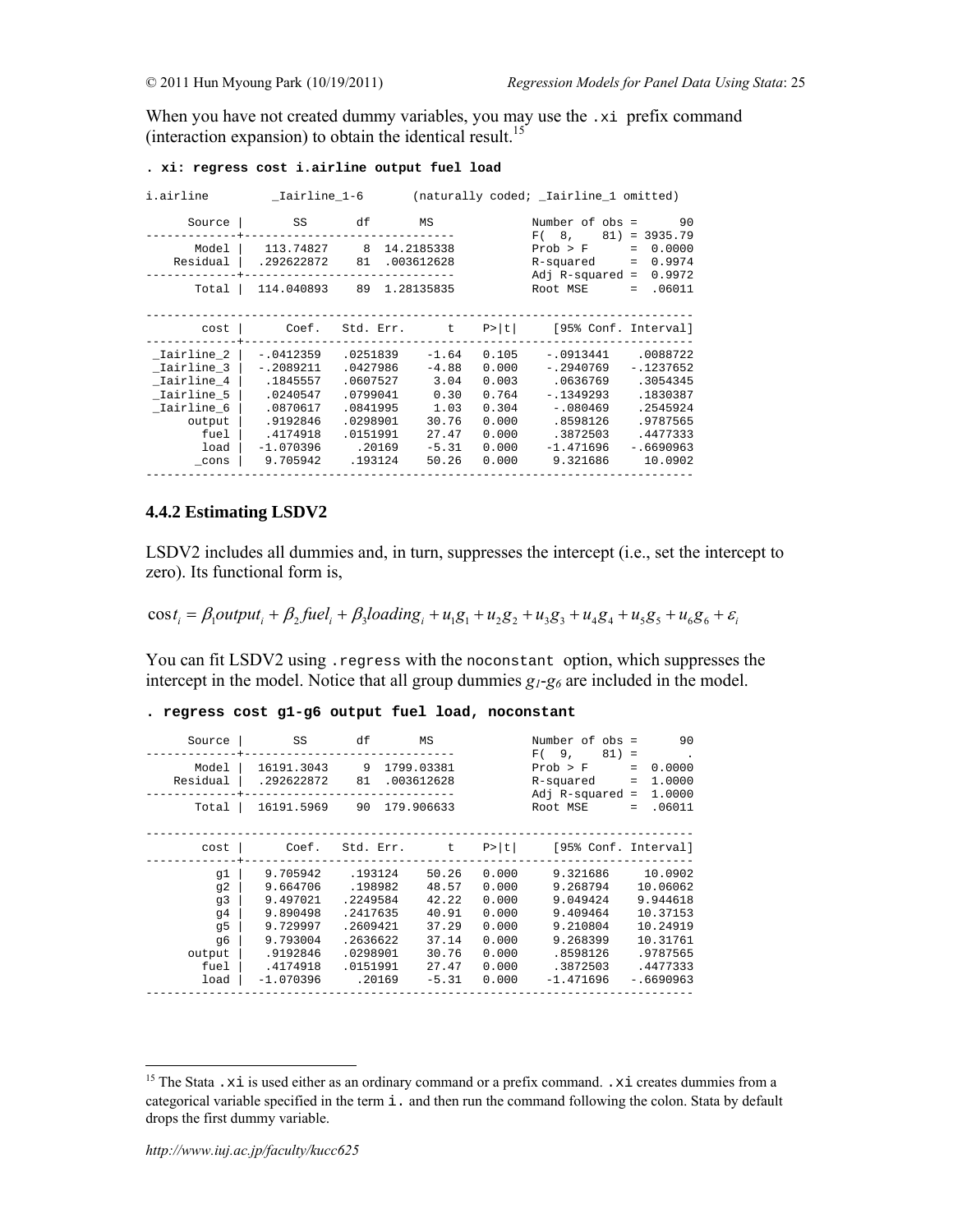Find that all parameter estimates of regressors are the same as those in LSDV1. Also the coefficients of six dummies represent their group intercepts; that is, you do not need to compute individual group intercepts. This is the beauty of LSDV2.

LSDV2, however, reports incorrect (inflated)  $R^2(1. > .9974)$  and F (very large  $> 3935.79$ ). Obviously, the  $R^2$  of 1 are not likely. This is because the X matrix does not, due to the suppressed intercept, have a column vector of 1 and produces incorrect sums of squares of model and total (Uyar and Erdem, 1990: 298). However, the sum of squares of errors (SSE) and their standard errors of parameter estimates are correct in any LSDV.

# **4.4.3 Estimating LSDV3**

LSDV3 includes the intercept and all dummies, and then impose a restriction that the sum of parameters of all dummies is zero. The functional form of LSDV3 is,

 $\cos t_i = \beta_0 + \beta_1$ output, +  $\beta_2$  fuel, +  $\beta_3$ loading, +  $u_1g_1 + u_2g_2 + u_3g_3 + u_4g_4 + u_5g_5 + u_6g_6 + \varepsilon_i$ subject to  $u_1 + u_2 + u_3 + u_4 + u_5 + u_6 = 0$ 

In Stata, you need to use both .constraint and .cnsreg commands to fit LSDV3. .constraint defines a constraint, while .cnsreg fits a constrained OLS using the  $constant$ () option. The number in the parenthesis, 1 in the following example, indicates the constraint number defined in .constraint.

```
. constraint define 1 g1 + g2 + g3 + g4 + g5 + g6 = 0
```

```
. cnsreg cost g1-g6 output fuel load, constraint(1)
```

| Constrained linear regression                                      | $(1)$ q1 + q2 + q3 + q4 + q5 + q6 = 0                                                                                            | F(<br>Prob > F<br>Root MSE                                                                                        | Number of obs<br>$=$<br>8,<br>$81) =$<br>$=$<br>$\qquad \qquad =$                            | 90<br>3935.79<br>0.0000<br>0.0601                                                      |                                                                                                                                      |                                                                                                                           |
|--------------------------------------------------------------------|----------------------------------------------------------------------------------------------------------------------------------|-------------------------------------------------------------------------------------------------------------------|----------------------------------------------------------------------------------------------|----------------------------------------------------------------------------------------|--------------------------------------------------------------------------------------------------------------------------------------|---------------------------------------------------------------------------------------------------------------------------|
| cost                                                               | Coef.                                                                                                                            | Std. Err.                                                                                                         | t                                                                                            | P>  t                                                                                  | [95% Conf. Interval]                                                                                                                 |                                                                                                                           |
| q1<br>q2<br>q3<br>q4<br>q5<br>q6<br>output<br>fuel<br>load<br>cons | $-.0075859$<br>$-.0488218$<br>$-.2165069$<br>.1769698<br>.0164689<br>.0794759<br>.9192846<br>.4174918<br>$-1.070396$<br>9.713528 | .0456178<br>.0379787<br>.0160624<br>.0194247<br>.0366904<br>.0405008<br>.0298901<br>.0151991<br>.20169<br>.229641 | $-0.17$<br>$-1.29$<br>$-13.48$<br>9.11<br>0.45<br>1.96<br>30.76<br>27.47<br>$-5.31$<br>42.30 | 0.868<br>0.202<br>0.000<br>0.000<br>0.655<br>0.053<br>0.000<br>0.000<br>0.000<br>0.000 | $-10983509$<br>$-1243875$<br>$-.2484661$<br>.1383208<br>$-10565335$<br>$-.001108$<br>.8598126<br>.3872503<br>$-1.471696$<br>9.256614 | .0831792<br>.0267439<br>$-1845478$<br>.2156189<br>.0894712<br>.1600597<br>.9787565<br>.4477333<br>$-16690963$<br>10.17044 |

LSDV3 returns the same parameter estimates of regressors and their standard errors as do LSDV1 and LSDV2. Stata .cnsreq command does not provide an ANOVA table and goodness-of-fit statistics other than F and square root of MSE.

Unlike LSDV1 and LSDV2, LSDV3 produces the intercept and six dummy coefficients but these coefficients have different meanings. The LSDV3 intercept is the average of individual group intercepts, while a dummy coefficient is the deviation of the group intercept from the averaged intercept. For example, 9.7135=

(9.7059+9.6647+9.4970+9.8905+9.7300+9.7930)/6. The coefficient .0165 of airline 5 is the deviation from the averaged intercept 9.7135; that is, 0165=9.7300-9.7135.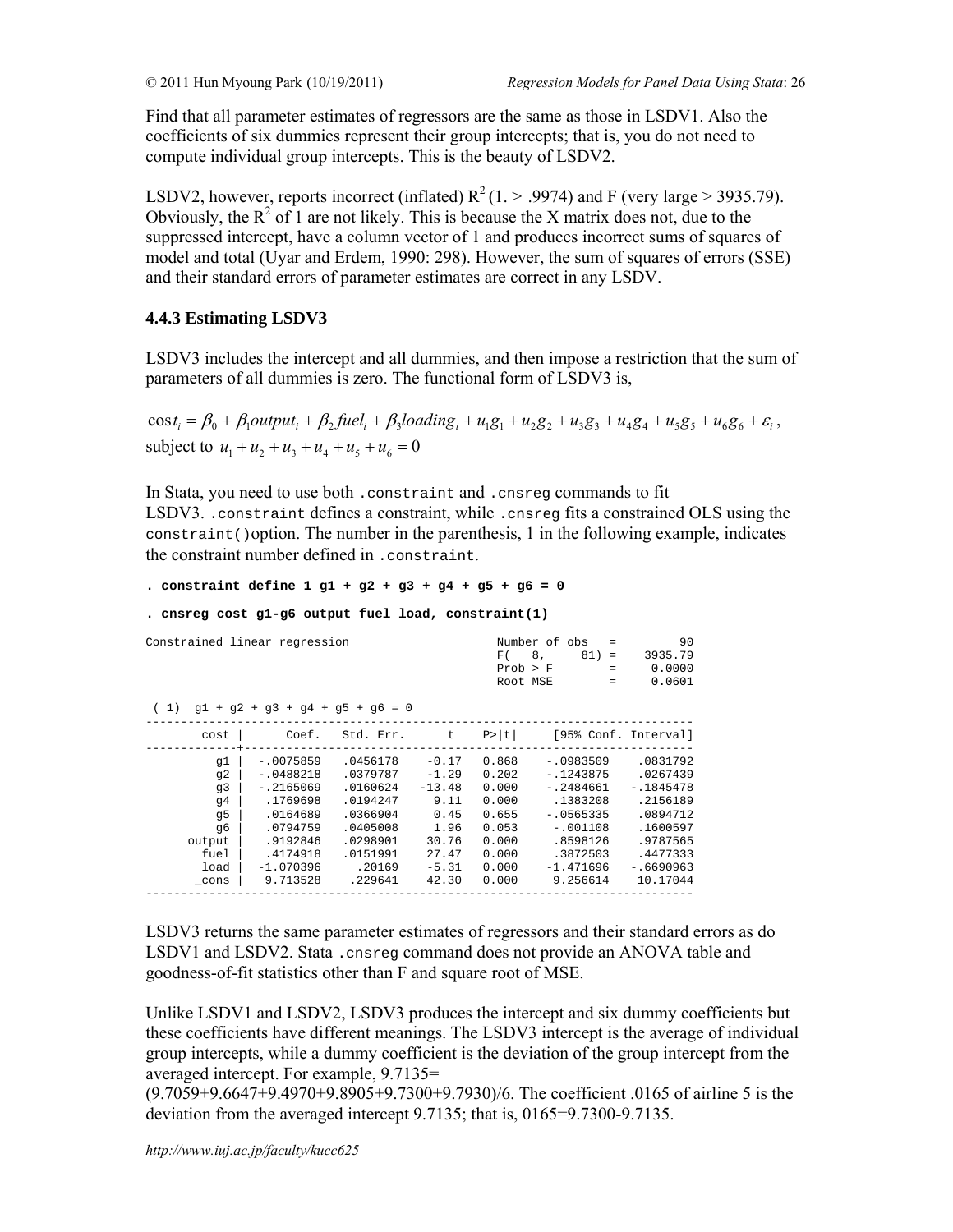*d*

# **4.4.3 Comparing LSDV1, LSDV2, and LSDV3**

Three approaches end up fitting the same model and report the same parameter estimates of regressors and their standard errors (Table 4.2). LSDV1 and LSDV3 reports correct goodness-of-fit measures (Stata .cnsreg displays F-test and root MSE only), while LSDV2 reports correct SSE and root MSE but returns inflated (incorrect) F-test and  $\mathbb{R}^2$ . Three LSDV approaches return different, but equivalent (representing the same group intercepts in different manners), dummy coefficients.

The key difference of three approaches lies in the meanings of the intercept and dummy coefficients (Table 4.3). A parameter estimate in LSDV2,  $\delta_d^*$ , is the actual intercept (Yintercept) of group *d*. It is easy to interpret substantively. The t-test examines if  $\delta_d^*$  is zero.

|                      | LSDV1                           | LSDV <sub>2</sub>               | LSDV3                           |
|----------------------|---------------------------------|---------------------------------|---------------------------------|
| Ouput index          | $.9193 \t (.0299)^{**}$         | $.9193(.0299)^{**}$             | $.9193 \overline{(.0299)^{**}}$ |
| Fuel price           | $.4175$ (.0152) <sup>**</sup>   | $.4175$ (.0152) <sup>**</sup>   | $.4175$ (.0152) <sup>**</sup>   |
| Loading factor       | $-1.0704$ (.2017) <sup>**</sup> | $-1.0704$ (.2017) <sup>**</sup> | $-1.0704$ (.2017) <sup>**</sup> |
| Intercept (baseline) | 9.7930 (.2637)**                | 0.                              | $9.7135$ (.2296) <sup>**</sup>  |
| Airline 1 (dummy)    | $-.0871$ (.0842)                | $9.7059$ $(.1931)^{**}$         | $-.0076(.0456)$                 |
| Airline 2 (dummy)    | $-.1283$ $(.0757)$              | $9.6647$ (.1990) <sup>**</sup>  | $-.0488$ (.0380)                |
| Airline 3 (dummy)    | $-.2960(.0500)^{**}$            | $9.4970(.2250)^{**}$            | $-.2165$ (.0161) <sup>**</sup>  |
| Airline 4 (dummy)    | $.0975$ $(.0330)^{**}$          | $9.8905$ $(.2418)^{**}$         | $.1770$ (.0194) <sup>**</sup>   |
| Airline 5 (dummy)    | $-.0630(.0239)^{**}$            | $9.7300(.2609)^{**}$            | $.0165$ $(.0367)$               |
| Airline 6 (dummy)    | 0.                              | $9.7930(0.2637)^{**}$           | $.0795$ $(.0405)$               |
| F-test               | 3935.79**                       | Large <sup>**</sup>             | $3935.79$ **                    |
| Degrees of freedom   | 81                              | 81                              | 81                              |
| <b>SSE</b>           | .2926                           | .2926                           |                                 |
| Root MSE             | .0601                           | .0601                           | .0601                           |
| $R^2$                | .9974                           | $1$ .                           |                                 |
| Adjusted $R^2$       | .9972                           | $1$ .                           |                                 |
| N                    | 90                              | 90                              | 90                              |

Table 4.2 Comparing Results of LSDV1, LSDV2, and LSDV3

Source: http://pages.stern.nyu.edu/~wgreene/Text/tables/tablelist5.htm \* Standard errors in parenthesis; Statistical significance: \* <.05, \*\*<.01

In LSDV1, a dummy coefficient shows the extent to which the actual intercept of group *d* deviates from the reference point (the parameter of the dropped dummy variable), which is the intercept of LSDV1,  $\delta_{dropped}^* = \alpha^{LSDV1}$ . The null hypothesis of t-test is that the deviation from the reference group is zero.

In LSDV3, a dummy coefficient means how far its actual parameter is away from the average

group effect (Suits 1984: 178). The LSDV3 intercept is the averaged effect:  $\alpha^{LSDV3} = \frac{1}{d} \sum \delta_i^*$  $\alpha^{LSDV3} = \frac{1}{N} \sum_i \delta_i^*$ .

Therefore, the null hypothesis is that the deviation of a group intercept from the averaged intercept is zero.

In short, each approach has a different baseline and restriction  $(u_5=0$  in LSDV1; regression intercept=1 in LSDV2; and the sum group intercepts is 0) and thus tests a different hypothesis. But all approaches produce equivalent dummy coefficients and exactly the same parameter estimates of regressors. In other word, they all fit the same model; given one LSDV fitted, in other words, we can replicate the other two LSDVs.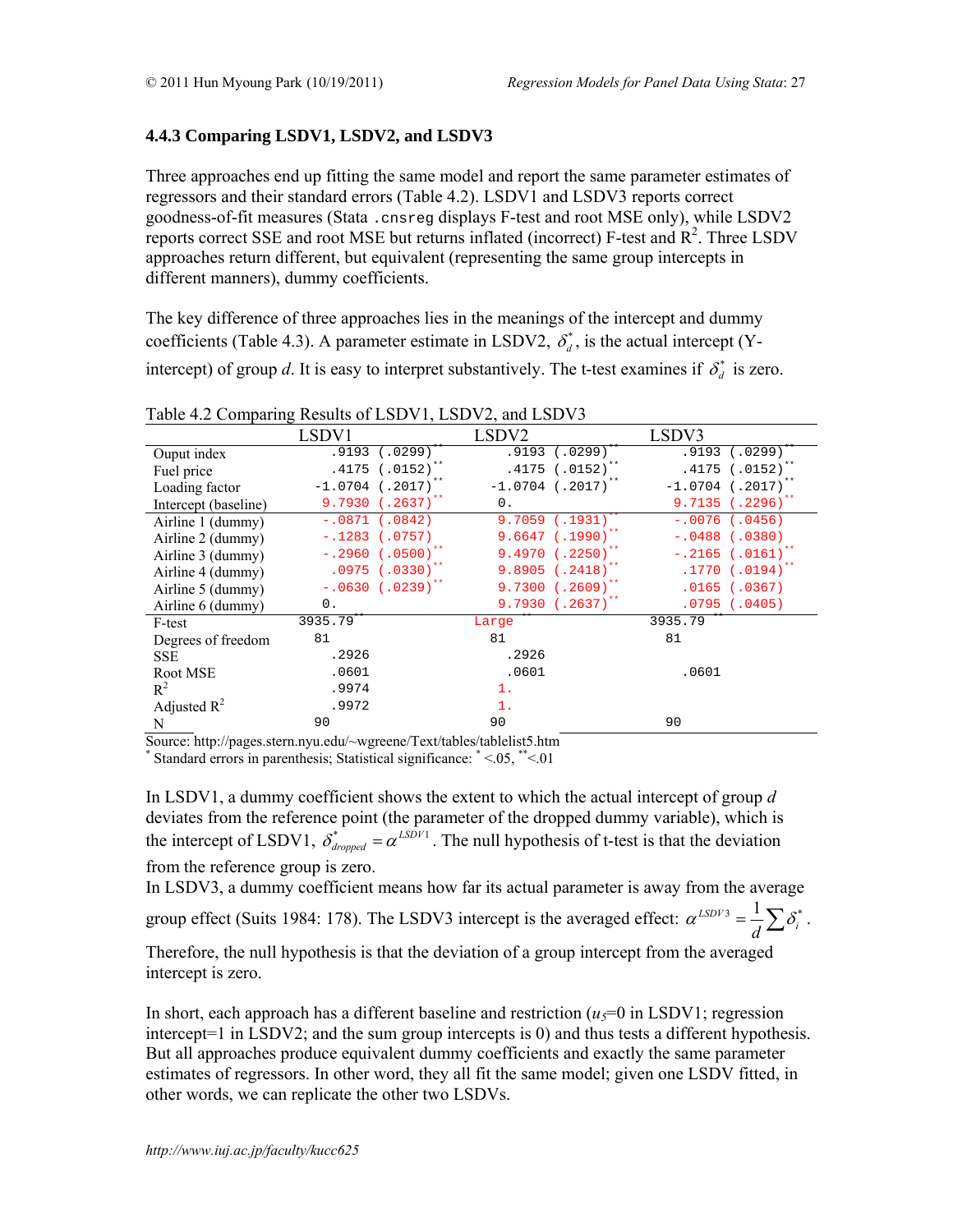|                     | LSDV1                                               | LSDV <sub>2</sub>                             | LSDV3                                            |
|---------------------|-----------------------------------------------------|-----------------------------------------------|--------------------------------------------------|
| Dummies included    | $d_1^{LSDV1} - d_4^{LSDV1}$<br>except               | $d_1^* - d_3^*$                               | $d_1^{LSDV3} - d_4^{LSDV3}$                      |
|                     | for $d_{dropped}^{LSDV1}$                           |                                               |                                                  |
| Intercept?          | $\alpha^{LSDV1}$                                    | No                                            | $\alpha^{LSDV3}$                                 |
| All dummies?        | No $(d-1)$                                          | Yes $(d)$                                     | Yes $(d)$                                        |
| Constraint          | $\delta_{dropped}^{LSDV1} = 0$                      | $\alpha^{LSDV2} = 0$                          | $\sum \delta_i^{LSDV3} = 0$                      |
| (restriction)?      | (Drop one dummy)                                    | (Suppress the intercept)                      | (Impose a restriction)                           |
| Actual dummy        | $\delta_i^* = \alpha^{LSDV1} + \delta_i^{LSDV1},$   | $\delta_1^*, \ \delta_2^*, \ldots \delta_d^*$ | $\delta_i^* = \alpha^{LSDV3} + \delta_i^{LSDV3}$ |
| parameters          | $\delta_{\text{dropped}}^* = \alpha^{\text{LSDV1}}$ |                                               | $\alpha^{LSDV3} = \frac{1}{d} \sum \delta_i^*$   |
| Meaning of a        | How far away from the                               | Actual individual                             | How far away from the                            |
| dummy coefficient   | reference group (dropped)?                          | intercept                                     | averaged group effect?                           |
| $H_0$ of the t-test | $\delta_i^* - \delta_{\text{dropped}}^* = 0$        | $\delta_i^* = 0$                              | $\delta_i^* - \frac{1}{d} \sum \delta_i^* = 0$   |

Table 4.3. Summary of Dummy Coefficients in LSDV1, LSDV2, and LSDV3

Source: Constructed from Suits (1984) and David Good's lecture (2004)

Which approach is better than the others? You need to consider both estimation and interpretation issues carefully. In general, LSDV1 is often preferred because of easy estimation in statistical software packages. Oftentimes researchers want to see how far dummy parameters deviate from the reference group rather than the actual group intercepts. If you have to report individual group intercepts, LSDV2 gives the answer directly. Finally, LSDV2 and LSDV3 involve some estimation problems; for example, LSDV2 reports an incorrect  $R^2$ .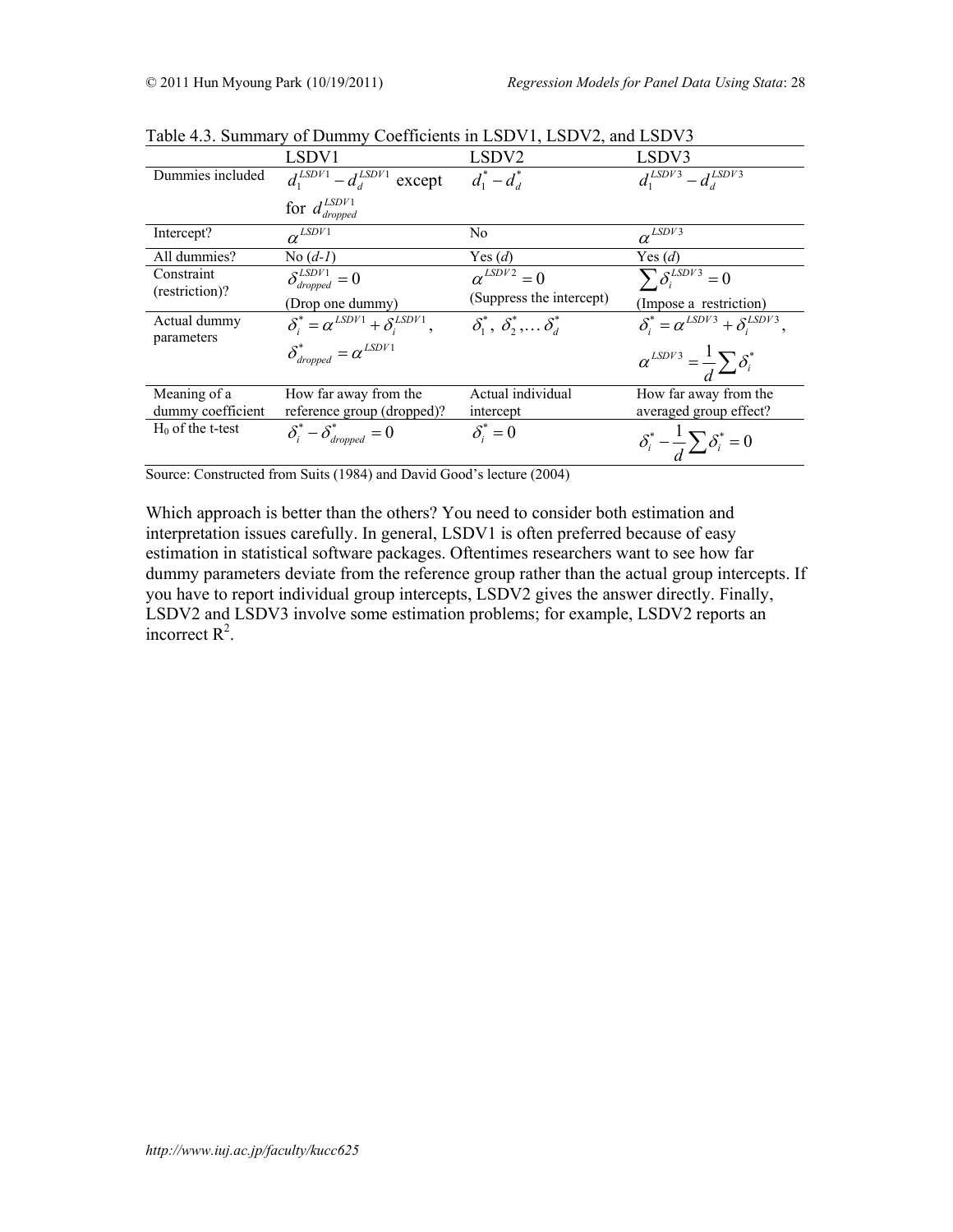# **5. Fixed Effect Model**

A fixed group model examines group differences in intercepts. The LSDV for this fixed model needs to create as many dummy variables as the number of entities or subjects. When many dummies are needed, the within effect model is useful since it uses transformed variables without creating dummies.

The "within" estimation does not use dummy variables and thus has larger degrees of freedom, smaller MSE, and smaller standard errors of parameters than those of LSDV; therefore, we need to adjust these statistics. Because this estimation does not report individual dummy coefficients either, you need to compute them if really needed. Notice that  $R^2$ reported in the within effect model is incorrect.

# **5.1 Estimating "Within Estimators" Manually**

In order to estimate "within group" estimators manually, you need to compute group means of all dependent variables and regressors. The quietly below suppresses the terminal output of the command .egen, which produces group means in this case.

```
. quietly egen gm_cost=mean(cost), by(airline)
```
- **. quietly egen gm\_output=mean(output), by(airline)**
- **. quietly egen gm\_fuel=mean(fuel), by(airline)**
- **. quietly egen gm\_load=mean(load), by(airline)**

You will get the following group means of variables. For instance, 14.67563 is the mean of total costs of airline 1 from period 1 through 15.

| airline | qm cost  | qm output    | qm fuel  | qm load  |
|---------|----------|--------------|----------|----------|
|         | 14.67563 | .3192696     | 12.7318  | .5971917 |
|         |          |              |          |          |
| 2       | 14.37247 | $-.033027$   | 12.75171 | .5470946 |
| ર       | 13.37231 | $-0.9122626$ | 12.78972 | .5845358 |
| 4       | 13.1358  | $-1.635174$  | 12.77803 | .5476773 |
| 5       | 12.36304 | $-2.285681$  | 12.7921  | .5664859 |
| 6       | 12.27441 | $-2.49898$   | 12.7788  | .5197756 |

Then, transform dependent and independent variables to compute their deviations from group means.

```
. quietly gen gw_cost = cost - gm_cost 
. quietly gen gw_output = output - gm_output 
. quietly gen gw_fuel = fuel - gm_fuel 
. quietly gen gw_load = load - gm_load
```
This transformation results in new variables as follows.

```
. list airline year gw_cost-gw_load
```

|       | airline | year | qw cost     | qw output   | qw fuel     | qw load     |
|-------|---------|------|-------------|-------------|-------------|-------------|
| 1.    |         |      | $-.7285328$ | $-0.367665$ | $-1.154494$ | $-10627047$ |
| $2$ . |         | 2    | $-.6648102$ | $-.3326011$ | $-1.120779$ | $-.0648637$ |
| 3.    |         | 3    | $-.5904226$ | $-.2312771$ | $-1.118361$ | $-10494557$ |
| 4.    |         | 4    | $-14469995$ | $-1573378$  | $-1.020239$ | $-0.563457$ |
| 5.    |         | 5    | $-.343276$  | $-1707031$  | $-.5428448$ | $-10060247$ |
|       |         |      |             |             |             |             |
| б.    |         | 6    | $-.2592325$ | $-1590573$  | $-.2420216$ | $-.0217747$ |
| 7.    |         | 7    | $-1555948$  | $-.0642321$ | $-.2501793$ | $-10026967$ |
| 8.    |         | 8    | $-.0208158$ | .010516     | $-.0670052$ | .0002173    |

*http://www.iuj.ac.jp/faculty/kucc625*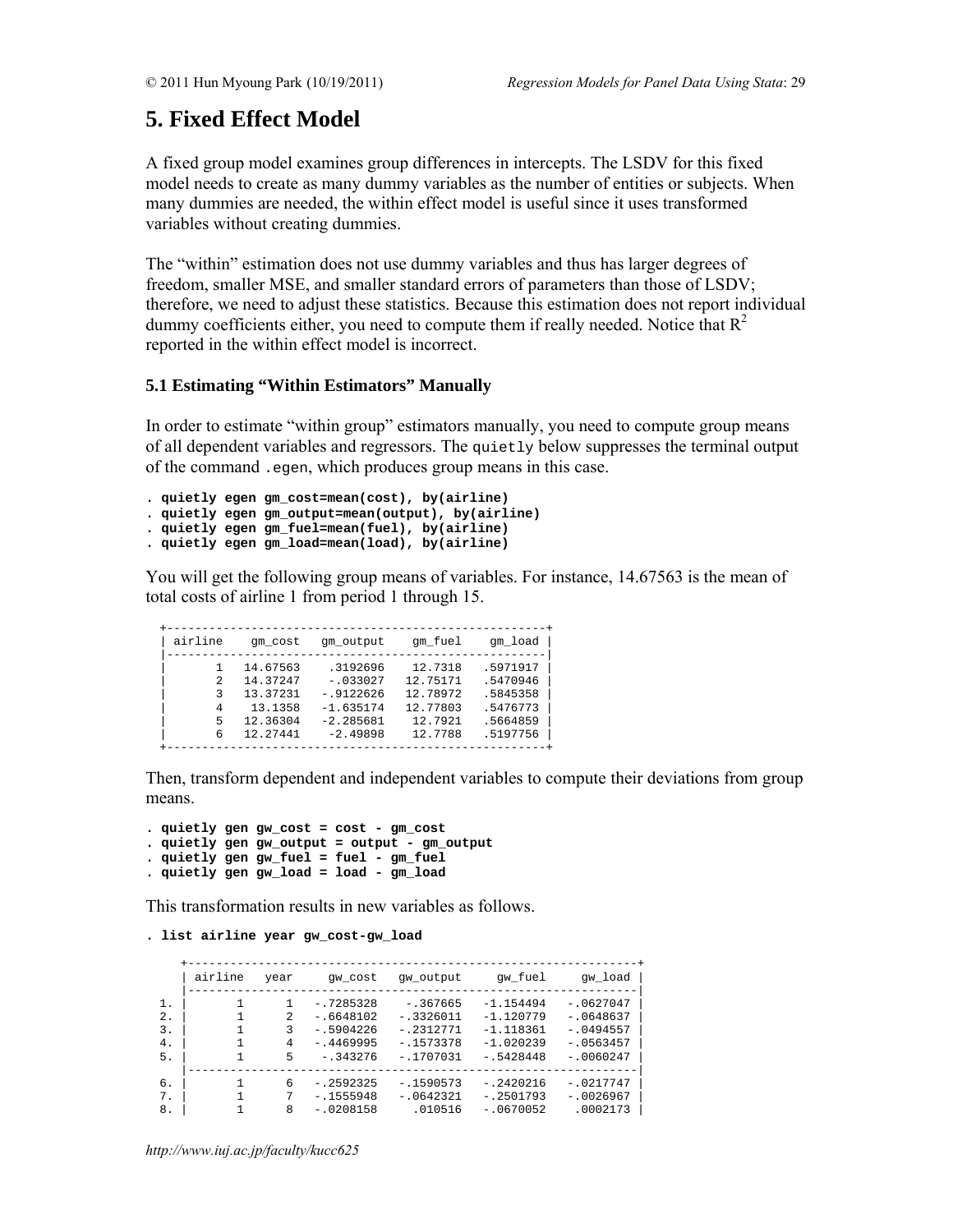© 2011 Hun Myoung Park (10/19/2011) *Regression Models for Panel Data Using Stata*: 30

| 9.                              | 1              | 9                           | .1103392                                               | .1586588                                                 | .1268826                                                 | .0413303                                                 |
|---------------------------------|----------------|-----------------------------|--------------------------------------------------------|----------------------------------------------------------|----------------------------------------------------------|----------------------------------------------------------|
| 10.                             |                | 10                          | .3178005                                               | .2825514                                                 | .5202751                                                 | .0790953                                                 |
| 11.<br>12.<br>13.<br>14.<br>15. | 1.<br>1<br>1   | 11<br>12.<br>13<br>14<br>15 | .4716501<br>.4925508<br>.525177<br>.5945034<br>.697669 | .1164272<br>.1046246<br>.1876685<br>.2808353<br>.3415919 | .9463253<br>1.080944<br>1.019706<br>.9323883<br>.8894091 | .0085433<br>.0171683<br>.0361743<br>.0529253<br>.0284113 |
| 16.                             | $\mathfrak{D}$ | 1                           | $-1.120321$                                            | $-.6196791$                                              | $-1.201534$                                              | $-.0562436$                                              |
| 17.                             | $\mathfrak{D}$ | $\mathfrak{D}$              | $-1.002288$                                            | $-0.593159$                                              | $-1.130134$                                              | $-0736456$                                               |
| 18.                             | $\mathfrak{D}$ | 3                           | $-.8084316$                                            | $-.3898$                                                 | $-1.067656$                                              | $-.0440816$                                              |
| 19.                             | $\mathfrak{D}$ | 4                           | $-15576658$                                            | $-.2007037$                                              | $-1.100786$                                              | $-.0345936$                                              |
| 20.                             | 2              | 5                           | $-.371335$                                             | $-1378266$                                               | $-.471817$                                               | .0196874                                                 |

Now, we are ready to run the within effect model with the intercept suppressed. The noconstant (or noc) option suppresses the intercept.

# **. regress gw\_cost gw\_output gw\_fuel gw\_load, noc**

| Source                          | SS                                    | df                              | MS                                     |                         | 90<br>Number of $obs =$<br>87)<br>$= 3871.82$<br>F(3)                                                              |
|---------------------------------|---------------------------------------|---------------------------------|----------------------------------------|-------------------------|--------------------------------------------------------------------------------------------------------------------|
| Model<br>Residual<br>Total      | 39.0683861<br>.292622861<br>39.361009 | 3<br>87<br>90                   | 13.0227954<br>.003363481<br>.437344544 |                         | 0.0000<br>Prob > F<br>$=$<br>0.9926<br>R-squared<br>$=$<br>0.9923<br>Adj $R$ -squared =<br>.058<br>Root MSE<br>$=$ |
| qw cost                         | Coef.                                 | Std. Err.                       | t.                                     | P>  t                   | [95% Conf. Interval]                                                                                               |
| qw output<br>qw fuel<br>qw load | .9192846<br>.4174918<br>$-1.070396$   | .028841<br>.0146657<br>.1946109 | 31.87<br>28.47<br>$-5.50$              | 0.000<br>0.000<br>0.000 | .86196<br>.9766092<br>.3883422<br>.4466414<br>$-1.457206$<br>$-.6835858$                                           |

Compare this output with the LSDV output in 4.2. The within effect model reports correct SSE and parameter estimates of regressors but produces incorrect  $R<sup>2</sup>$  and standard errors of parameter estimates. Notice that the degrees of freedom increase from 81 (LSDV) to 87 since six dummy variables are not used.

You may compute group intercepts using  $d_i^* = \overline{y}_{i\bullet} - \beta' \overline{x}_{i\bullet}$ . For example, the intercept of airline 5 is computed as  $9.730 = 12.3630 - \{.9193*(-2.2857) + .4175*12.7921 + (-$ 1.0704)\*.5665}. In order to get the correct standard errors, you need to adjust them using the ratio of degrees of freedom of the within effect model and LSDV. For example, the standard error of output index is computed as .0299=.0288\*sqrt(87/81).

### **5.2 "Within" Estimation Using .xtreg**

The Stata .xtreg command estimates "within group" estimators without creating dummy variables. Let us first run the .tsset command and specifies cross-sectional and time-series variables. Note that both variables should be numeric in . tsset.

**. quietly tsset airline year** 

The .xtreg command is followed by a dependent variable, regressors, and options. The fe option tells Stata to fit the within effect model.<sup>16</sup>

```
. xtreg cost output fuel load, fe i(airline)
```
 $16$  i(airline) specifies airline as the independent unit but this option is redundant because group and time variables are already defined in . tsset.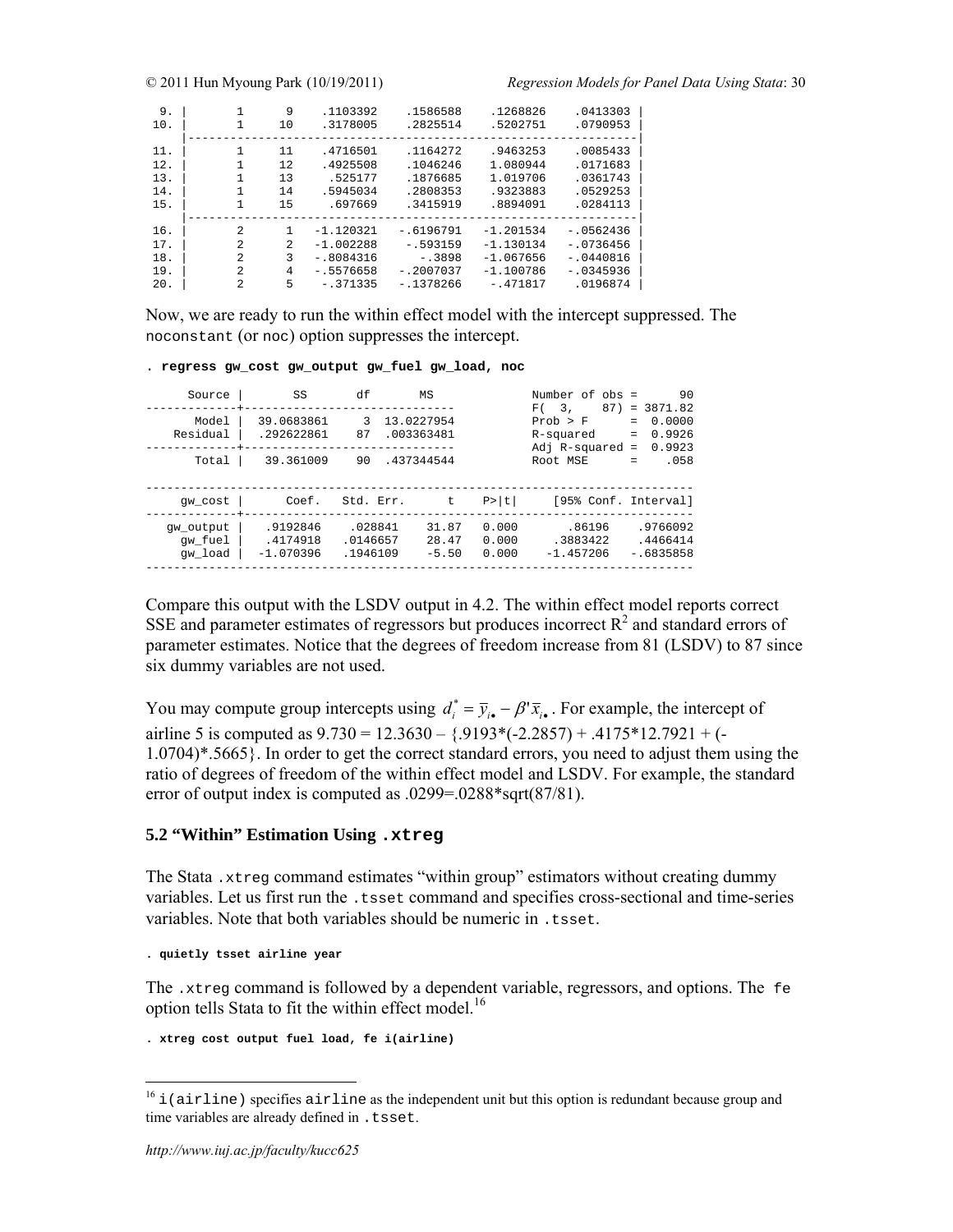| Fixed-effects (within) regression<br>Group variable: airline | Number of obs<br>Number of groups                           |                                                       | $=$<br>$=$                    | 90<br>6                         |                                                 |                    |                                                 |
|--------------------------------------------------------------|-------------------------------------------------------------|-------------------------------------------------------|-------------------------------|---------------------------------|-------------------------------------------------|--------------------|-------------------------------------------------|
| $R-Sq:$                                                      | within = 0.9926<br>between = $0.9856$<br>$overall = 0.9873$ |                                                       |                               | Obs per group: $min =$          |                                                 | $avg =$<br>$max =$ | 15<br>15.0<br>15                                |
| $corr(u_i, xb) = -0.3475$                                    |                                                             |                                                       |                               | F(3, 81)<br>Prob > F            |                                                 | $=$                | $= 3604.80$<br>0.0000                           |
| cost                                                         | Coef.                                                       | Std. Err. t                                           |                               |                                 |                                                 |                    | $P> t $ [95% Conf. Interval]                    |
| output<br>fuel<br>load<br>$\_cons$                           | .9192846<br>.4174918<br>9.713528                            | .0298901<br>.0151991<br>$-1.070396$ .20169<br>.229641 | 30.76<br>27.47<br>42.30 0.000 | 0.000<br>0.000<br>$-5.31$ 0.000 | .8598126<br>.3872503<br>$-1.471696$<br>9.256614 |                    | .9787565<br>.4477333<br>$-.6690963$<br>10.17044 |
| sigma_u<br>sigma e<br>rho                                    | .1320775<br>.06010514                                       | .82843653 (fraction of variance due to u i)           |                               |                                 |                                                 |                    |                                                 |
| F test that all $u$ i=0: $F(5, 81) = 57.73$                  |                                                             |                                                       |                               |                                 |                                                 |                    | $Prob > F = 0.0000$                             |

Compare this within effect model with the LSDV output in 4.2. This command reports correct parameter estimates and their standard errors of regressors but returns incorrect F 3,604.80 and  $R^2$  of .9926.

The F-test in the last line of the output examines the null hypothesis that five dummy parameters in LSDV1 are zero (e.g.,  $\mu_1=0$ ,  $\mu_2=0$ ,  $\mu_3=0$ ,  $\mu_4=0$ , and  $\mu_5=0$ ). The large F statistic reject the null hypothesis in favor of the fixed group effect (p<.0000). Recall that the intercept of 9.7135 is the averaged intercept in LSDV3.

By default, .xtreg does not display an analysis of variance (ANOVA) table including SSE. Since many related statistics are stored in macros, you need to run .display (or .di) to get them.17 The following commands return SSM, SSE, SEE or square root of MSE= $\epsilon$ (rss)/ $\epsilon$ (df\_r),  $R^2$ , and adjusted  $R^2$ , respectively. Notice that SEE is reported under the label sigma\_e.

```
. display e(mss) e(rss) sqrt(e(rss)/e(df_r)) 
39.068386 .29262287.06010514
```
**. di e(r2) e(r2\_a)**  .99256567.99183141

Alternatively, you may use . areg to get the same result except for the correct  $R^2$ . Like .xtreg, the .areg command returns the same intercept, the averaged intercept in LSDV3.

| Linear regression, absorbing indicators |                      |                      |                |                | Number of $obs =$<br>$F(3, 81) = 3604.80$<br>Prob > F<br>R-squared<br>Adj R-squared = $0.9972$<br>Root MSE | 90<br>$= 0.0000$<br>$= 0.9974$<br>$= .06011$ |
|-----------------------------------------|----------------------|----------------------|----------------|----------------|------------------------------------------------------------------------------------------------------------|----------------------------------------------|
| cost                                    |                      | Coef. Std. Err. t    |                | P >  t         | [95% Conf. Interval]                                                                                       |                                              |
| output<br>fuel                          | .9192846<br>.4174918 | .0298901<br>.0151991 | 30.76<br>27.47 | 0.000<br>0.000 | .8598126<br>.3872503                                                                                       | .9787565<br>.4477333                         |

**. areg cost output fuel load, absorb(airline)** 

<sup>&</sup>lt;sup>17</sup> In order to view the list of macros available in .xtreg, run .help xtreg.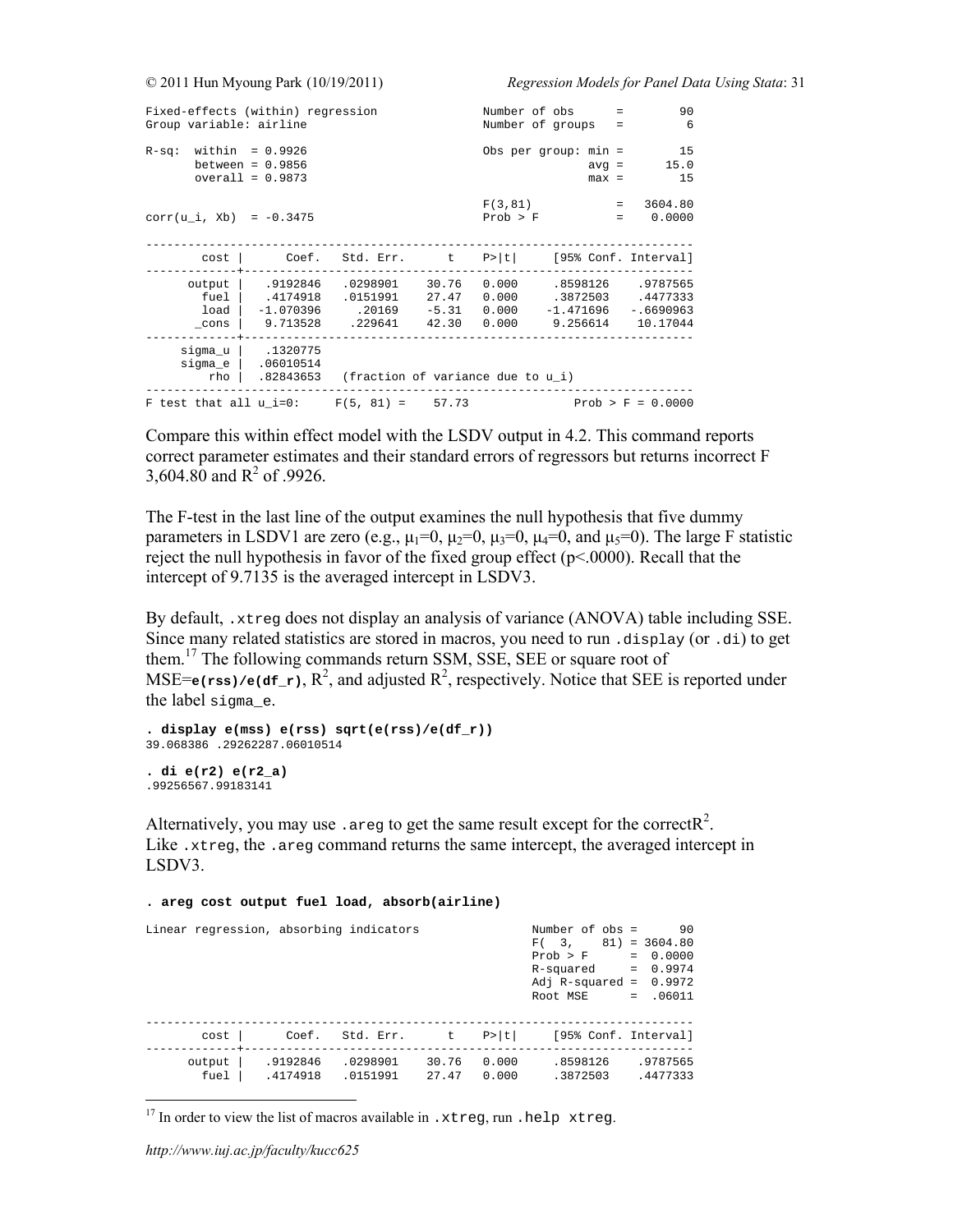|           | $load   -1.070396$<br>cons   9.713528 .229641 42.30 0.000 | .20169                    | $-5.31$ 0.000 | $-1.471696 - 6690963$ | 9.256614 10.17044 |
|-----------|-----------------------------------------------------------|---------------------------|---------------|-----------------------|-------------------|
| airline l |                                                           | $F(5, 81) = 57.732 0.000$ |               |                       | (6 categories)    |

Let us get SSE from the macro variable  $e$ ( $rss$ ).

**. di e(rss) e(tss)-e(rss)** 

.29262287 113.74827

Table 5.1 Comparison of OLS, LSDV, and Within Effect Models

|                       | <b>OLS</b>   | <b>LSDV</b>           | "Within"     | .xtreq                 | .areq        |
|-----------------------|--------------|-----------------------|--------------|------------------------|--------------|
| Ouput index           | $.8827**$    | $.9193**$             | $.9193$ **   | $.9193*$               | .9193**      |
|                       | (.0133)      | (.0299)               | (.0288)      | (.0299)                | (.0299)      |
| Fuel price            | $.4540**$    | $.4175***$            | $.4175***$   | $.4175***$             | $.4175***$   |
|                       | (.0203)      | (.0152)               | (.0147)      | (.0152)                | (.0152)      |
| Loading factor        | $-1.6275***$ | $-1.0704$ **          | $-1.0704$ ** | $-1.0704$ **           | $-1.0704$ ** |
|                       | (.3453)      | (.2017)               | (.1946)      | (.2017)                | (.2017)      |
| Intercept (baseline)  | $9.5169***$  | $9.7930**$            |              | $9.7135$ **            | 9.7135**     |
|                       | (.2292)      | (.2637)               |              | (.2296)                | (.2296)      |
| Airline 1 (dummy)     |              | $-.0871$              |              |                        |              |
|                       |              | (.0842)               |              |                        |              |
| Airline 2 (dummy)     |              | $-.1283$              |              |                        |              |
|                       |              | (.0757)               |              |                        |              |
| Airline 3 (dummy)     |              | $-.2960$ **           |              |                        |              |
|                       |              | (.0500)<br>$.0975$ ** |              |                        |              |
| Airline 4 (dummy)     |              |                       |              |                        |              |
|                       |              | (.0330)<br>$-.0630**$ |              |                        |              |
| Airline 5 (dummy)     |              | (.0239)               |              |                        |              |
| F-test (model)        | 2419.34      | 3935.79**             | 3871.82      | $3604.80$ <sup>*</sup> | 3604.80      |
|                       | 86           | 81                    | 81           | 81                     | 81           |
| Degrees of freedom    |              |                       |              |                        |              |
| SSM (model)           | 112.7054     | 113.7483              | 39.0684      | 39.0684                | 113.7483     |
| SSE (error/residual)  | 1.3354       | .2926                 | .2926        | .2926                  | .2926        |
| Root MSE (SEE)        | .1246        | .0601                 | .0580        | .0601                  | .0601        |
| $R^2$                 | .9883        | .9974                 | .9926        | .9926                  | .9974        |
| Adjusted $R^2$        | .9879        | .9972                 | .9923        | .9918                  | .9972        |
| F-test (fixed effect) |              |                       |              | $57.73***$             | 57.732**     |
| N                     | 90           | 90                    | 90           | 90                     | 90           |
|                       |              |                       |              |                        |              |

Source: http://pages.stern.nyu.edu/~wgreene/Text/tables/tablelist5.htm

\* Standard errors in parenthesis; Statistics hidden in macros are italicized; Statistical significance: \* <.05, \*\*<.01

Table 5.1 contrasts the output of the pooled OLS and four fixed effect estimations (i.e., LSDV, the within effect model,  $x$ treg, and  $a$ reg). All for estimations produce the same SSE and parameter estimates but reports a bit different standard errors and goodness-of-fit measures. The original within effect model reports incorrect standard errors, F statistics, SEE, and  $R^2$  (See the numbers in red). The estimation using .xtreg and .areg return adjusted (corrected) standard errors and SEE; conduct F-test for fixed effect; and report the correct averaged intercept and its standard error. However, they report the same, wrong F statistic and do not, by default, display SSE. While . areg reports correct (adjusted)  $R^2$ , xtreg holds wrong correct (adjusted)  $\mathbb{R}^2$  in macro variables.

So which estimation is best for you? LSDV is generally preferred because of correct estimation, goodness-of-fit, and group/time specific intercepts (in particular LSDV2). If the number of entities and/or time periods is large enough, say 100 time periods, .xtreg and .areg will provide less painful and more elegant solutions including F-test for fixed effects. However, you should keep in mind that they produce an incorrect F score for model test and (adjusted)  $R^2$  (in .xtreg). Again DO NOT read F score and  $R^2$  from the .xtreg output but get correct ones from LSDV.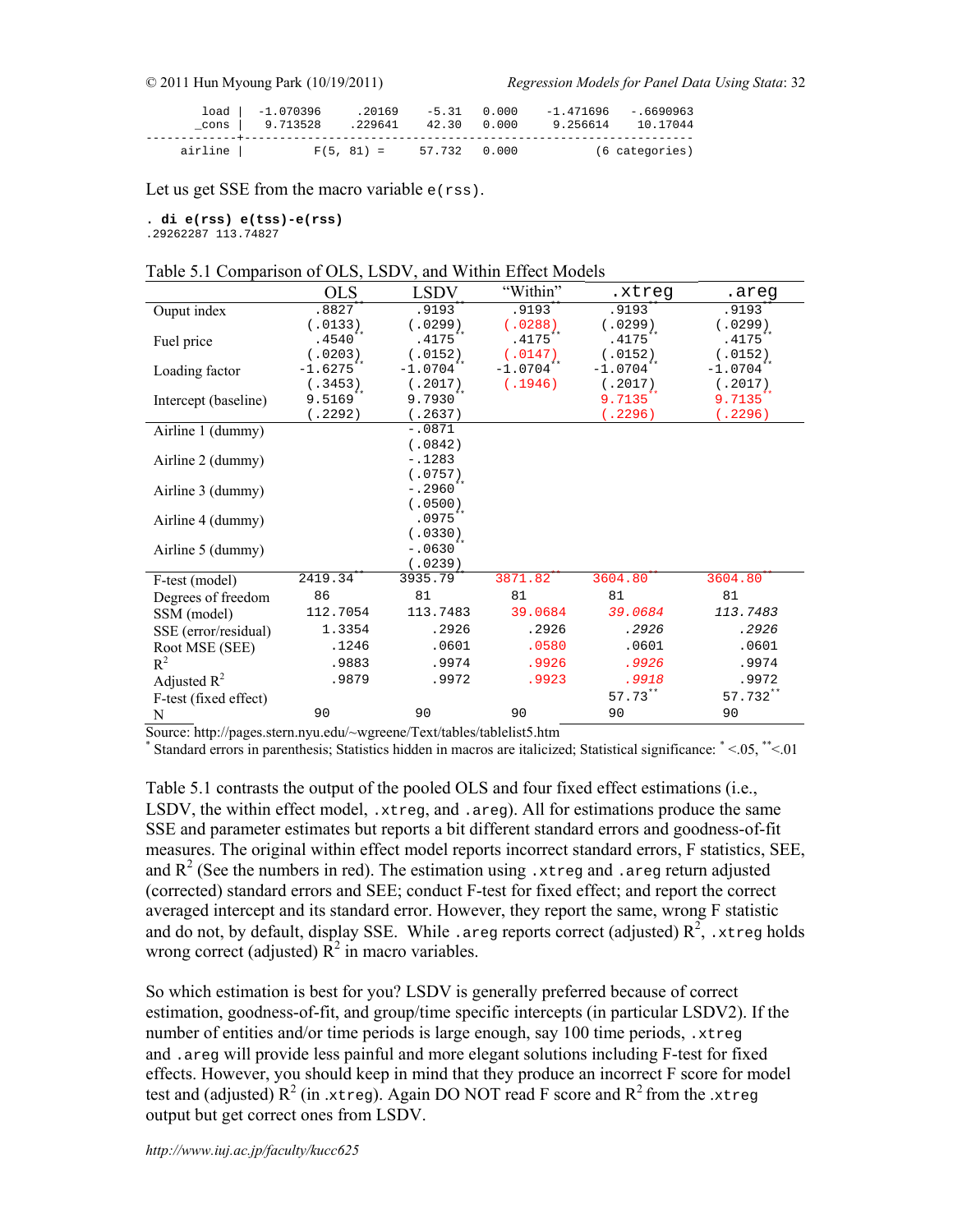If you want to try a random time effect model, add  $i$  (year) to .xtreg. Or switch crosssectional and time series variables using .tsset and then run .xtreg again.

```
. quietly xtreg cost output fuel load, fe i(year) 
. tsset year airline 
 panel variable: year (strongly balanced) 
 time variable: airline, 1 to 6 
              delta: 1 unit
```

```
. quietly xtreg cost output fuel load, fe
```
#### **5.3 Testing a Fixed Effect (F-test)**

How do we know if there is a significant fixed group effect? The F-test based on loss of fit is the case. The null hypothesis of this F-test is that all dummy parameters except for one are zero:  $H_0: \mu_1 = ... = \mu_{n-1} = 0$ .

In order for the F-test, let us obtain the SSE (e'e) of 1.3354 from the pooled OLS regression and .2926 from the LSDVs (LSDV1 through LSDV3). Alternatively, you may draw  $R^2$ of .9974 from LSDV1 or LSDV3 and .9883 from the pooled OLS. DO NOT, however, read  $R<sup>2</sup>$  from LSDV2, the original within effect model, or the .xtreg output.

The F statistic is computed as,

 $\frac{(0.9974 - 0.9883)}{(1 - 0.9974)}$   $\frac{(0.6674 - 0.9974)}{(0.9974)}$   $\approx$  57.7319[5,81]  $(.2926)/(90-6-3)$  $(1.3354 - .2926) / (6 - 1)$  $\frac{(-0.2926)/(6-1)}{(-0.9974)/(90-6-3)} = \frac{(-0.9974)(90-6-3)}{(-0.9974)/(90-6-3)} \approx 57.7319[5,81].$ 

53.7319 seems large enough to reject the null hypothesis. We already know that .xtreg and .areg by default conduct the F-test for fixed effects. Alternatively, we can run the .test command, a follow-up command for the Wald test, right after fitting LSDV.

```
. quietly regress cost g1-g5 output fuel load 
. test g1 g2 g3 g4 g5 
(1) g1 = 0
(2) g2 = 0
(3) g3 = 0
(4) g4 = 0
(5) g5 = 0
F( 5, 81) = 57.73Prob > F = 0.0000
```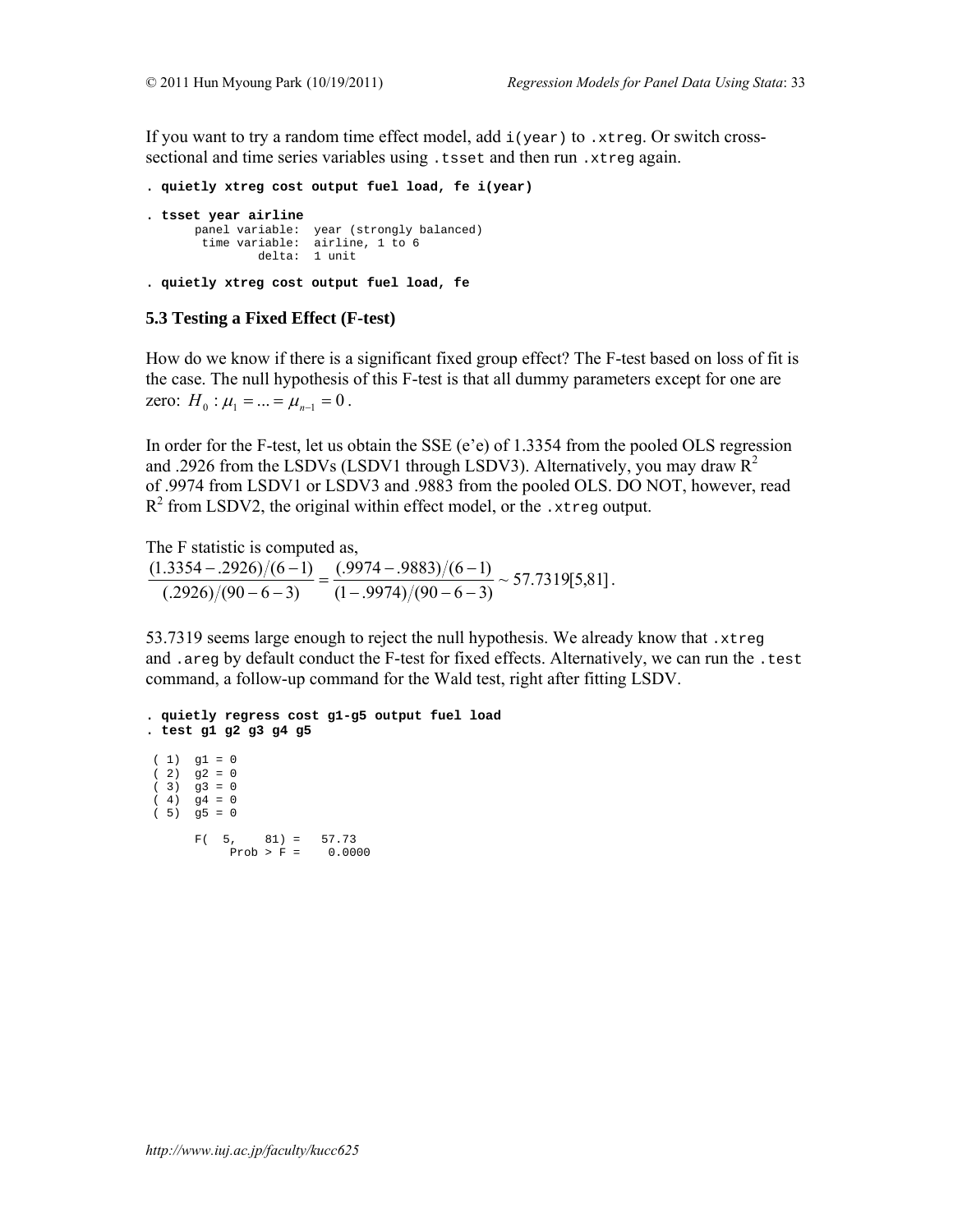# **6. Random Effect Model**

A random effect model examines how group and/or time influence error variances. This section discusses the feasible generalized least squares (FGLS) and various estimation methods available in Stata.<sup>18</sup> In order to get  $\theta$  for FGLS, we need "between" estimation first.

# **6.1 "Between" Estimation: Group Mean Regression**

In a between group effect model, the unit of analysis is not an individual observation, but entity. Accordingly, the number of observations jumps down from  $nT$  to  $n$ . Since this model uses aggregate group means of variables, it is often called as group mean regression.

Let us compute group means using the .collapse command. This command computes aggregate information, group means in this case, and stores into a new data set in memory. Note that /// links two command lines.

```
. collapse (mean) gm_cost=cost (mean) gm_output=output (mean) gm_fuel=fuel (mean) 
/// 
  gm_load=load, by(airline)
```
Individual group means are listed below.

#### **. list airline gm\_cost-gm\_load**

|              | airline | am cost  | qm output    | qm fuel  | qm load  |
|--------------|---------|----------|--------------|----------|----------|
| $\mathbf{1}$ |         | 14.67563 | .3192696     | 12.7318  | .5971917 |
| 2.           | 2       | 14.37247 | $-.033027$   | 12.75171 | .5470946 |
| 3.           | 3       | 13.37231 | $-0.9122626$ | 12.78972 | .5845358 |
| 4.           | 4       | 13.1358  | $-1.635174$  | 12.77803 | .5476773 |
| 5.           | 5       | 12.36304 | $-2.285681$  | 12.7921  | .5664859 |
| б.           | 6       | 12.27441 | $-2.49898$   | 12.7788  | .5197756 |
|              |         |          |              |          |          |

Now run OLS on these new variables in order to get SSE .0317.

#### **. regress gm\_cost gm\_output gm\_fuel gm\_load**

| Source                                  | SS                                                | df                                           | MS                                     |                                  | Number of obs =<br>2)<br>F(3)                           | 6<br>104.12<br>$\equiv$                                   |
|-----------------------------------------|---------------------------------------------------|----------------------------------------------|----------------------------------------|----------------------------------|---------------------------------------------------------|-----------------------------------------------------------|
| Model<br>Residual<br>Total              | 4.94698124<br>.031675926<br>4.97865717            | 3<br>$\overline{2}$<br>5.                    | 1.64899375<br>.015837963<br>.995731433 |                                  | Prob > F<br>R-squared<br>Adj $R$ -squared =<br>Root MSE | 0.0095<br>$=$<br>0.9936<br>$=$<br>0.9841<br>.12585<br>$=$ |
| qm cost                                 | Coef.                                             | Std. Err.                                    | t                                      | P>  t                            | [95% Conf. Interval]                                    |                                                           |
| qm output<br>qm fuel<br>qm load<br>cons | .7824568<br>$-5.523904$<br>$-1.751072$<br>85.8081 | .1087646<br>4.478718<br>2.743167<br>56.48199 | 7.19<br>$-1.23$<br>$-0.64$<br>1.52     | 0.019<br>0.343<br>0.589<br>0.268 | .3144803<br>$-24.79427$<br>$-13.55397$<br>$-157.2143$   | 1.250433<br>13.74647<br>10.05182<br>328.8305              |

<sup>18</sup> Baltagi and Cheng (1994) introduce various ANOVA estimation methods, such as a modified Wallace and Hussain method, the Wansbeek and Kapteyn method, the Swamy and Arora method, and Henderson's method III. They also discuss maximum likelihood (ML) estimators, restricted ML estimators, minimum norm quadratic unbiased estimators (MINQUE), and minimum variance quadratic unbiased estimators (MIVQUE). Based on a Monte Carlo simulation, they argue that ANOVA estimators are Best Quadratic Unbiased estimators of the variance components for the balanced model, whereas ML, restricted ML, MINQUE, and MIVQUE are recommended for the unbalanced models.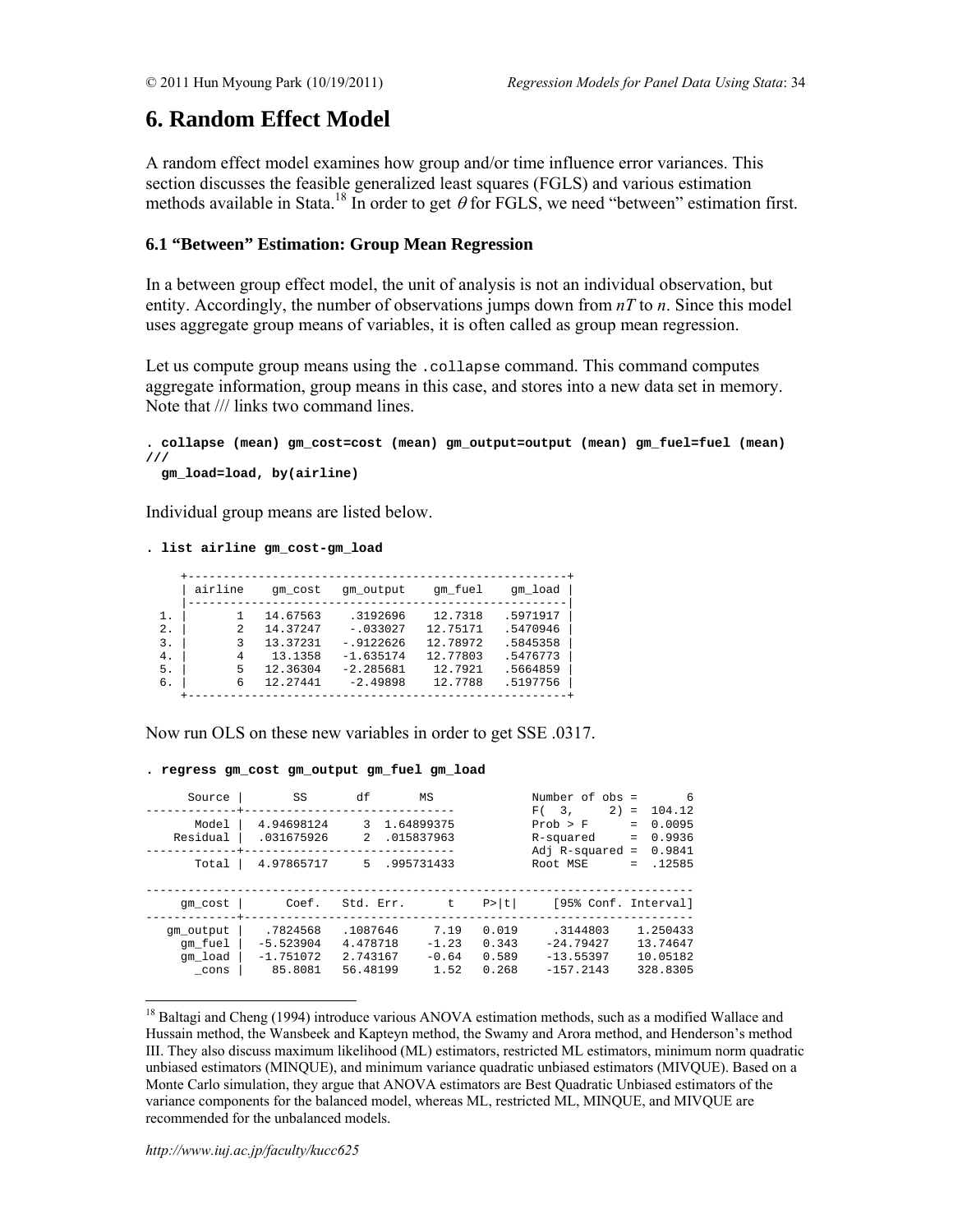------------------------------------------------------------------------------

You can also use be option in .xtreg to fit the same between effect model, but it does not report an ANOVA table. In the following output,  $R^2$  .9936 is reported under the label between = and SEE .1258 under sd(u i + avg(e i.))=.

#### **. xtreg cost output fuel load, be i(airline)**

| Between regression (regression on group means) |                    |                    |         |                 | Number of obs<br>$\equiv$ | 90                |
|------------------------------------------------|--------------------|--------------------|---------|-----------------|---------------------------|-------------------|
| Group variable: airline                        |                    | Number of groups = | 6       |                 |                           |                   |
| $R-Sq:$                                        | within $= 0.8808$  |                    |         |                 | Obs per group: $min =$    | 15                |
|                                                | between = $0.9936$ |                    |         |                 | $avg =$                   | 15.0              |
|                                                | $overall = 0.1371$ |                    |         |                 | $max =$                   | 15                |
|                                                |                    |                    |         | F(3,2)          |                           | 104.12<br>$=$ $-$ |
| $sd(u i + avg(e i.)) = .1258491$               |                    |                    |         | Prob > F        | $=$                       | 0.0095            |
|                                                |                    |                    |         |                 |                           |                   |
| cost                                           |                    | Coef. Std. Err. t  |         | P >  t          | [95% Conf. Interval]      |                   |
| output                                         | .7824552           | .1087663           | 7.19    | 0.019           | .3144715                  | 1.250439          |
| fuel                                           | $-5.523978$        | 4.478802           | $-1.23$ | 0.343           | -24.79471                 | 13.74675          |
| load                                           | $-1.751016$        | 2.74319            |         | $-0.64$ $0.589$ | $-13.55401$               | 10.05198          |
| cons                                           | 85.80901           | 56.48302           | 1.52    | 0.268           | $-157.2178$               | 328.8358          |
|                                                |                    |                    |         |                 |                           |                   |

# **6.2 Estimating a Random Effect Model Manually**

Since the covariance structure of individual  $i$ ,  $\Sigma$ , is not known, we have to estimate  $\theta$  using the SSEs of the between group effect model (.0317) and the fixed group effect model (.2926). See the formula in 3.4 and computation below.

The variance component of error  $\hat{\sigma}_{v}^{2}$  is .00361263 = .292622872/(6\*15-6-3) The variance component of group  $\hat{\sigma}_u^2$  is .01559712 = .031675926/(6-4) - .00361263/15  $\overline{\phantom{a}}$ 

Thus, 
$$
\hat{\theta}
$$
 is .87668488 =  $1 - \sqrt{\frac{\hat{\sigma}_{v}^2}{T\hat{\sigma}_{u}^2 + \hat{\sigma}_{v}^2}} = 1 - \sqrt{\frac{\hat{\sigma}_{v}^2}{T\hat{\sigma}_{between}^2}} = 1 - \sqrt{\frac{.00361263}{15 * .031675926/(6-3-1)}};$   
where  $\hat{\sigma}_{between}^2 = \frac{SSE_{between}}{n-k-1} = \frac{.031675926}{6-3-1} = .01583796.$ 

Next, transform the dependent and independent variables including the intercept using  $\hat{\theta}$  .8767.

```
. gen rg_cost = cost - .87668488*gm_cost 
. gen rg_output = output - .87668488*gm_output 
. gen rg_fuel = fuel - .87668488*gm_fuel 
. gen rg_load = load - .87668488*gm_load 
. gen rg_int = 1 - .87668488 // for the intercept
```

```
. list airline year rg_cost-rg_int
```

|       | airline | year | rg cost  | rg output   | rg fuel  | rg load  | rg int   |
|-------|---------|------|----------|-------------|----------|----------|----------|
| 1.    |         |      | 1.081195 | $-.3282942$ | .4155294 | .0109381 | .1233151 |
| $2$ . |         |      | 1.144917 | $-.2932304$ | .4492446 | .0087791 | .1233151 |
| 3.    |         | 3    | 1.219305 | $-1919063$  | .4516622 | .0241871 | .1233151 |
| 4.    |         | 4    | 1.362728 | $-.117967$  | .5497848 | .0172971 | .1233151 |
| 5.    |         | 5    | 1.466451 | $-.1313323$ | 1.027179 | .067618  | .1233151 |
|       |         |      |          |             |          |          |          |
| б.    |         | 6    | 1.550495 | $-1196865$  | 1.328002 | .0518681 | .1233151 |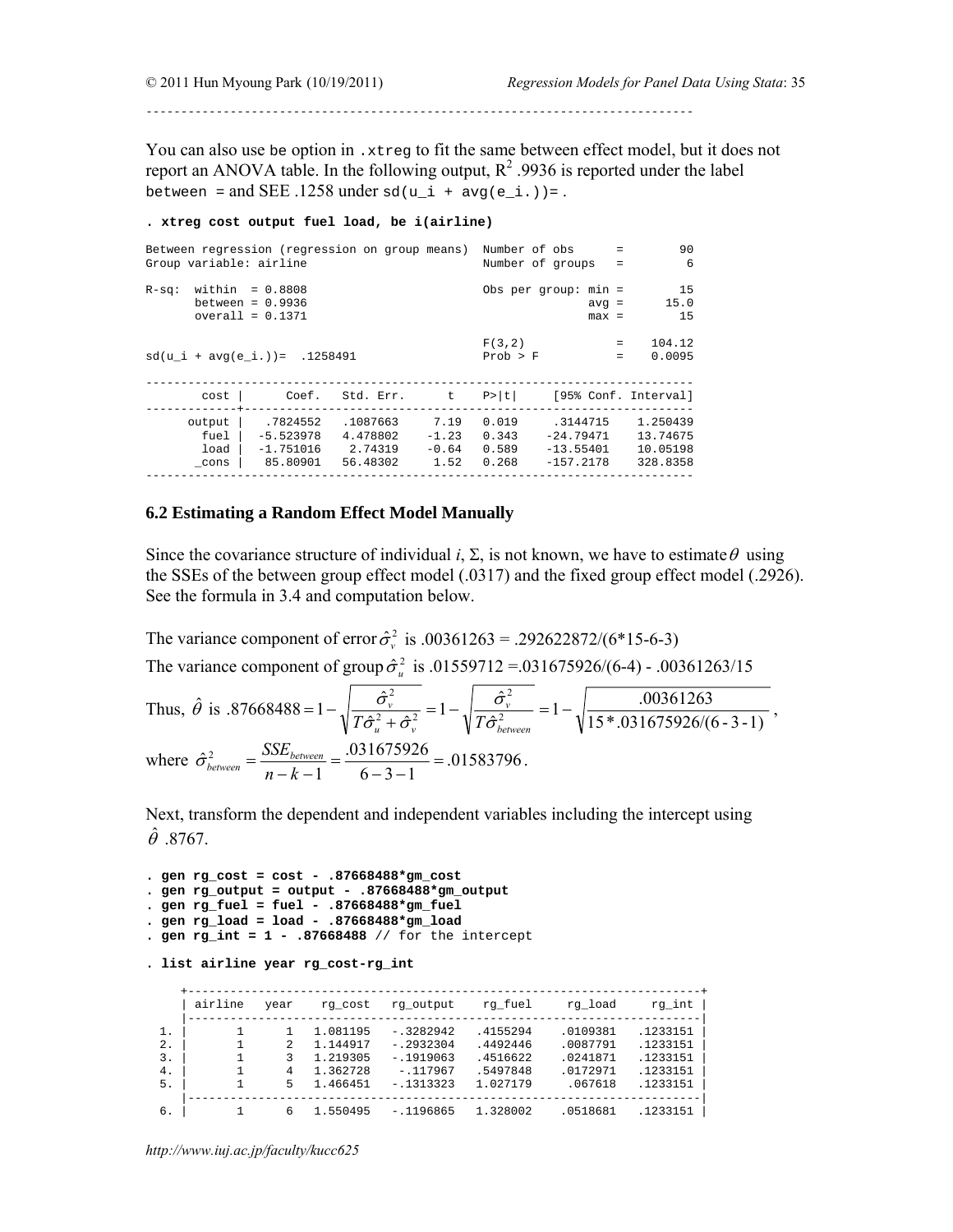| 7.<br>8.<br>9.<br>10. | $\mathbf{1}$ | 7<br>8<br>9<br>10 | 1.654133<br>1.788912<br>1.920067<br>2.127528 | $-.0248613$<br>.0498868<br>.1980295<br>.3219222 | 1.319844<br>1.503018<br>1.696906<br>2.090299 | .0709461<br>.0738601<br>.1149731<br>.1527381 | .1233151<br>.1233151<br>.1233151<br>.1233151 |
|-----------------------|--------------|-------------------|----------------------------------------------|-------------------------------------------------|----------------------------------------------|----------------------------------------------|----------------------------------------------|
| 11.                   |              | 11                | 2.281378                                     | .155798                                         | 2.516349                                     | .0821861                                     | .1233151                                     |
| 12.                   | 1            | 12                | 2.302278                                     | .1439954                                        | 2.650968                                     | .0908111                                     | .1233151                                     |
| 13.                   | 1            | 13                | 2.334904                                     | .2270392                                        | 2.58973                                      | .1098171                                     | .1233151                                     |
| 14.                   | $\mathbf{1}$ | 14                | 2.404231                                     | .3202061                                        | 2.502412                                     | .126568                                      | .1233151                                     |
| 15.                   | 1            | 15                | 2.507396                                     | .3809627                                        | 2.459433                                     | .1020541                                     | .1233151                                     |
|                       | 2            |                   |                                              |                                                 |                                              |                                              |                                              |
| 16.                   |              |                   | .6520216                                     | $-16237518$                                     | .370944                                      | .0112215                                     | .1233151                                     |
| 17.                   | 2            | $\mathfrak{D}$    | .770055                                      | $-15972317$                                     | .4423447                                     | $-10061806$                                  | .1233151                                     |
| 18.                   | 2            | 3                 | .9639112                                     | $-.3938727$                                     | .5048227                                     | .0233835                                     | .1233151                                     |
| 19.                   | 2            | 4                 | 1.214677                                     | $-.2047764$                                     | .4716921                                     | .0328715                                     | .1233151                                     |
| 20.                   | 2            | 5                 | 1.401008                                     | $-1418994$                                      | 1.100661                                     | .0871525                                     | .1233151                                     |

Finally, run OLS with these transformed variables. Do not forget to add noconstant to suppress the OLS intercept.

**. regress rg\_cost rg\_output rg\_fuel rg\_load rg\_int, noc** 

| Source                                    | SS                                            | df                                           | ΜS                                 |                                  | Number of obs =<br>F(4)                       | 90<br>$86) = 19642.72$                         |
|-------------------------------------------|-----------------------------------------------|----------------------------------------------|------------------------------------|----------------------------------|-----------------------------------------------|------------------------------------------------|
| Model<br>Residual                         | 284.670313<br>.311586777                      | 4<br>86                                      | 71.1675783<br>.003623102           |                                  | Prob > F<br>R-squared<br>$Adi$ R-squared =    | 0.0000<br>0.9989<br>$=$<br>0.9989              |
| Total                                     | 284.9819                                      | 90                                           | 3.16646556                         |                                  | Root MSE                                      | .06019<br>$=$                                  |
| rg cost                                   | Coef.                                         | Std. Err.                                    | t.                                 | P >  t                           | [95% Conf. Interval]                          |                                                |
| rg output<br>rg fuel<br>rg load<br>rg int | .9066808<br>.4227784<br>$-1.0645$<br>9.627911 | .0256249<br>.0140248<br>.2000703<br>.2101638 | 35.38<br>30.15<br>$-5.32$<br>45.81 | 0.000<br>0.000<br>0.000<br>0.000 | .8557401<br>394898<br>$-1.462226$<br>9.210119 | .9576215<br>.4506587<br>$-.6667731$<br>10.0457 |

Parameter estimates are similar to those in the fixed effect model in 4.2 and 5.2. SSE and SEE are .3116 and .0602, respectively. The (adjusted)  $R^2$  reported is .9989 but is not correct because the intercept is suppressed; correct  $\mathbb{R}^2$  is .9923.

## **6.3 Random Effect Model Using .xtreg**

We need to use the re option in.xtreg to produce FGLS estimates. The theta option reports an estimated theta (.8767). The parameter estimates and their standard errors are the same as those in 6.2. The  $R^2$  of .9925 under the label within = is similar to correct .9923.

#### **. xtreg cost output fuel load, re theta**

| Random-effects GLS regression<br>Group variable: airline                      |                                                             |                                            |                                        |                                          | Number of obs<br>$=$<br>Number of groups =    |                                                |  |
|-------------------------------------------------------------------------------|-------------------------------------------------------------|--------------------------------------------|----------------------------------------|------------------------------------------|-----------------------------------------------|------------------------------------------------|--|
| $R-Sq:$                                                                       | within = 0.9925<br>between = $0.9856$<br>$overall = 0.9876$ |                                            |                                        |                                          | Obs per group: $min =$<br>$avg =$<br>$max =$  | 15<br>15.0<br>15                               |  |
| Random effects $u$ i $\sim$ Gaussian<br>$corr(u i, X) = 0$ (assumed)<br>theta | Wald $chi2(3)$<br>Prob > chi2                               |                                            | $= 11091.33$<br>0.0000<br>$\mathbf{r}$ |                                          |                                               |                                                |  |
| cost                                                                          | Coef.                                                       | Std. Err. z                                |                                        | P >  z                                   |                                               | [95% Conf. Interval]                           |  |
| output<br>fuel<br>load  <br>cons                                              | .9066805<br>.4227784<br>$-1.064499$<br>9.627909             | .025625<br>.0140248<br>.2000703<br>.210164 | 35.38<br>30.15<br>45.81                | 0.000<br>0.000<br>$-5.32$ 0.000<br>0.000 | .8564565<br>.3952904<br>-1.456629<br>9.215995 | .9569045<br>.4502665<br>$-.672368$<br>10.03982 |  |

*http://www.iuj.ac.jp/faculty/kucc625*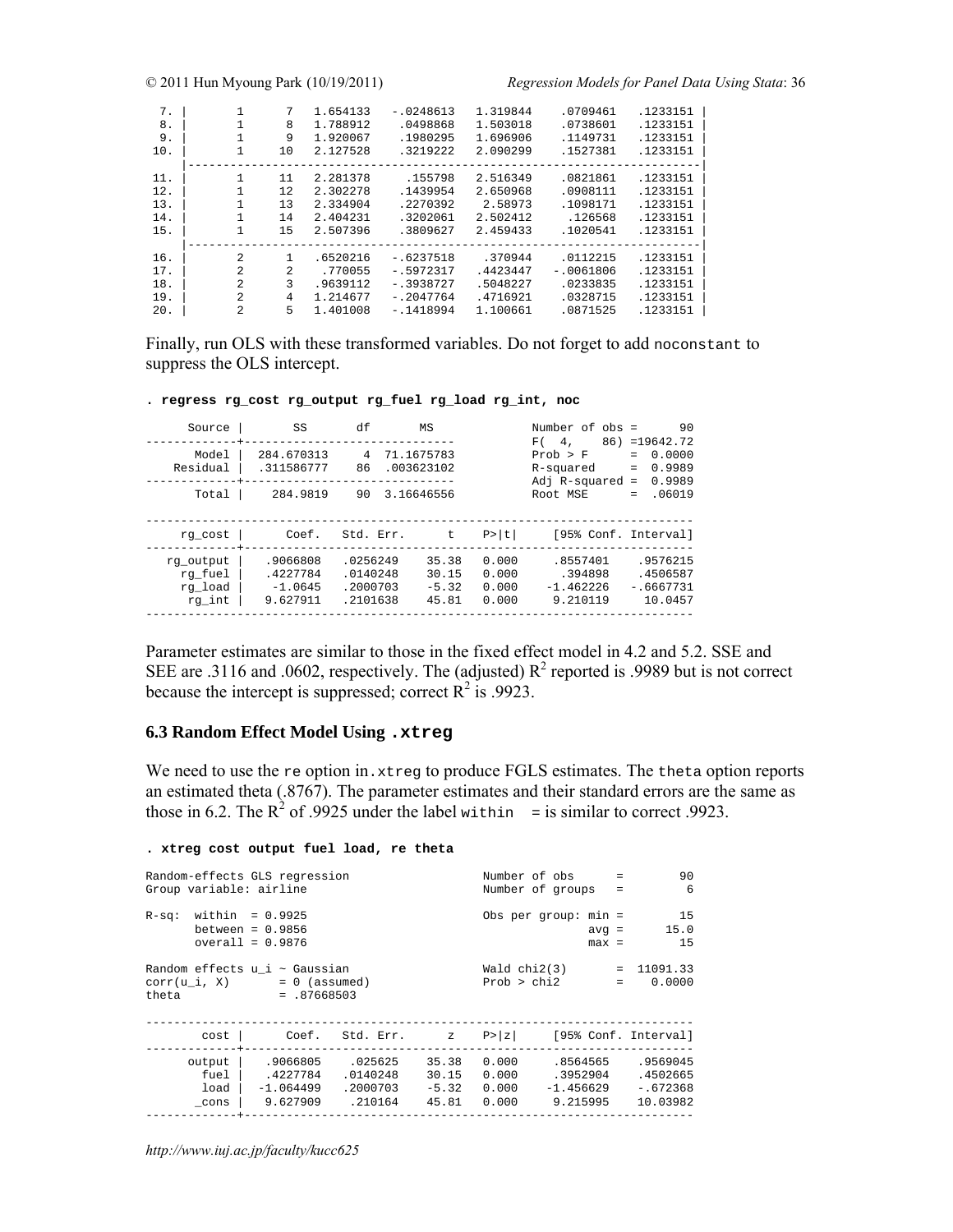sigma\_u | .12488859 sigma\_e | .06010514 rho | .81193816 (fraction of variance due to u\_i) ------------------------------------------------------------------------------

The sigma<sub>r</sub>u ( $\sigma_u$ ) and sigma<sub>re</sub> ( $\sigma_v$ ) are square roots of the variance components for groups and errors, respectively  $(.0156=.1249^2).0036=.0601^2).$  Note that SEE is .0602 displayed under sigma\_e.

The label rho represents the ratio of individual specific error variance to the composite (entire) error variance; that is,  $.8119 = .1249^2 / (.1249^2 + .0601^2)$ . A large ratio means that individual specific errors account for large proportion of the composite error variance; In this random effect model, for instance, the individual specific error can explain 81 percent of entire composite error variance. Accordingly, this ratio may be interpreted as a goodness-offit of random effect model.

The .xtmixed command also provides estimation methods for random effects. The || airline:, option (the comma should not be omitted) tells Stata to use the subject variable airline. Parameter estimates and their standard errors are slightly different from those in 6.2. Variance components for groups and errors are reported under the labels  $sd(\text{cons})$  and sd(Residual).

**. xtmixed cost output fuel load || airline:,**  Performing EM optimization: Performing gradient-based optimization: Iteration 0: log restricted-likelihood = 105.20458 Iteration 1: log restricted-likelihood = 105.20458 Computing standard errors: Mixed-effects REML regression Number of obs = 90<br>Group variable: airline 1999 Number of groups = 90 Frammer of groups = 6 Obs per group: min = 15  $\text{avg} = 15.0$  $max = 15$  Wald chi2(3) = 11114.85 Log restricted-likelihood =  $105.20458$ ----------------------------------------------------------------------------- cost | Coef. Std. Err. z P>|z| [95% Conf. Interval] -------------+--------------------------------------------------------------- output | .9073166 .025809 35.16 0.000 .856732 .9579013 fuel | .4225032 .0140598 30.05 0.000 .3949465 .45006 load | -1.064572 .1997763 -5.33 0.000 -1.456126 -.6730179 \_cons | 9.632212 .211559 45.53 0.000 9.217564 10.04686 ------------------------------------------------------------------------------ ------------------------------------------------------------------------------ Random-effects Parameters | Estimate Std. Err. [95% Conf. Interval] -----------------------------+----------------------------------------------- airline: Identity | sd(\_cons) | .1293723 .0429029 .0675403 .2478107 -----------------------------+----------------------------------------------- sd(Residual) | .0600715 .0047138 .051508 .0700588 ------------------------------------------------------------------------------ LR test vs. linear regression: chibar2(01) =  $107.49$  Prob >= chibar2 = 0.0000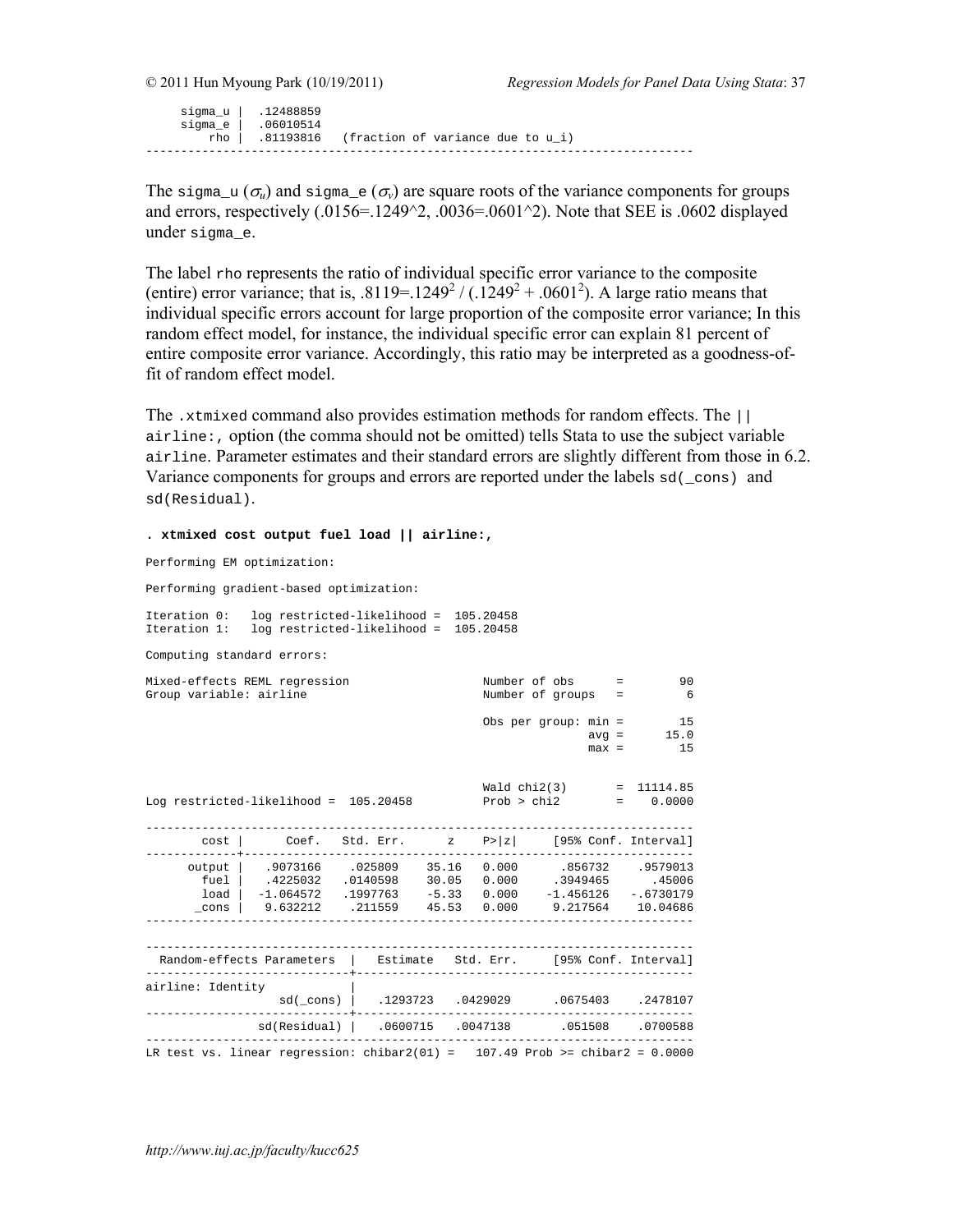Both .xtreg and .xtmixed commands with the mle option support maximum likelihood estimation. The following two commands produce the same result. Notice that error variance components are computed as .0130=1141^2 and .0035 = .0591^2.

#### **. xtreg cost output fuel load, re mle**

| Random-effects ML regression<br>Group variable: airline     |                                                                                  |                                           |                                    |                         | Number of obs<br>Number of groups                | $=$<br>$=$ | 90<br>6                                      |  |
|-------------------------------------------------------------|----------------------------------------------------------------------------------|-------------------------------------------|------------------------------------|-------------------------|--------------------------------------------------|------------|----------------------------------------------|--|
| Random effects u_i ~ Gaussian                               |                                                                                  |                                           |                                    |                         | Obs per group: $min =$<br>$avg =$<br>$max =$     |            | 15<br>15.0<br>15                             |  |
| LR $chi2(3)$<br>Prob > chi2<br>Log likelihood = $114.72896$ |                                                                                  |                                           |                                    |                         |                                                  | $=$        | 436.32<br>$\equiv$ 100 $\pm$<br>0.0000       |  |
| cost                                                        |                                                                                  | Coef. Std. Err. z                         |                                    |                         | $P >  z $ [95% Conf. Interval]                   |            |                                              |  |
| output<br>fuel<br>load<br>$\_cons$                          | .9053099<br>.4233757<br>$-1.064456$<br>9.618648                                  | .0253759<br>.013888<br>.196231<br>.206622 | 35.68<br>30.48<br>$-5.42$<br>46.55 | 0.000<br>0.000<br>0.000 | 0.000 .3961557 .4505957<br>-1.449062<br>9.213677 |            | .8555741 .9550458<br>$-.6798506$<br>10.02362 |  |
| /sigma_u  <br>$/s$ iqma e<br>rho                            | .1140843<br>.0591072<br>.7883772                                                 | .0345293<br>.0045701<br>.1047419          |                                    |                         | .0630373<br>.0507956<br>.5365302                 |            | .2064687<br>.0687787<br>.9344669             |  |
|                                                             | Likelihood-ratio test of sigma $u=0$ : chibar2(01)= 105.92 Prob>=chibar2 = 0.000 |                                           |                                    |                         |                                                  |            |                                              |  |

#### **. xtmixed cost output fuel load || airline:, mle**

Performing EM optimization:

Performing gradient-based optimization:

Iteration 0: log likelihood = 114.72896 Iteration 1: log likelihood = 114.72896

Computing standard errors:

| Mixed-effects ML regression<br>Group variable: airline |                                                                                                                                                                                                                                         |                                                 |  | Number of obs =<br>Number of groups =               |                            | 90<br>- 6 |
|--------------------------------------------------------|-----------------------------------------------------------------------------------------------------------------------------------------------------------------------------------------------------------------------------------------|-------------------------------------------------|--|-----------------------------------------------------|----------------------------|-----------|
|                                                        |                                                                                                                                                                                                                                         |                                                 |  | Obs per group: $min = 15$                           | $avg = 15.0$<br>$max = 15$ |           |
| Log likelihood = $114.72896$                           |                                                                                                                                                                                                                                         |                                                 |  | Wald $chi2(3)$ = 11552.23<br>$Prob > chi2$ = 0.0000 |                            |           |
| -----------+---                                        | cost   Coef. Std. Err. z P> z  [95% Conf. Interval]                                                                                                                                                                                     |                                                 |  |                                                     |                            |           |
|                                                        | output   .9053099 .024656 36.72 0.000 .8569851 .9536348<br>fuel   .4233757 .0136369 31.05 0.000 .396648 .4501035<br>load   -1.064456 .1962309 -5.42 0.000 -1.449062 -.6798508<br>cons   9.618648 .2026097 47.47 0.000 9.221541 10.01576 |                                                 |  |                                                     |                            |           |
|                                                        | Random-effects Parameters   Estimate Std. Err. [95% Conf. Interval]                                                                                                                                                                     |                                                 |  |                                                     |                            |           |
| airline: Identity                                      |                                                                                                                                                                                                                                         | sd(_cons)   .1140844 .0345293 .0630373 .2064689 |  |                                                     |                            |           |
|                                                        | sd(Residual)   .0591071 .0045701 .0507956 .0687787                                                                                                                                                                                      |                                                 |  |                                                     |                            |           |
|                                                        | LR test vs. linear regression: chibar2(01) = $105.92$ Prob >= chibar2 = 0.0000                                                                                                                                                          |                                                 |  |                                                     |                            |           |

If you want to try a random time effect model, add  $i(year)$  to .xtreg as shown in 5.3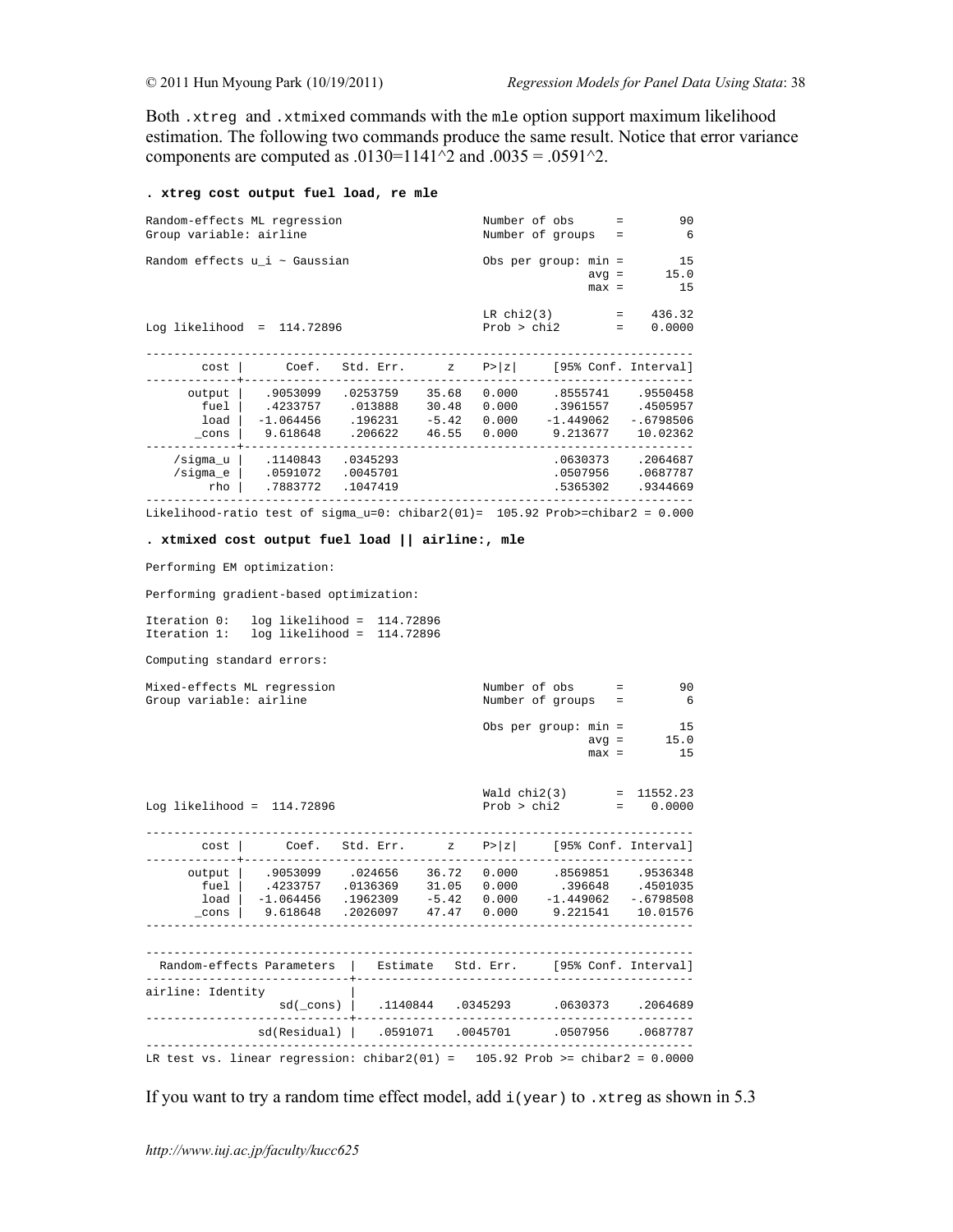**. xtreg cost output fuel load, re i(year) theta** 

|                                       | <b>OLS</b>   | Random Effect | .xtreq       | .xtmixed     | .xtreg mle            |
|---------------------------------------|--------------|---------------|--------------|--------------|-----------------------|
| Ouput index                           | $.8827***$   | $.9067**$     | $.9067***$   | $.9073$ **   | $.9053$ <sup>**</sup> |
|                                       | (.0133)      | (.0256)       | (.0256)      | (.0258)      | (.0254)               |
| Fuel price                            | $.4540**$    | $.4228***$    | $.4228***$   | $.4225***$   | $.4234***$            |
|                                       | (.0203)      | (.0140)       | (.0140)      | (.0141)      | (.0139)               |
| Loading factor                        | $-1.6275***$ | $-1.0645$ **  | $-1.0645$ ** | $-1.0646$ ** | $-1.0646"$            |
|                                       | (.3453)      | (.2001)       | (.2001)      | (.1998)      | (.1962)               |
| Intercept                             | $9.5169$ **  | $9.6279***$   | $9.6279***$  | $9.6322$ **  | $9.6186**$            |
|                                       | (.2292)      | (.2102)       | (.2102)      | (.2116)      | (.2066)               |
| F. Wald, LR test                      | $2419.34$ ** | 19642.72**    | 11091.33**   | 11114.85**   | $436.32$ **           |
| SSM (model)                           | 112.7054     | 284.6703      |              |              |                       |
| <b>SSE</b>                            | 1.3354       | .3116         |              |              |                       |
| SEE or $\hat{\sigma}_v$               | .1246        | .0602         | .0601        | .0601        | .0591                 |
| $\hat{\sigma}_{\scriptscriptstyle u}$ |              | .1249         | .1249        | .1294        | .1141                 |
| $\theta$                              |              | .8767         | .8767        |              |                       |
| $R^2$                                 | .9883        | .9989         | .9925        |              |                       |
| Adjusted $R^2$                        | .9879        | .9989         |              |              |                       |
| LR Test                               |              |               |              | $107.49***$  | $105.92$ **           |
| N                                     | 90           | 90            | 90           | 90           | 90                    |

Table 6.1 Comparison of OLS and Various Random Effect Estimations

Source: http://pages.stern.nyu.edu/~wgreene/Text/tables/tablelist5.htm

\* Standard errors in parenthesis; Statistical significance: \* <.05, \*\*<.01

The  $xtxreq$  without  $mle$  produces correct parameter estimates and their standard errors of the random effect model but incorrect  $R^2$ . The .xtmixed command without mle employes restricted maximum likelihood (REML) estimation and report slightly different parameter estimates and their standard errors. The . $x$ treg and . $x$ tmixed commands with mle return the same full information maximum likelihood (FIML) estimates, which are slightly different from the first two methods. The maximum likelihood estimation conducts the likelihood ratio (LR) test to examine random effects.

### **6.4 Testing a Random Effect: LM test**

The Breusch-Pagan Lagrange multiplier (LM) test examines if any random effect exists. The null hypothesis is that individual-specific or time-specific error variance components are zero:  $H_0 : \sigma_u^2 = 0$ . If the null hypothesis is not rejected, the pooled OLS is preferred; otherwise, the random effect model is better. See the formula in 3.5.2.

In order for the LM test, we need to know  $e'e$ , SSE of the pooled OLS, and  $\bar{e}'\bar{e}$ , the sum of squared group specific residuals. The *e*'*e* of the pooled OLS is 1.33544153 and  $\overline{e}$ ' $\overline{e}$  .0665147 is computed as follows.

```
. quietly regress cost output fuel load // run pooled OLS 
. quietly predict r, resid // calculate residuals and save into r 
. collapse (mean) gm_r=r, by(airline) // calculate group means of r 
. quietly gen gm_r2=gm_r^2 // calculate squared group means of r 
. list 
 +--------------------------------+ 
     | airline gm_r gm_r2 | 
 |--------------------------------|
```
*http://www.iuj.ac.jp/faculty/kucc625*

 1. | 1 .0688689 .0047429 | 2. | 2 -.0138781 .0001926 | 3. | 3 -.1942235 .0377228 |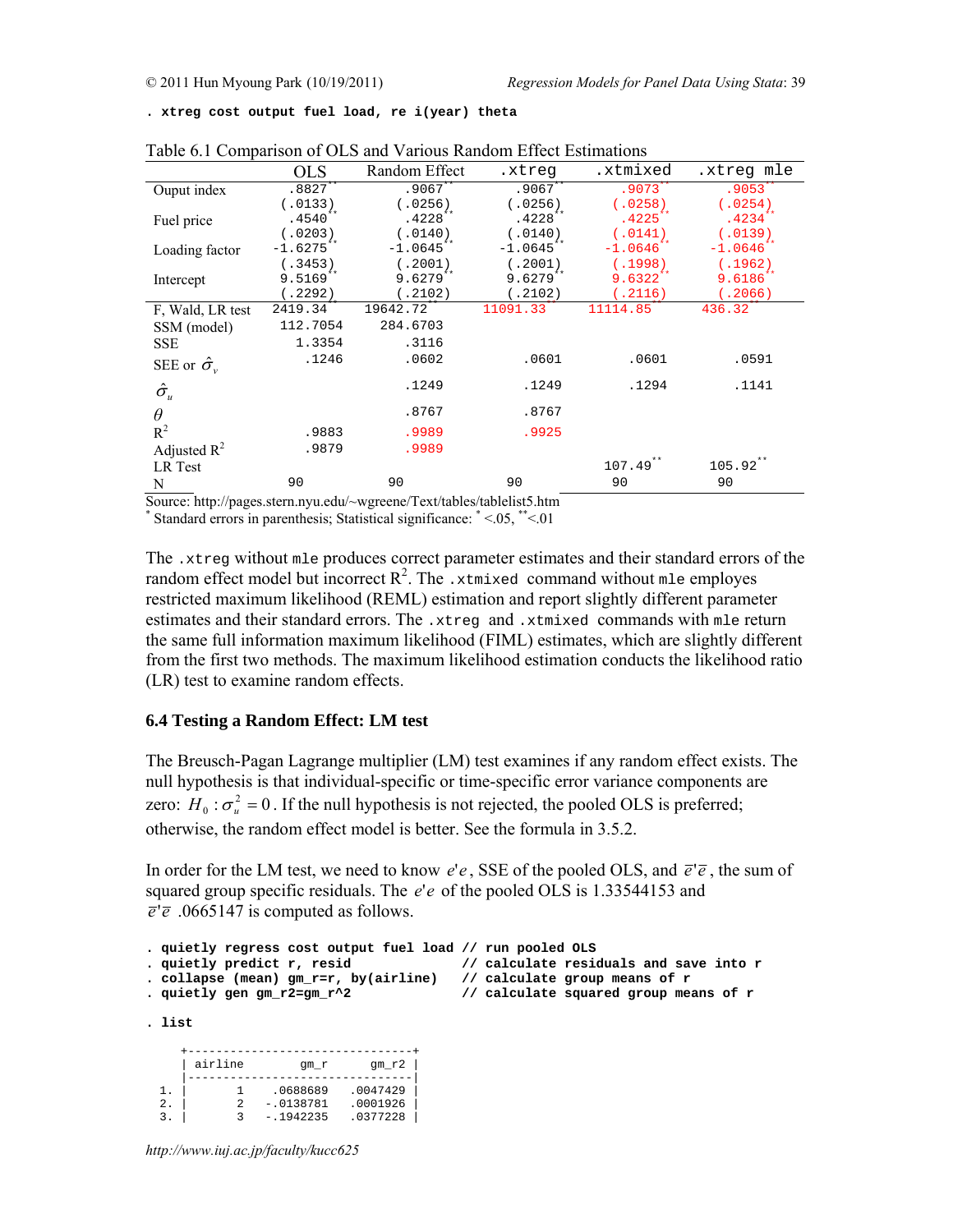| 4. | .1527256    | .0233251 |
|----|-------------|----------|
| 5. | $-.0215835$ | .0004658 |
| 6. | .0080906    | .0000655 |
|    |             |          |

**. tabstat gm\_r2, stat(sum) // obtain the sum of squared group means of r** 

| variable                             | 511m             |
|--------------------------------------|------------------|
| ------------ <del>-</del> ---------- | gm_r2   .0665147 |

Finally the LM test is,

$$
334.8496 = \frac{6*15}{2(15-1)} \left[ \frac{15^2 * .0665}{1.3354} - 1 \right]^2 \sim \chi^2(1).
$$

With the large chi-squared of 334.8496, we reject the null hypothesis in favor of the random group effect model ( $p < 0000$ ). In Stata, run the .xttest0 command right after estimating the one-way random effect model in order to get the same result.

**. quietly xtreg cost output fuel load, re i(airline)** 

```
. xttest0
```
Breusch and Pagan Lagrangian multiplier test for random effects

```
cost[airline, t] = Xb + u[airline] + e[airline, t] Estimated results: 
 | Var sd = sqrt(Var) 
 ---------+----------------------------- 
cost | 1.281358 1.131971
e | .0036126 .0601051
\begin{array}{|c|c|c|c|c|}\hline \text{u} & \text{.0155972} & \text{.1248886} \ \hline \end{array}Test: Var(u) = 0chi2(1) = 334.85 Prob > chi2 = 0.0000
```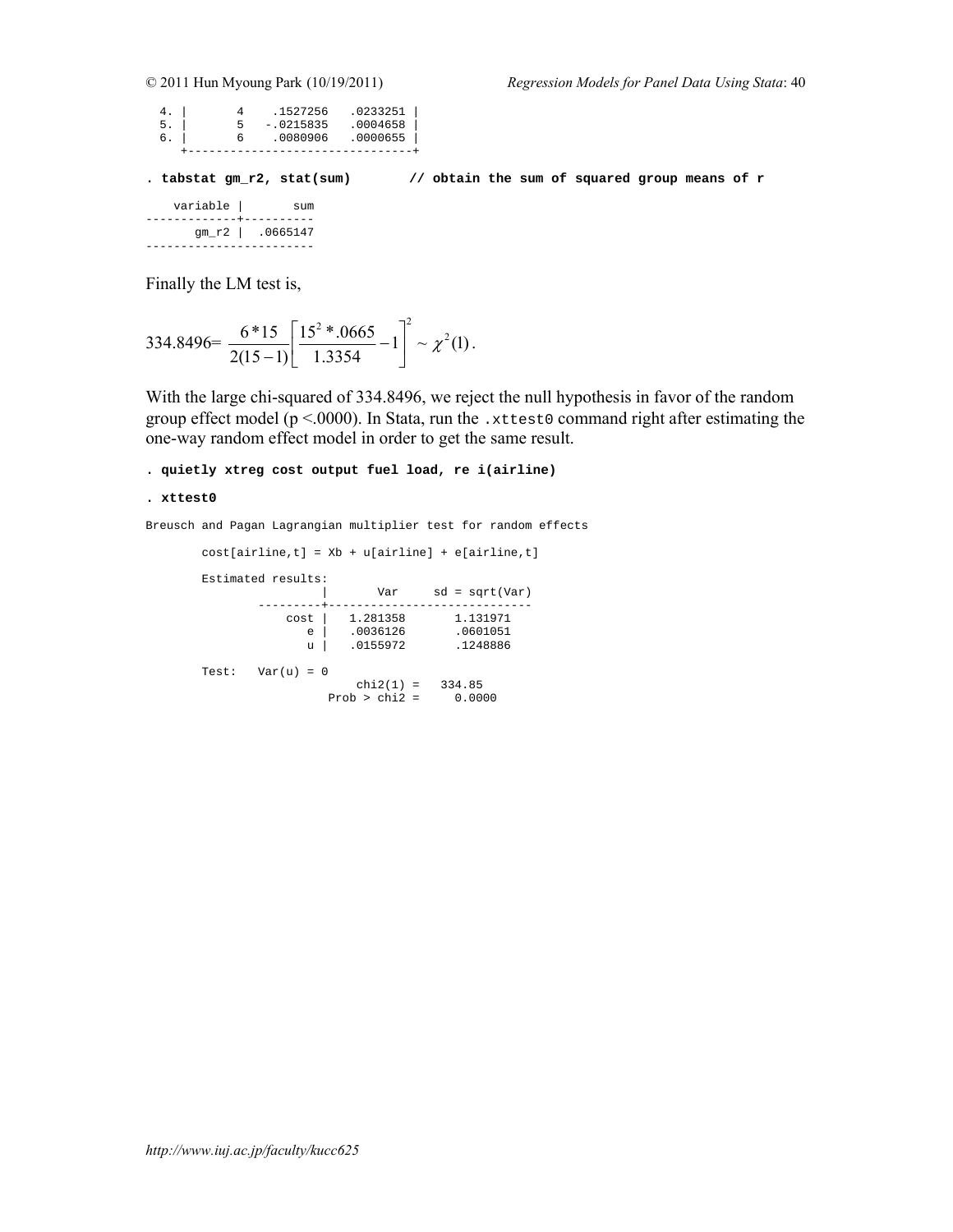# **7. Hausman Test and Chow Test**

If you find both significant fixed and random effects, which effect is more significant and which model is better than the other? The Hausman specification test can answer this question by comparing fixed and random effects. What if you come to think that individual slopes of regressors are not constant but vary across airline or time? A poolability test will give you an answer.

Table 6.1 summarizes the results of pooled OLS, fixed effect, and random effect model. We may ask, "Which model is better than the others?"

# **7.1 Hausman Test To Choose Fixed or Random Effect**

How do we compare a fixed effect model and its random counterpart? The Hausman specification test examines if the individual effects are uncorrelated with other regressors in the model. If individual effects are correlated with any other regressor, the random effect model violates a Gauss-Markov assumption and is no longer Best Linear Unbiased Estimate (BLUE). It is because individual effects are parts of the error term in a random effect model.

Therefore, if the null hypothesis is rejected, a fixed effect model is favored over the random counterpart. In a fixed effect model, individual effects are parts of the intercept and the correlation between the intercept and regressors does not violate any Gauss-Markov assumption; a fixed effect model is still BLUE.

Let us first check cross-sectional and time-series variables to make sure we are doing fine.

```
. tsset airline year 
 panel variable: airline (strongly balanced) 
 time variable: year, 1 to 15 
 delta: 1 unit
```
The Hausman test requires that both fixed and random effect models are fitted. .estimate store saves the result of the random effect model into random group.

```
. quietly xtreg cost output fuel load, re 
. quietly estimates store random_group
```
- **. quietly xtreg cost output fuel load, fe . quietly estimates store fixed\_group**
- **. hausman random\_group fixed\_group**

Run the .hausman command followed by random and fixed effect results in order.

**. hausman random\_group fixed\_group** 

|        | ---- Coefficients ----   |             |             |                                                                    |
|--------|--------------------------|-------------|-------------|--------------------------------------------------------------------|
|        | b)                       | (B)         | $(b-B)$     | $sqrt(diaq(V b-V B))$                                              |
|        | random_group fixed group |             | Difference  | S.E.                                                               |
|        |                          |             |             |                                                                    |
| output | .9066805                 | .9192846    | $-.0126041$ |                                                                    |
| fuel   | .4227784                 | .4174918    | .0052867    |                                                                    |
| load   | $-1.064499$              | $-1.070396$ | .0058974    |                                                                    |
|        |                          |             |             |                                                                    |
|        |                          |             |             | $b =$ consistent under Ho and Ha; obtained from xtreq              |
|        |                          |             |             | B = inconsistent under Ha, efficient under Ho; obtained from xtreq |

Test: Ho: difference in coefficients not systematic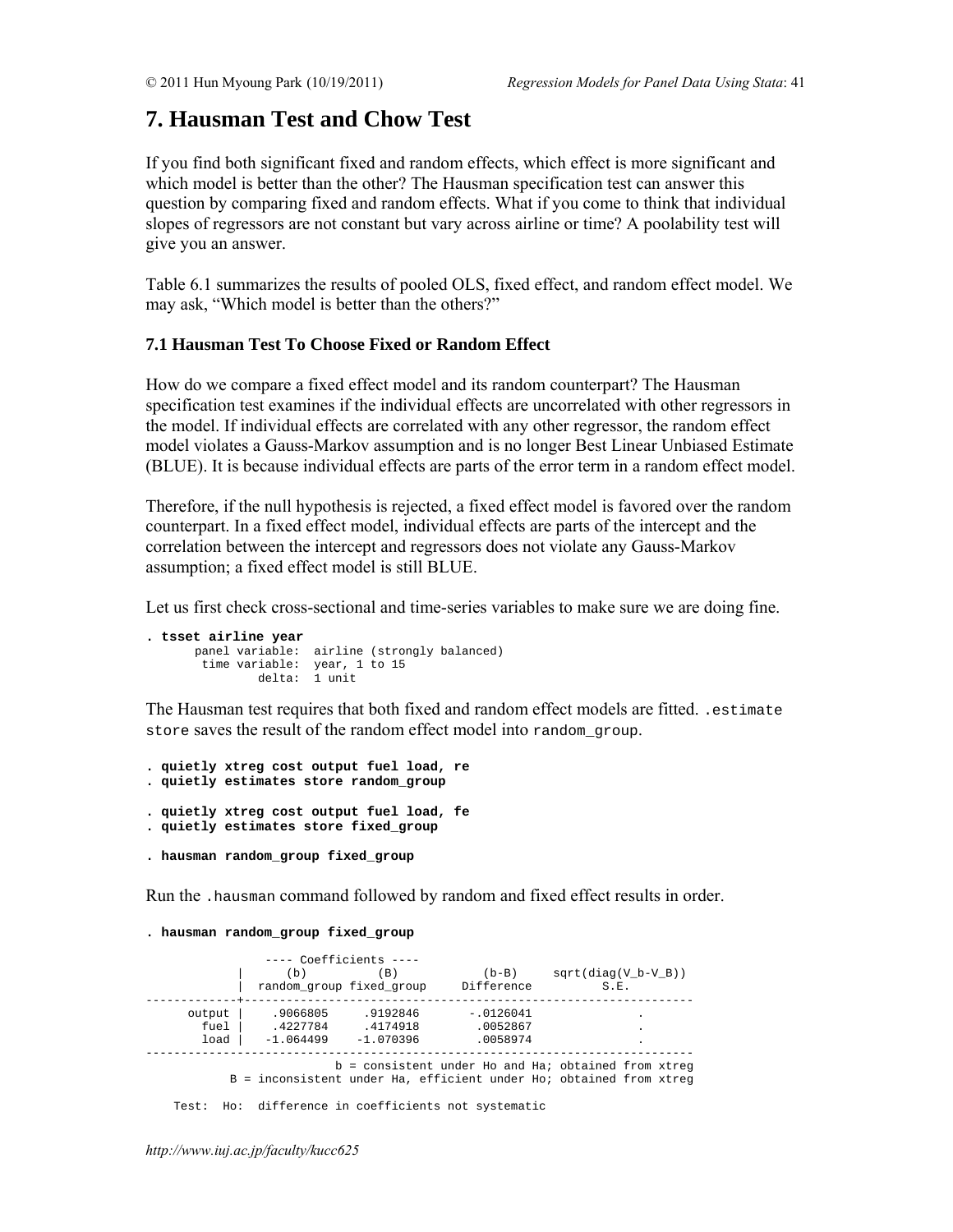```
chi2(3) = (b-B)'[(V_b-V_B)^(-1)](b-B)
        = -2.12 chi2<0 ==> model fitted on these 
                      data fails to meet the asymptotic 
                      assumptions of the Hausman test; 
                      see suest for a generalized test
```
Alternatively, you may replace  $f$  ixed\_group with a period (.) indicating last fitted model, the fixed effect model in this case.

```
. hausman random_group .
```
The Hausman test returns -2.12 and but warns that data fails to meet the asymptotic assumptions. Although the chi-squares score is small enough not to reject the null hypothesis, we may not conclude that the random effect model is better than its fixed counterpart; the test is not conclusive.

## **7.2 Chow Test for Poolability**

The poolability test, here Chow test, examines if panel data are poolable so that the slopes of regressors are the same across individual entities or time periods (Bantagi, 2001: 51-55). If the null hypothesis of poolability is rejected, individual airlines may have their own slopes of regressors and then fixed and/or random effects are no longer appealing. Instead, you may try random coefficient model or hierarchical regression model that is skipped in the working paper.

In order for poolability test, we need to run group by group (or time by time) OLS regressions. In Stata, the forvalues loop and if qualifier make it easy to run group by group regressions. Open the Stata do editor by running .doedit at the dot prompt, type in the following commands, and then execute them.

```
forvalues i= 1(1)6 { 
   display "OLS regression for group " `i' 
    regress cost output fuel load if airline==`i' 
} 
OLS regression for group 1 
Source | SS df MS Number of obs = 15
-------------+------------------------------ F( 3, 11) = 1843.46 
 Model | 3.41824348 3 1.13941449 Prob > F = 0.0000 
 Residual | .006798918 11 .000618083 R-squared = 0.9980 
-------------+------------------------------ Adj R-squared = 0.9975 
 Total | 3.4250424 14 .244645886 Root MSE = .02486 
------------------------------------------------------------------------------ 
  cost | Coef. Std. Err. t P>|t| [95% Conf. Interval] 
-------------+---------------------------------------------------------------- 
 output | 1.18318 .0968946 12.21 0.000 .9699164 1.396444 
 fuel | .3865867 .0181946 21.25 0.000 .3465406 .4266329 
 load | -2.461629 .4013571 -6.13 0.000 -3.34501 -1.578248 
 _cons | 10.846 .2972551 36.49 0.000 10.19174 11.50025 
           ------------------------------------------------------------------------------ 
OLS regression for group 2 
 Source | SS df MS Number of obs = 15 
-------------+------------------------------ F( 3, 11) = 3129.50 
 Model | 6.47622084 3 2.15874028 Prob > F = 0.0000 
 Residual | .007587838 11 .000689803 R-squared = 0.9988 
-------------+------------------------------ Adj R-squared = 0.9985 
 Total | 6.48380868 14 .463129191 Root MSE = .02626 
------------------------------------------------------------------------------ 
      cost | Coef. Std. Err. t P>|t| [95% Conf. Interval] 
-------------+----------------------------------------------------------------
```
*http://www.iuj.ac.jp/faculty/kucc625*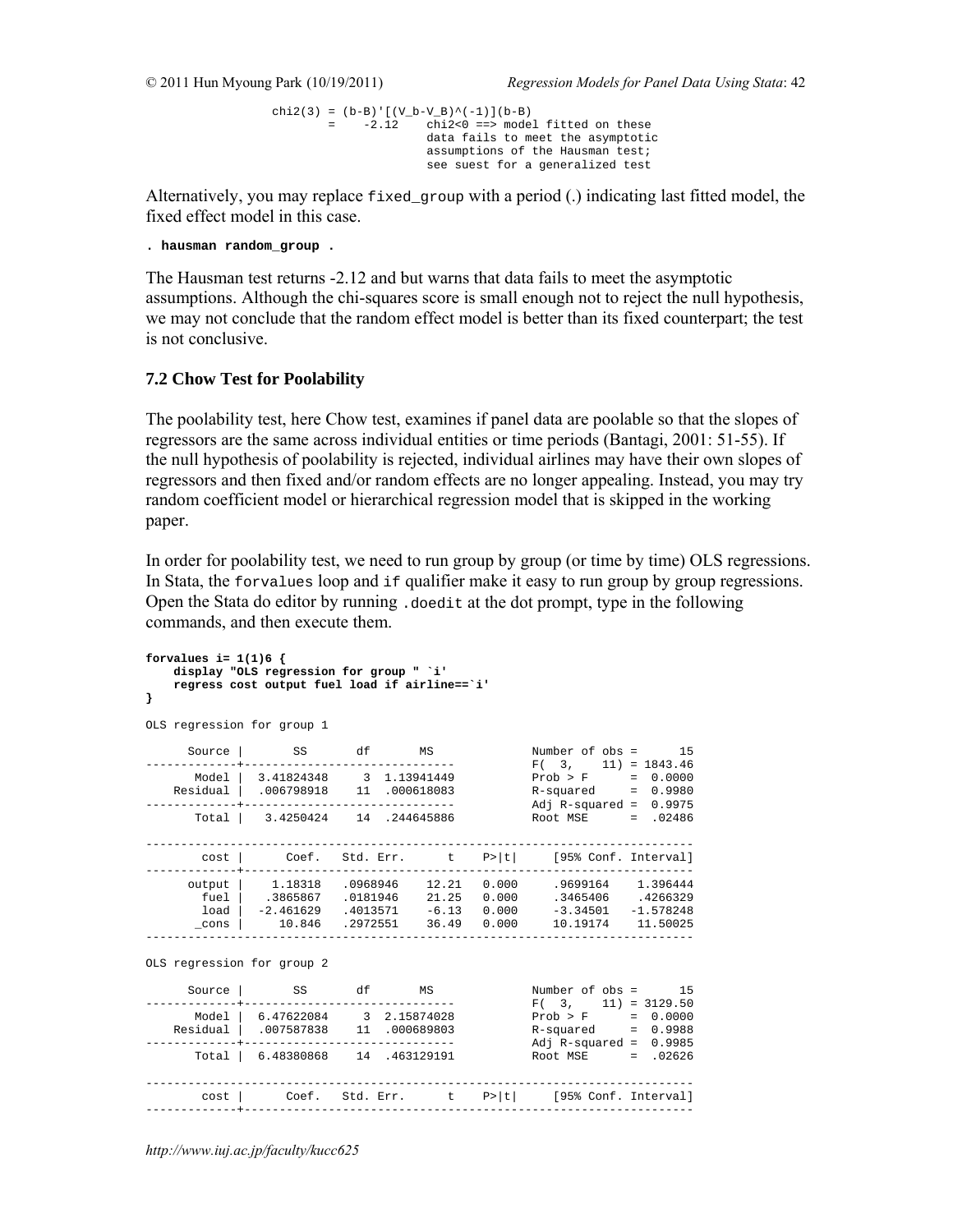| output   1.459104 .0792856             | 18.40 0.000 | 1.284597    | 1.63361           |
|----------------------------------------|-------------|-------------|-------------------|
| fuel 1.3088958 .0272443                | 11.34 0.000 | .2489315    | .36886            |
| $load$ -2.724785 .2376522 -11.47 0.000 |             | $-3.247854$ | $-2.201716$       |
| cons   11.97243 .4320951 27.71 0.000   |             |             | 11.02139 12.92346 |
|                                        |             |             |                   |

OLS regression for group 3

| Source                     | SS          | df        | MS         |       | Number of obs =      | 15                 |
|----------------------------|-------------|-----------|------------|-------|----------------------|--------------------|
|                            |             |           |            |       | $11) =$<br>F(3,      | 608.10             |
| Model                      | 3.79286673  | 3         | 1.26428891 |       | Prob > F             | 0.0000<br>$=$      |
| Residual                   | .022869767  | 11        | .00207907  |       | R-squared            | 0.9940<br>$\equiv$ |
|                            |             |           |            |       | Adj $R$ -squared =   | 0.9924             |
| Total                      | 3.8157365   | 14        | .272552607 |       | Root MSE             | .0456<br>$=$ $-$   |
|                            |             |           |            |       |                      |                    |
|                            |             |           |            |       |                      |                    |
| cost                       | Coef.       | Std. Err. | t          | P>  t | [95% Conf. Interval] |                    |
|                            |             |           |            |       |                      |                    |
| output                     | .7268305    | .1554418  | 4.68       | 0.001 | .3847054             | 1.068956           |
| fuel                       | .4515127    | .0381103  | 11.85      | 0.000 | .3676324             | .5353929           |
| load                       | $-17513069$ | .6105989  | $-1.23$    | 0.244 | $-2.095226$          | .5926122           |
|                            | 8.699815    | .8985786  | 9.68       | 0.000 | 6.722057             | 10.67757           |
| cons                       |             |           |            |       |                      |                    |
|                            |             |           |            |       |                      |                    |
|                            |             |           |            |       |                      |                    |
| OLS regression for group 4 |             |           |            |       |                      |                    |

 Source | SS df MS Number of obs = 15 -------------+------------------------------ F( 3, 11) = 777.86 Model | 7.37252558 3 2.45750853 Prob > F = 0.0000 Residual | .034752343 11 .003159304 R-squared = 0.9953 -------------+------------------------------ Adj R-squared = 0.9940 Total | 7.40727792 14 .52909128 Root MSE = .05621 ----------------------------------------------------------------------------- cost | Coef. Std. Err. t P>|t| [95% Conf. Interval] -------------+--------------------------------------------------------------- output | .9353749 .0759266 12.32 0.000 .7682616 1.102488 fuel | .4637263 .044347 10.46 0.000 .3661192 .5613333 load | -.7756708 .4707826 -1.65 0.128 -1.811856 .2605148 \_cons | 9.164608 .6023241 15.22 0.000 7.838902 10.49031 ------------------------------------------------------------------------------

OLS regression for group 5

| Source                         | SS                                              | df                                           | ΜS                                     |                                  | Number of obs =<br>3.<br>F(                             | 15<br>$11) = 1999.89$                                     |
|--------------------------------|-------------------------------------------------|----------------------------------------------|----------------------------------------|----------------------------------|---------------------------------------------------------|-----------------------------------------------------------|
| Model<br>Residual<br>Total     | 7.08313716<br>.012986435<br>7.09612359          | 3<br>11<br>14                                | 2.36104572<br>.001180585<br>.506865971 |                                  | Prob > F<br>R-squared<br>Adj $R$ -squared =<br>Root MSE | 0.0000<br>$=$<br>0.9982<br>$=$<br>0.9977<br>.03436<br>$=$ |
| cost                           | Coef.                                           | Std. Err.                                    | $\mathsf{t}$ .                         | P>  t                            | [95% Conf. Interval]                                    |                                                           |
| output<br>fuel<br>load<br>cons | 1.076299<br>.2920542<br>$-1.206847$<br>11.77079 | .0771255<br>.0434213<br>.3336308<br>.7430078 | 13.96<br>6.73<br>$-3.62$<br>15.84      | 0.000<br>0.000<br>0.004<br>0.000 | .9065471<br>.1964845<br>$-1.941163$<br>10.13544         | 1.246051<br>.3876239<br>$-.4725305$<br>13.40614           |

------------------------------------------------------------------------------

OLS regression for group 6

| Source                         | SS                                           | df                                           | ΜS                                     |                                  | Number of obs =<br>11)<br>3.<br>F(                      | 15<br>$= 2602.49$                                         |
|--------------------------------|----------------------------------------------|----------------------------------------------|----------------------------------------|----------------------------------|---------------------------------------------------------|-----------------------------------------------------------|
| Model<br>Residual<br>Total     | 11.1173565<br>.015663323<br>11.1330199       | 3<br>11<br>14                                | 3.70578551<br>.001423938<br>.795215705 |                                  | Prob > F<br>R-squared<br>Adj $R$ -squared =<br>Root MSE | 0.0000<br>$=$<br>0.9986<br>$=$<br>0.9982<br>.03774<br>$=$ |
| cost                           | Coef.                                        | Std. Err.                                    | t.                                     | P >  t                           | [95% Conf. Interval]                                    |                                                           |
| output<br>fuel<br>load<br>cons | .9673393<br>.3023258<br>.1050328<br>10.77381 | .0321728<br>.0308235<br>.4767508<br>.4095921 | 30.07<br>9.81<br>0.22<br>26.30         | 0.000<br>0.000<br>0.830<br>0.000 | .8965275<br>.2344839<br>$-0.9442886$<br>9.872309        | 1.038151<br>.3701678<br>1.154354<br>11.67532              |

*http://www.iuj.ac.jp/faculty/kucc625*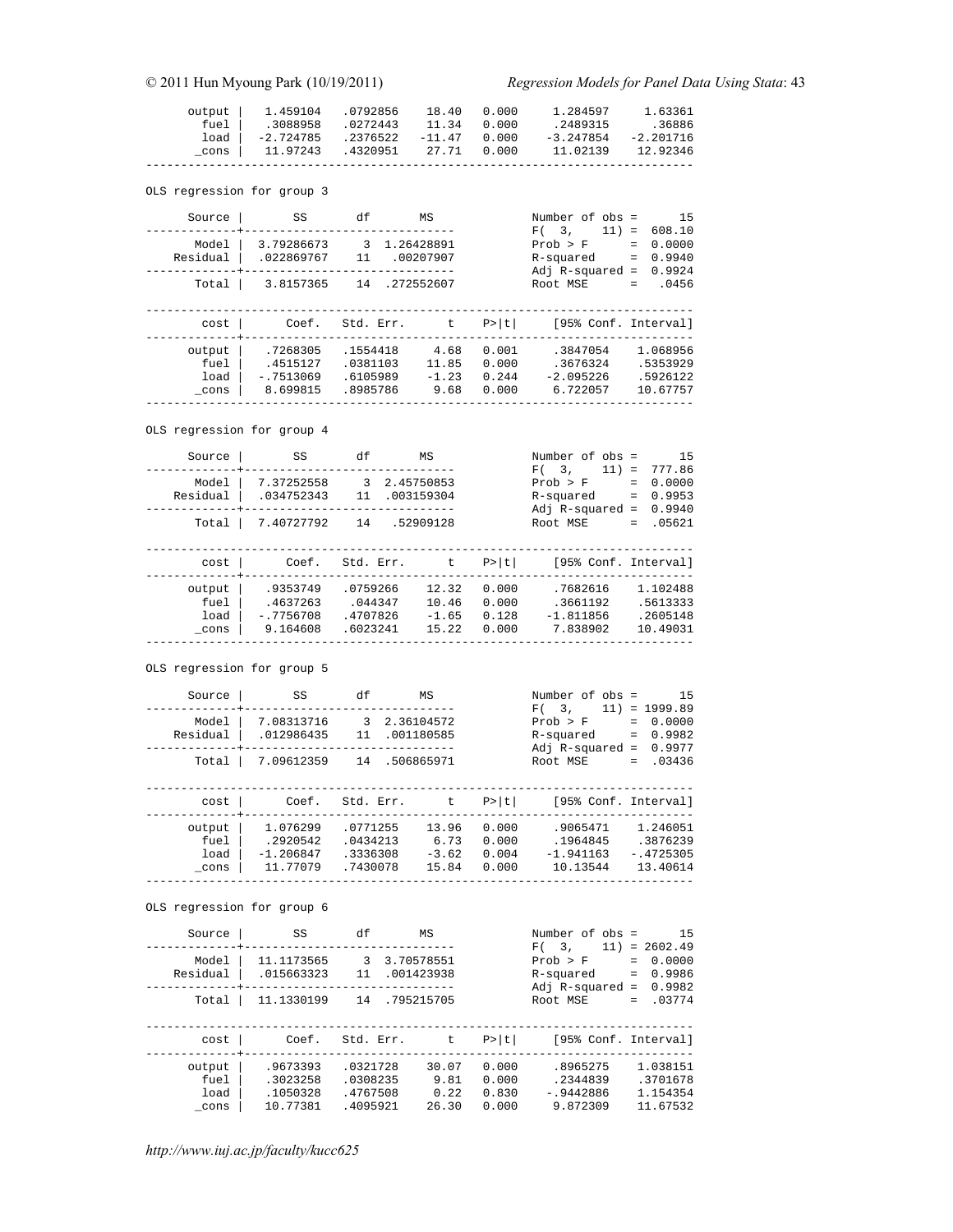------------------------------------------------------------------------------

The null hypothesis of the poolability test across group is that all slopes of regressors are the same across group:  $H_0: \beta_{ik} = \beta_k$  for 1... *i*th group and 1... *k*th regressor.

The SSE of the pooled OLS regression, which represented by *e*'*e* , is 1.3354. And the sum of SSEs of group by group regression,  $e_i^1 e_i$ , is  $.1007 = .0068 + .0076 + .0229 + .0348 + .0130$ + .0157. The F statistic is,

 $\frac{(1.3354 - 0.1007/(6-1)(3+1))}{0.1007/6(15-3-1)} \sim 40.4812[20,66]$  $-3 -1007/(6-1)(3 +$ 

The large  $40.4812$  rejects the null hypothesis of poolability ( $p<0.000$ ). We conclude that the panel data are not poolable with respect to airline. Both fixed and random effect models may be misleading and we need to try random coefficient model or hierarchical linear regression model. $19$ 

The following .xtrc estimates Swamy's (1970) random-coefficients linear regression model and betas presents group specific slopes. Theoretical discussion and interpretation of the result are skipped.

**. xtrc cost output fuel load, betas** 

| Random-coefficients regression<br>Group variable: airline             |                                                 |                                                                             |                                                | Number of obs                 | $=$<br>Number of groups<br>$=$                  | 90<br>6                                         |
|-----------------------------------------------------------------------|-------------------------------------------------|-----------------------------------------------------------------------------|------------------------------------------------|-------------------------------|-------------------------------------------------|-------------------------------------------------|
|                                                                       |                                                 |                                                                             |                                                |                               | Obs per $qroup: min =$<br>$avg =$<br>$max =$    | 15<br>15.0<br>15                                |
|                                                                       |                                                 |                                                                             |                                                | Wald $chi2(3)$<br>Prob > chi2 | $=$                                             | $\mathbf{r}$<br>1377.99<br>0.0000               |
| cost                                                                  | Coef.                                           | Std. Err.                                                                   | $\mathbf{Z}$                                   | P >  z                        | [95% Conf. Interval]                            |                                                 |
| output  <br>fuel<br>load<br>$\_cons$                                  | .368607<br>10.54412                             | 1.062236 .1073229 9.90 0.000<br>.034347<br>$-1.347659$ .4734776<br>.5911727 | 10.73 0.000<br>$-2.85$ 0.004<br>17.84          | 0.000                         | .8518869<br>.3012881<br>$-2.275658$<br>9.385443 | 1.272585<br>.4359258<br>$-1.4196602$<br>11.7028 |
| Test of parameter constancy: chi2(20) = $661.80$ Prob > chi2 = 0.0000 |                                                 | Group-specific coefficients                                                 |                                                |                               |                                                 |                                                 |
|                                                                       |                                                 | Coef. Std. Err.                                                             |                                                |                               | z $P >  z $ [95% Conf. Interval]                |                                                 |
| Group $1$                                                             |                                                 |                                                                             |                                                |                               |                                                 |                                                 |
| output<br>fuel<br>load<br>cons                                        | .381204<br>$-2.315307$<br>10.82836              | 1.179249 .0923552<br>.0164192<br>.4146611<br>.297623                        | 12.77<br>23.22 0.000<br>$-5.58$ 0.000<br>36.38 | 0.000<br>0.000                | .9982361<br>.3490229<br>$-3.128028$<br>10.24503 | 1.360262<br>.4133851<br>$-1.502586$<br>11.41169 |
| Group 2                                                               |                                                 |                                                                             |                                                |                               |                                                 |                                                 |
| output<br>fuel<br>load<br>$_{\rm \_cons}$                             | 1.411403<br>.3247732<br>$-2.661805$<br>11.73411 | .0783685<br>.0268443<br>.2609131 -10.20 0.000<br>.4343784                   | 18.01<br>12.10<br>27.01                        | 0.000<br>0.000<br>0.000       | 1.257803<br>.2721594<br>$-3.173185$<br>10.88274 | 1.565002<br>.377387<br>$-2.150424$<br>12.58547  |

<sup>&</sup>lt;sup>19</sup> However, this Chow test may be problematic when errors do not follow a normal distribution: ε ~ N(0,Ω) instead of  $\varepsilon \sim N(0,\sigma^2 I)$ . See Bantagi (2001: 52-55) for extensive discussion on this issue.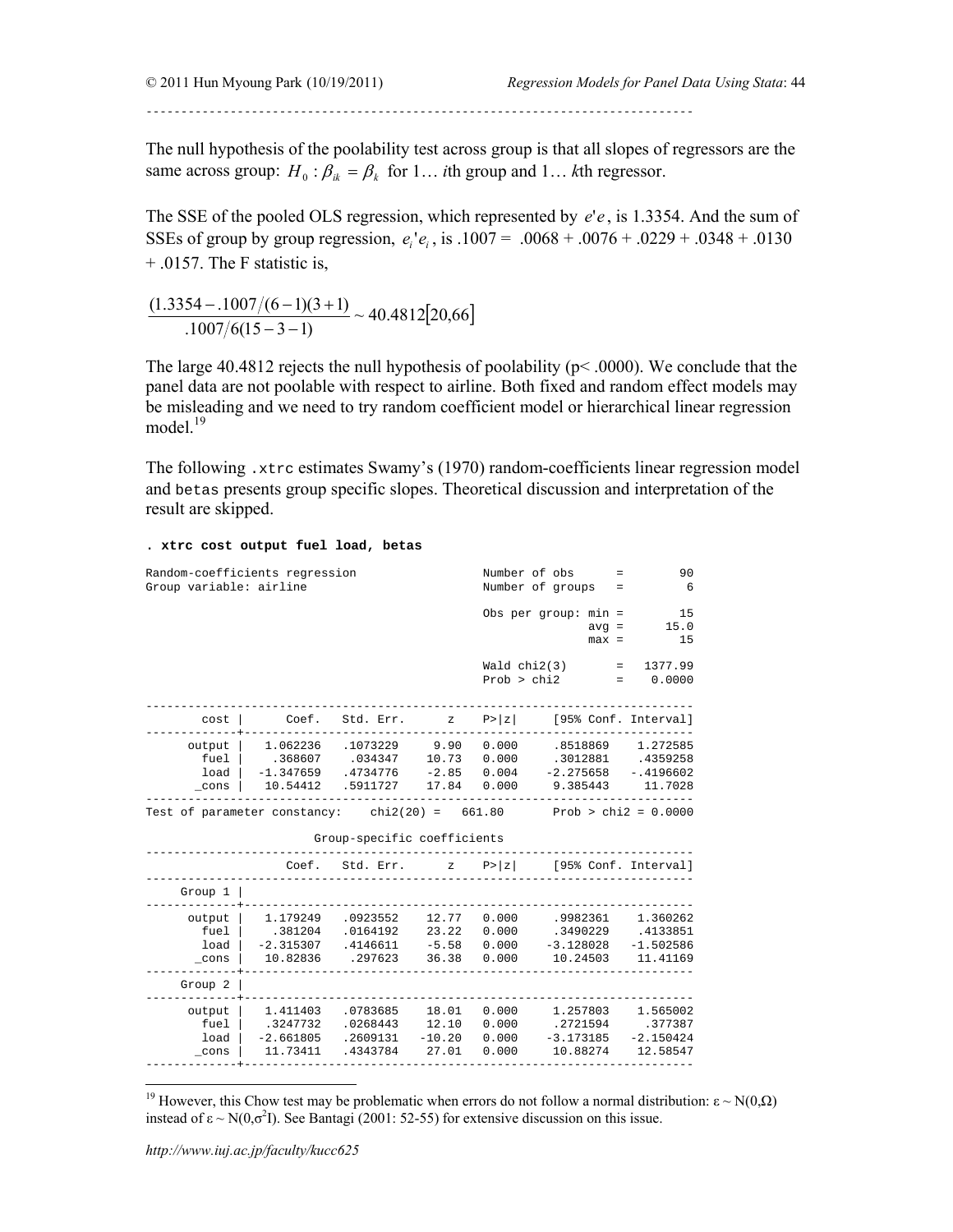| Group 3                                   |                                                 |                                              |                                    |                                  |                                                 |                                                 |
|-------------------------------------------|-------------------------------------------------|----------------------------------------------|------------------------------------|----------------------------------|-------------------------------------------------|-------------------------------------------------|
| output<br>fuel<br>load<br>cons<br>Group 4 | .8686628<br>.4207733<br>$-1.128314$<br>9.443223 | .1183818<br>.0325501<br>.4015202<br>.6731321 | 7.34<br>12.93<br>$-2.81$<br>14.03  | 0.000<br>0.000<br>0.005<br>0.000 | .6366388<br>.3569763<br>$-1.915279$<br>8.123908 | 1.100687<br>.4845703<br>$-13413491$<br>10.76254 |
| output<br>fuel<br>load<br>$_{\rm \_cons}$ | .9344674<br>.4466961<br>$-16759248$<br>9.325361 | .07332<br>.0379257<br>.3282028<br>.5744807   | 12.75<br>11.78<br>$-2.06$<br>16.23 | 0.000<br>0.000<br>0.039<br>0.000 | .7907628<br>.3723631<br>$-1.31919$<br>8.199399  | 1.078172<br>.5210291<br>$-10326592$<br>10.45132 |
| Group 5                                   |                                                 |                                              |                                    |                                  |                                                 |                                                 |
| output<br>fuel<br>load<br>cons            | 1.019989<br>.3173035<br>$-1.036449$<br>11.22227 | .0623505<br>.0378956<br>.276928<br>.6038026  | 16.36<br>8.37<br>$-3.74$<br>18.59  | 0.000<br>0.000<br>0.000<br>0.000 | .8977842<br>.2430295<br>$-1.579218$<br>10.03884 | 1.142194<br>.3915774<br>$-14936802$<br>12.4057  |
| Group 6                                   |                                                 |                                              |                                    |                                  |                                                 |                                                 |
| output<br>fuel<br>load<br>cons            | .9596449<br>.3208917<br>$-.2681565$<br>10.7114  | .0345695<br>.0300269<br>.3158239<br>.4216672 | 27.76<br>10.69<br>$-0.85$<br>25.40 | 0.000<br>0.000<br>0.396<br>0.000 | .8918899<br>.2620401<br>$-18871599$<br>9.884945 | 1.0274<br>.3797434<br>.350847<br>11.53785       |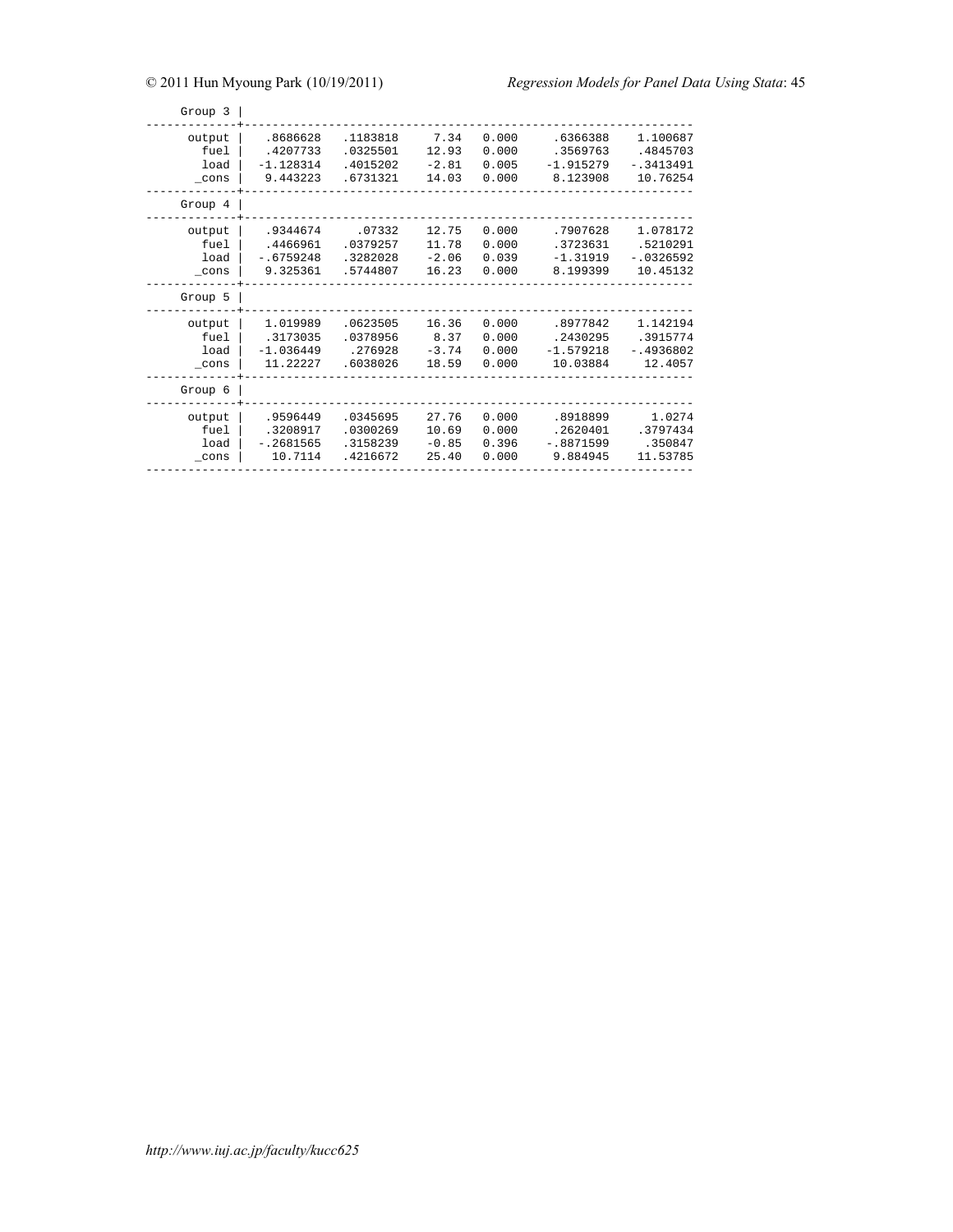# **8. Presenting Panel Data Models**

The key question now is, "Which information do we have to report? And how?" Some studies report parameter estimates and their statistical significances only; Others include standard errors but exclude goodness-of-fit measures; And oftentimes researchers fail to interpret the results substantively for readers. This section discusses general guidelines for presenting panel data models. However, specific pieces of information to be presented and their styles depend on research questions and purpose of studies.

# **8.1 Presenting All Possible Models? No!**

Some studies present all possible models including the pooled OLS, fixed effect model, random effect models, and two-way effect model. Is this practice reasonable? No. Strictly speaking, if one model is "right," the other models are "wrong." It must be absurd to present wrong models together unless comparison of models is the goal of the study. If a fixed effect turns out insignificant, why are you trying to present the "wrong" model? In short, you just need to report a "right" model or your final model only.

# **8.2 Which Information Should Be Reported?**

You MUST report goodness-of-fit measures, parameter estimates with their standard errors, and test results (See Table 8.1).

# *8.2.1 Goodness-of-fit Measures*

Goodness-of-fit examines the extant that the model fits data. In case of poor goodness-of-fit, you need to try other model. The essential goodness-of-fit measures that you need to report are,

- F-test (or likelihood rato test) to test the model and its significance (p-value).
- Sum of squared errors (residual), degrees of freedom for errors, and N (*nT*).
- $\cdot$  R<sup>2</sup> in OLS and fixed effect models.
- Theta  $\theta$  and variance components  $\hat{\sigma}$  estimated in a random effect model.

Keep in mind that some estimation methods report incorrect statistics and standard errors. For example, xtreg returns incorrect  $R^2$  in a fixed effect model because the command fits the "within" estimator (running OLS on transformed data with the intercept suppressed). Both between  $R^2$  and overall  $R^2$  displayed in Stata output are almost meaningless. In order to get correct  $R^2$  for a fixed effect model, use LSDV1 or .areg. Use macro variables, if needed, to obtain various goodness-of-fit measures that are not displayed in Stata output.

# *8.2.2 Parameter Estimates of Regressors*

Obviously, you must report parameter estimates and their standard errors. Fortunately, .regress and .xtreg produce correct parameter estimates and their adjusted standard errors. But the "within" estimation itself produces incorrect standard errors due to incorrect (larger) degrees of freedom (see Table 3.2).

# *8.2.3 Parameter Estimates of Dummy Variables*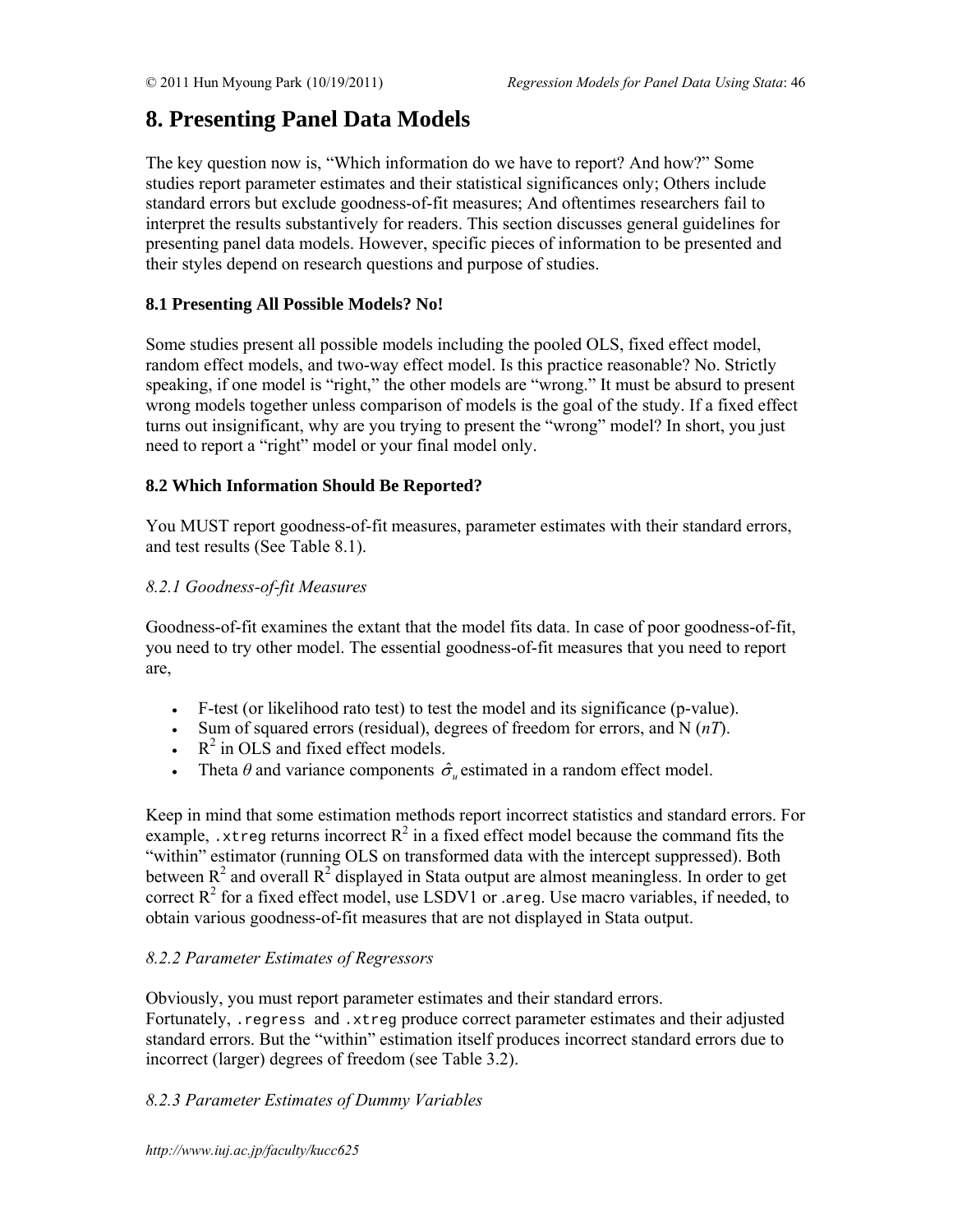In a fixed effect model, a question is if individual intercepts need to be reported. In general, parameter estimates of regressors are of primary interest in most cases and accordingly individual intercepts are not needed. However, you have to report them if audience wants to know or individual effects are of main research interest. The combination of LSDV1 or LSDV2 will give you easy solutions for this case (see 4.2).<sup>20</sup> Do not forget that LSDV1, LSDV2, and LSDV3 have different meanings of dummy parameters and that null hypotheses of t-test differ from one another (see Table 4.3).

# *8.2.4 Test Results*

Finally, you should report if fixed and/or random effect exists because panel data modeling is to examine fixed and/or random effects. Report and interpret the results of F-test for a fixed effect model and/or Breusch-Pagan LM test for a random effect model. When both fixed and random effects are statistically significant, you need to conduct a Hausman test and report its result.<sup>21</sup> If you doubt constant slopes across group and/or time, conduct a Chow test to examine the poolability of data.

|                         | Pooled OLS   | <b>Fixed Effect Model</b> | Random Effect Model |
|-------------------------|--------------|---------------------------|---------------------|
| Ouput index             | $.8827*$     | $.9193*$                  | $.9067*$            |
|                         | (.0133)      | (.0299)                   | (.0256)             |
| Fuel price              | $.4540**$    | $.4175***$                | $.4228$ **          |
|                         | (.0203)      | (.0152)                   | (.0140)             |
| Loading factor          | $-1.6275***$ | $-1.0704$ **              | $-1.0645$ **        |
|                         | (.3453)      | (.2017)                   | (.2001)             |
| Intercept (baseline)    | $9.5169$ **  | $9.7930**$                | $9.6279$ **         |
|                         | (.2292)      | (.2637)                   | (.2102)             |
| Airline 1 (dummy)       |              | $-.0871$                  |                     |
|                         |              | (.0842)<br>$-.1283$       |                     |
| Airline 2 (dummy)       |              |                           |                     |
|                         |              | (.0757)<br>$-.2960**$     |                     |
| Airline 3 (dummy)       |              | (.0500)                   |                     |
| Airline 4 (dummy)       |              | $.0975***$                |                     |
|                         |              | (.0330)                   |                     |
| Airline 5 (dummy)       |              | $-.0630^{*}$              |                     |
|                         |              | (.0239)                   |                     |
| F-test (model)          | 2419.34**    | 3935.79**                 | 19642.72**          |
| DF                      | 86           | 81                        | 81                  |
| $R^2$                   | .9883        | .9974                     |                     |
| SSE (SRMSE)             | 1.3354       | .2926                     | .3116               |
| SEE or $\hat{\sigma}_v$ | .1246        | .0601                     | .0602               |
|                         |              |                           |                     |
| $\hat{\sigma}_u$        |              |                           | .1249               |
| $\theta$                |              |                           | .8767               |
| <b>Effect Test</b>      |              | 57.7319**                 | 334.8496**          |
| N                       | 90           | 90                        | 90                  |

# Table 8.1 Examples of Presenting Analysis Results

Source: http://pages.stern.nyu.edu/~wgreene/Text/tables/tablelist5.htm \* Standard errors in parenthesis; \*\* Statistical significance: \* <.05, \*\*<.01

 $20$  In some uncommon cases, you need to report variance components estimated in a random effect model.

Unlike the SAS MIXED procedure, .xtreg does not report these statistics.<br><sup>21</sup> The null hypothesis is that group/time specific effects are not correlated with any regressors. Either "A random effect model is better than the fixed effect model" or "A random effect model is consistent" is NOT a correct null hypothesis. If the null hypothesis is rejected, a random effect model violates a key OLS assumption 2 and ends up with biased and inconsistent estimates; however, a fixed effect model still remains unbiased and consistent.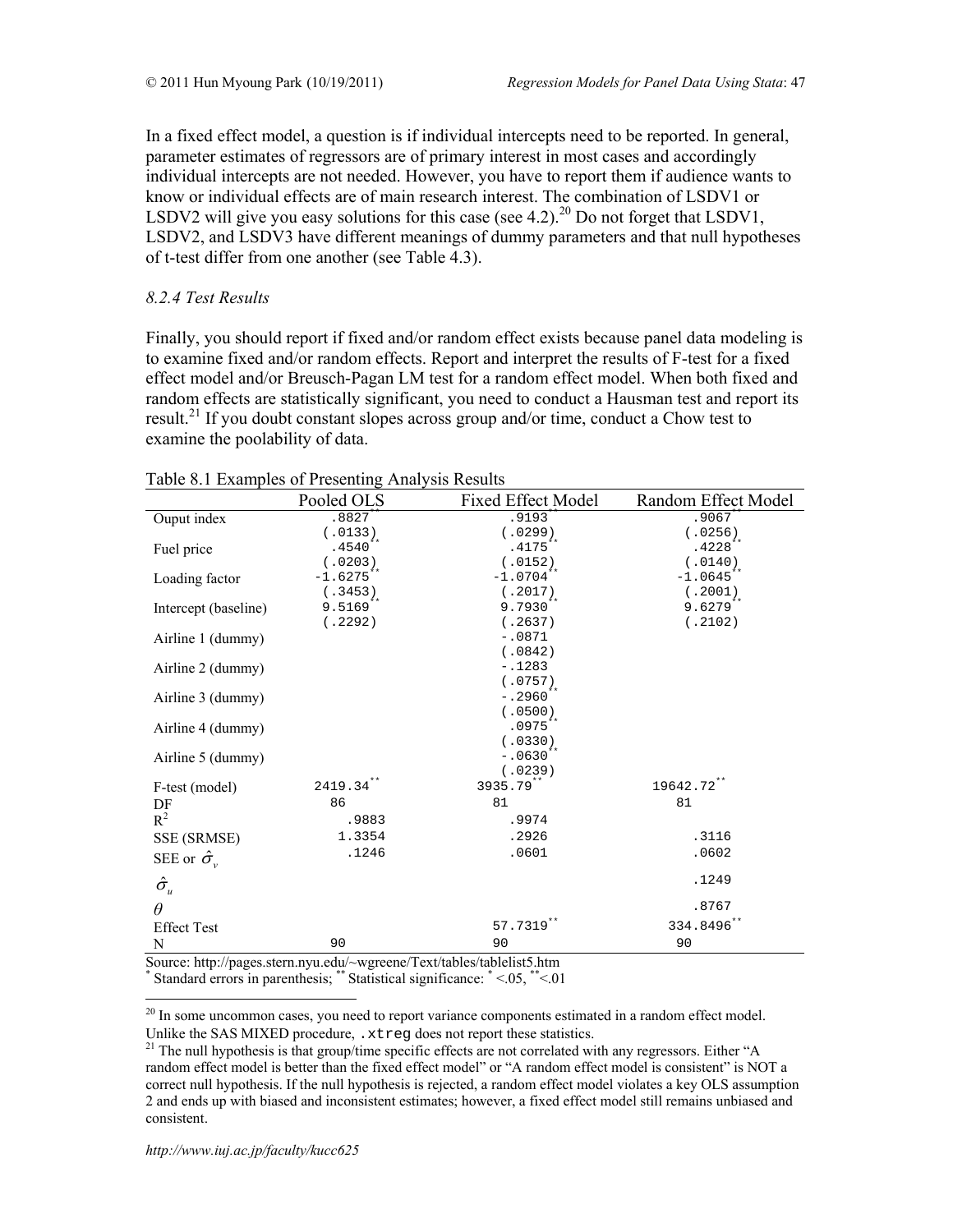# **8.3 Interpreting Results Substantively**

If your model fits the data well and individual regressors turn out statistically significant, you have to interpret parameter estimators in a "sensical" way. You may not simply report signs and magnitude of coefficients. Do not simply say, for example, an independent variable is "significant," "negatively (or positively) related to…", or "insignificantly related..."

A standard form of interpretation is, "For one unit increase in an IV, DV is expected to increase by OO units, holding all other variables constant." You may omit the *ceteris paribus* assumption (holding all other variables constant). However, try to make interpretation more sense to audience who does not know much about econometrics. See 4.1 and 4.2 for examples of substantive interpretation.

Provide statistical significance in a table and the p-value in parenthesis at the end of the interpretation sentence.

# **8.4 Presenting Results Professionally**

Many studies often present results in tables but some of them fail to construct professional tables. Common bad table examples include 1) large and various fonts, 2) too small and/or too large numbers, 3) colorful and stylish border lines, 4) badly aligned numbers, and 5) nonsystematic order. The following is the list of checkpoints to be considered when constructing a professional table (see Table 8.1 for an example).

- Title should describe the contents of a table appropriately. Provide unit of measurement (e.g., Million Dollars) and period (e.g., Year 2010) if needed.
- Organize a table systemically and compactly.
- Provide parameter estimates and their standard errors in parenthesis.
- Do not use variable names used in computer software as labels. Use loading factor instead of load.
- Use 10 point *Times New Roman* for labels and 10 point *Courier New* for numbers. Do not use stylish fonts (e.g., *Cooperplate*) and too big or too small size.
- Rescale numbers appropriately in order to avoid such numbers as "0.00004455" or "75,845,341,697,785."
- Report up to three or four digits below the decimal point. Do not round numbers arbitrarily.
- Do not use stylish border lines (e.g., their colors, thickness, and type of lines).
- Minimize use of vertical and horizontal lines. Use no vertical line in general.
- Align numbers to the right and consider the location of decimal point carefully.
- Use "Standardized coefficients," if needed, rather than "Beta," "*β*," or "beta coefficients." Nobody knows the true value of *β*.
- Provide the source of data, if applicable, at the bottom of the table.
- Indicate statistical significance as  $* < 0.05$ ,  $* < 0.01$ .

# **8.5 Common Mistakes and Awkward Expressions**

It is not difficult to find awkward expressions even in academic papers. Consider following suggestions for common mistakes in presentation.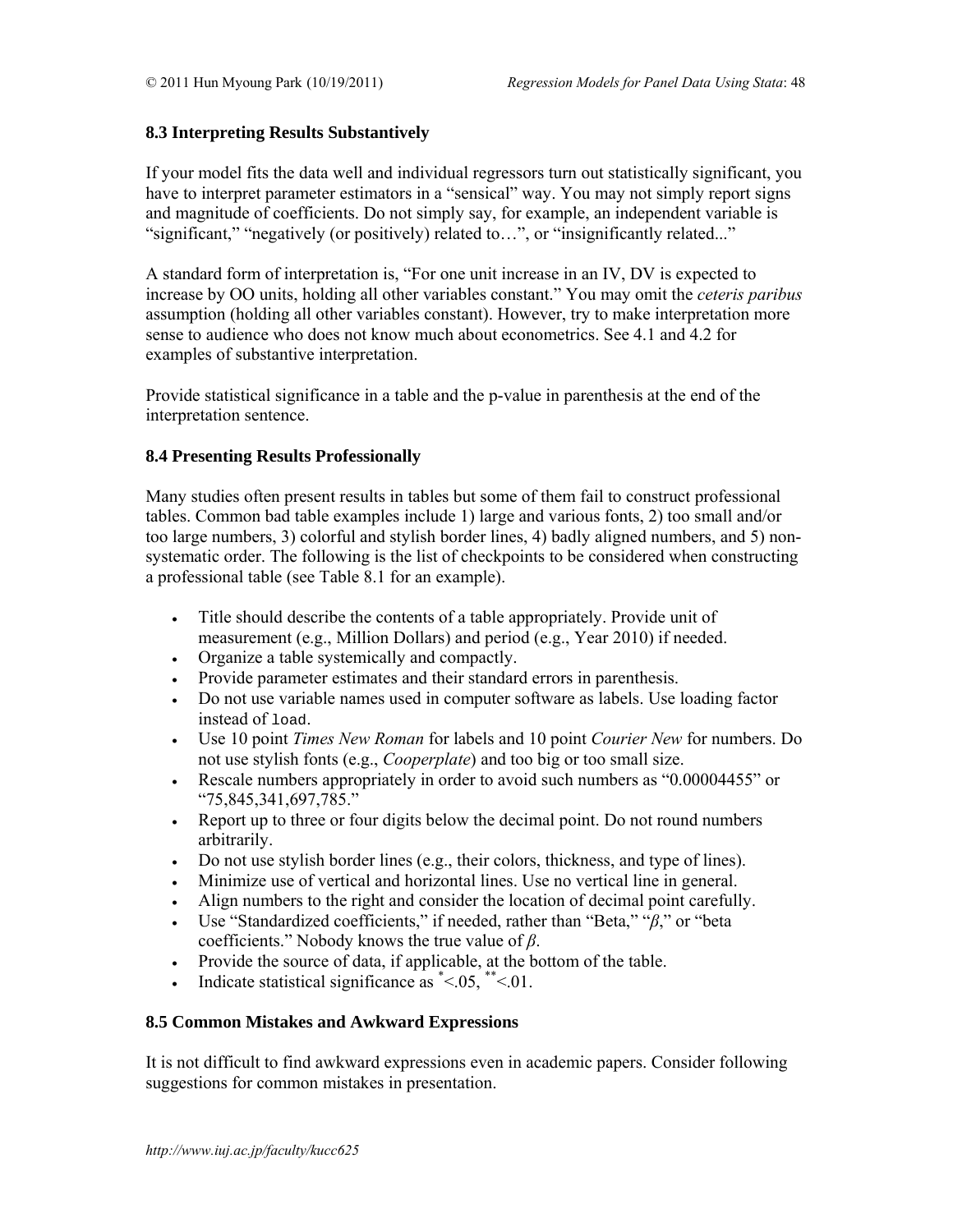# *8.5.1 Statistical Significance*

Do not say, "significant level," "at 5% level," or "at the level of significance  $\alpha = 5\%$ ," and the like. These expressions should be "significance level," "at the .05 level," and "at the .05 (significance) level," respectively. Use a specific significance level (e.g., "at the .01 significance level") rather than "at the conventional level."

# *8.5.2 Hypothesis*

A hypothesis is a conjecture about the unknown (e.g,  $\alpha$ ,  $\beta$ ,  $\delta$ , and  $\sigma$ ). Therefore, " $b_1 = 0$ " is not a valid hypothesis, but " $\beta_l = 0$ " is. Because the  $b_l$  is already known (estimated from the sample), you do not need to test  $b_1 = 0$ .

# *8.5.3 Parameter Estimates*

Say, "parameter estimates of  $\beta_l$ " or "the coefficient of an independent variable 1" instead of "The coefficient of *β 1*." Also say, "standardized coefficients" instead of "Beta," *β*, or "beta coefficient."

# *8.5.4 P-values*

Do not say, "The p-value is significant." A p-value itself is neither significant nor insignificant. You may say, "The p-value is small enough to reject  $H_0$ " or "A small p-value suggests rejection of  $H_0$ ."

# *8.5.5 Reject or Do Not Reject the Null Hypothesis*

Say, "reject" or "do not reject" the null hypothesis rather than "accept (or confirm)" the null hypothesis. Also say "reject the  $H_0$  at the .01 level" instead of "I do not believe that the  $H_0$  is true" or "The test provides decisive evidence that the  $H_0$  is wrong" (no one knows if a  $H_0$  is really true or wrong). Always be simple and clear.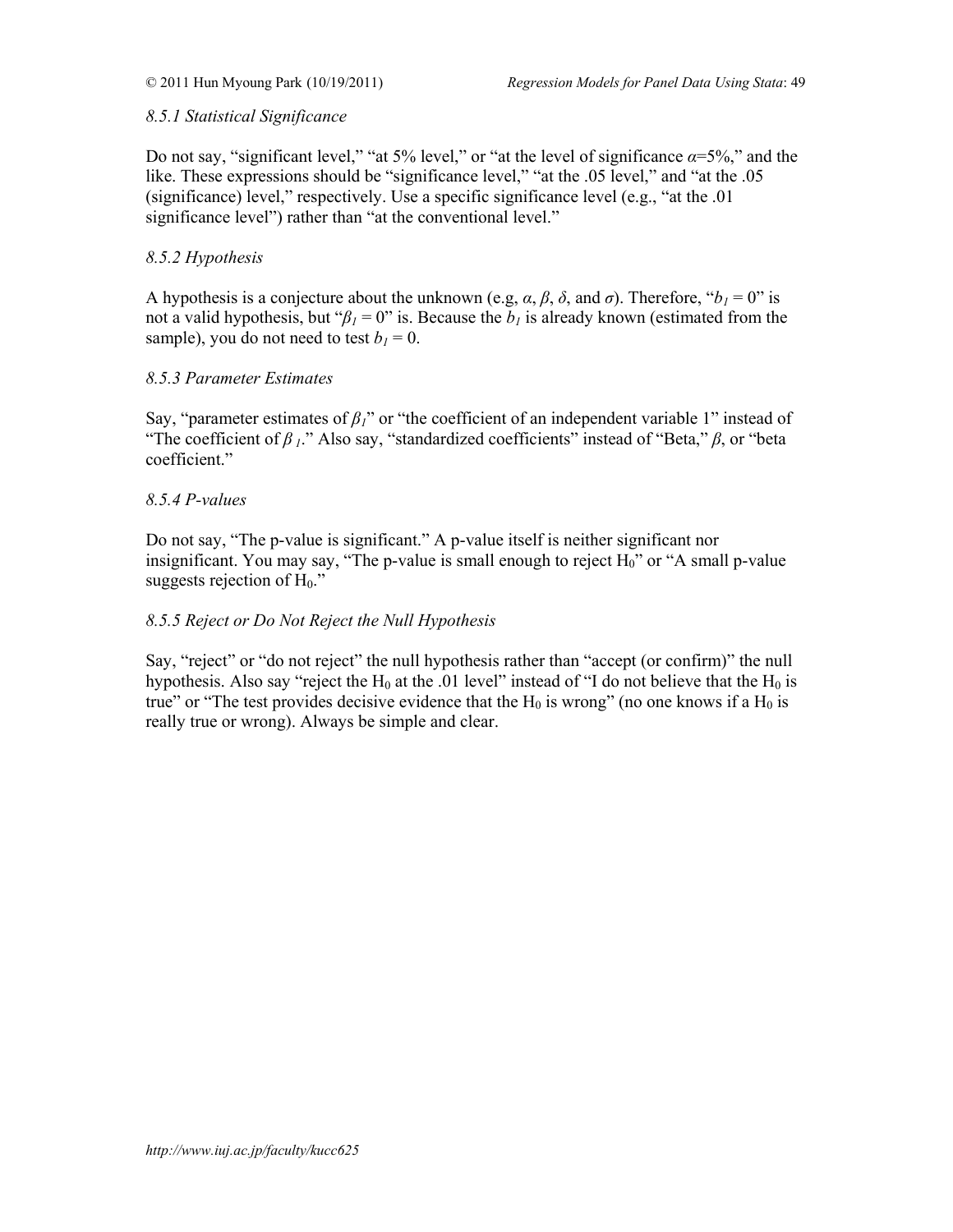# **9. Conclusion**

Panel data are analyzed to investigate individual (group) and/or time effects using fixed effect and random effect models. A fixed effect model asks how heterogeneity from group and/or time affects individual intercepts, while a random effect model hypothesizes error variance structures affected by group and/or time. Disturbances in a random effect model are assumed to be randomly distributed across group or time. But the key difference between fixed and random effect models is that individual effect  $u_i$  in a random effect model should not correlated with any regressor. Slopes are assumed unchanged in both fixed effect and random effect models.

A panel data set needs to be arranged in the long form as shown in 2.3. Longitudinal data are balanced or unbalanced, fixed or rotating, and long or short. If data are severely unbalanced, too long, or too short, read output with caution and, in case of an unbalanced panel, consider dropping subjects with many missing data points. If the number of groups (subjects) or time periods is extremely large, you may consider categorizing subjects to reduce the number of groups or time periods.

A fixed effect model is estimated by the least squares dummy variable (LSDV) regression and "within" estimation. LSDV has three approaches to avoid perfect multicollinearity. LSDV1 drops a dummy; LSDV2 suppresses the intercept; and LSDV3 includes all dummies and imposes a restriction instead. LSDV1 is commonly used since it produces correct statistics. LSDV2 provides actual individual intercepts, but reports incorrect  $R^2$  and F score. Remember that the dummy parameters of three LSDV approaches have different meanings and thus conduct different t-tests.

The "within" estimation does not use dummy variables but deviations from group means. Thus, this estimation is useful when there are many groups and/or time periods in the panel data set since it is able to avoid the incidental parameter problem. In turn, time-invariant independent variables are wiped out in the data transformation process and the dummy parameter estimates need to be computed afterward. Because of its larger degrees of freedom, the "within" estimation produces incorrect  $R^2$  and standard errors of parameters although Stata reports adjusted standard errors.

| Fixed effect<br>(F test)                   | Random effect<br>(B-P LM test)             | <b>Your Selection</b>                                                                                                      |
|--------------------------------------------|--------------------------------------------|----------------------------------------------------------------------------------------------------------------------------|
| $H_0$ is not rejected<br>(No fixed effect) | $H0$ is not rejected<br>(No random effect) | Pooled OLS                                                                                                                 |
| $H_0$ is rejected<br>(fixed effect)        | $H0$ is not rejected<br>(No random effect) | Fixed effect model                                                                                                         |
| $H_0$ is not rejected<br>(No fixed effect) | $H_0$ is rejected<br>(random effect)       | Random effect model                                                                                                        |
| $H0$ is rejected<br>(fixed effect)         | $H_0$ is rejected<br>(random effect)       | Choose a fixed effect model if the null hypothesis of a<br>Hausman test is rejected; otherwise, fit a random effect model. |

In order to determine an appropriate model for a panel, first describe data carefully by producing summary statistics and drawing plots. Then begin with a simple model like the pooled OLS.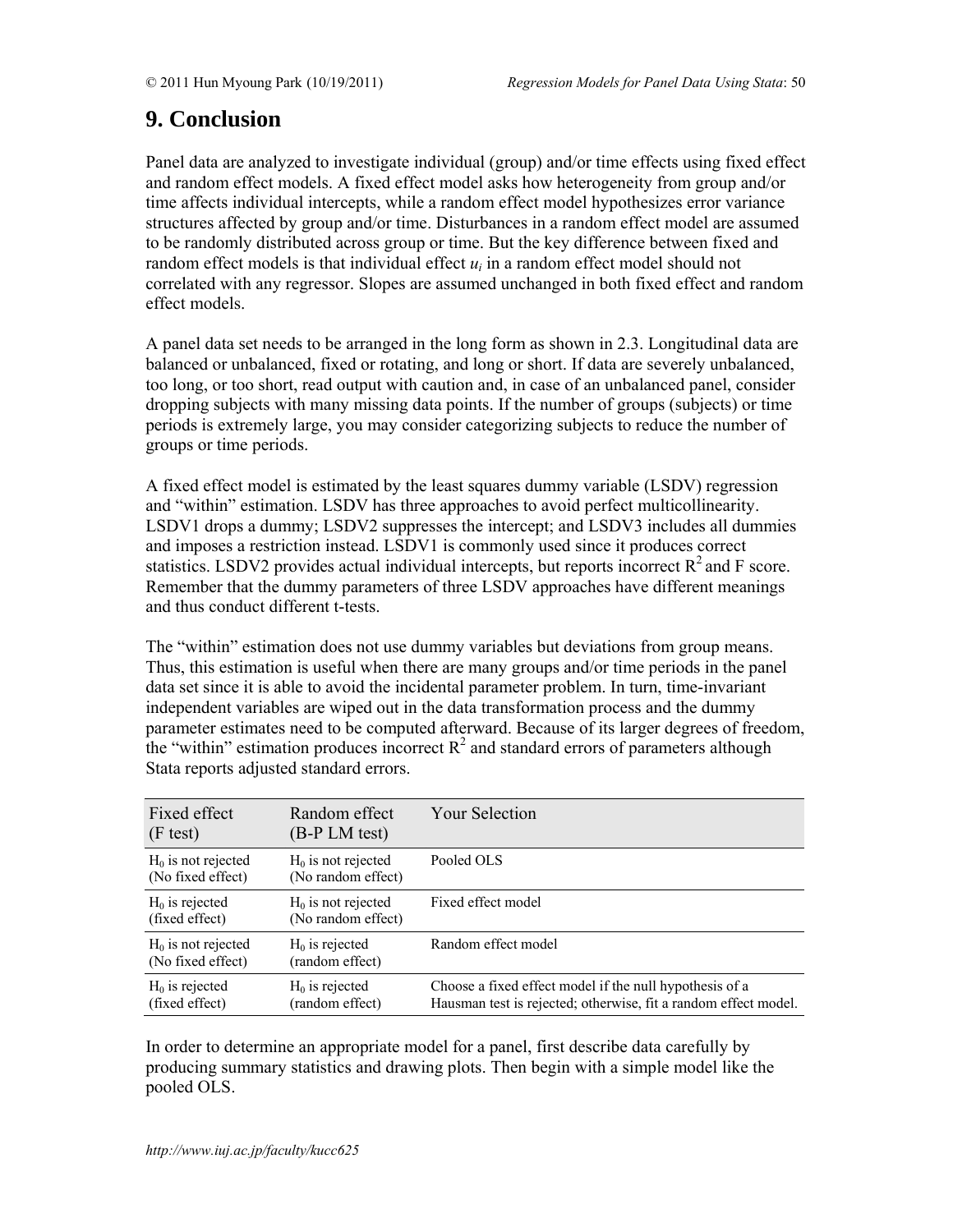Imagine four possible outcomes of hypothesis testing shown in the table above. If both null hypotheses of F-test and LM test are not rejected, your best model is the pooled OLS. If the null hypothesis of an F-test in a fixed effect model is rejected and the null of a Breusch-Pagan LM test in a random effect model is not, a fixed effect model is the case. If you find both significant fixed and random effects in your panel data, conduct a Hausman specification test and compares a fixed effect model and a random effect model. If the null hypothesis of uncorrelation between individual effects and regressors is rejected, fit a random effect model; otherwise, a fixed effect model is preferred.

If you think that your data are not poolable and each entity has different slopes of regressors, conduct a Chow test and then, if its null hypothesis is rejected, try to fit a random coefficient model or hierarchical linear model. For details about model selection, see 3.6.

It is important to present the result correctly. The essential information includes goodness-offit measures (e.g., F score and likelihood ratio, SSE, and  $R^2$ ), parameter estimates with their standard errors, and test results (i.e., F-test, LM test, Hausman test, and Chow test). These pieces of information should be presented in a professional table. Researchers should interpret the results substantively so that audience without sophisticated econometric knowledge can understand.